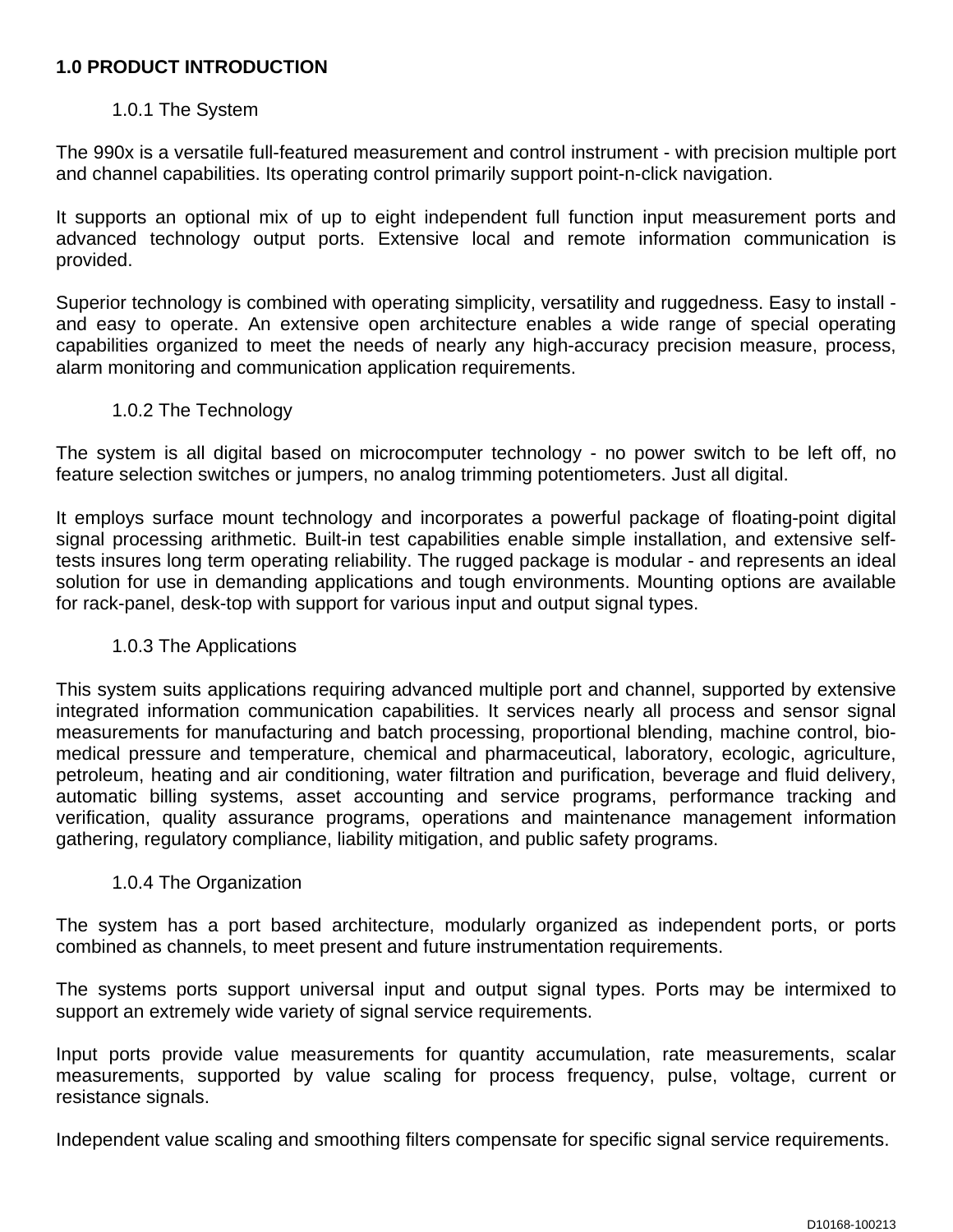Signal acquisition uses digital signal processing to reject ambient noise and interference. Programmable excitation selections are available to power most sensors. Advanced signal output ports provide extremely stable voltages, currents, and supports isolated relay contacts.

## 1.0.5 Communication

The communication facilities provide data acquisition, command and control functions, and support information gathering and reporting, and alarm signaling. It has a built-in EIA-TIA232 standard interface, and is optionally configurable for EIA-TIA485 two wire multi-drop LAN operation. Wide Area Networking is supported by optional built-in modem, or optional 10/100 BaseT Ethernet.

WAN capabilities support collision avoidance and error control capabilities, and may be user set with multiple destination address used to send information to multiple computer. Communication is initiated by command (solicited), alarms (unsolicited), and real-time scheduled reporting using its internal Y2K compliant date-time clock.

## 1.0.6 Alarm Monitoring

Independent user-programmable alarm threshold limits are available for every measured value. Included in each port are two independent quantity accumulators, scalar value, process rate and service time. Alarms are programmable to activate local annunciation, local display alert, and drive relay or analog output, instigate local and remote computer communication.

## 1.0.7 Process Controls

Batch delivery, proportional blending, and closed loop PID control are readily achieved using either the front panel key controls or serial commands.

#### 1.0.8 Operator Controls

The instrument has no power switch to be accidentally turned off. Operation may be completely controlled from its integral eight key pad used to view operation and programmed operation values. Key activations are single touch and repeat when the key is held. The key pad provides front panel splash proofing and environment protection.

#### 1.0.9 Operator Indicators

The primary indicator is a large variable-brightness back lit liquid crystal graphic display - visible at a distance even in low light conditions for value viewing, programming, process state information, and alarm status. A built-in audio indicator annunciates alarm conditions and key activations.

#### 1.0.10 Diagnostic Capabilities

Powerful automatic built-in tests support easy installation and ensure a long, trouble-free operating life. Tests include scans of all memory facilities, peripheral input-output status, communication adapter status, clock and data logging operation, keypad tests, and proper operation of the display and audio indicator.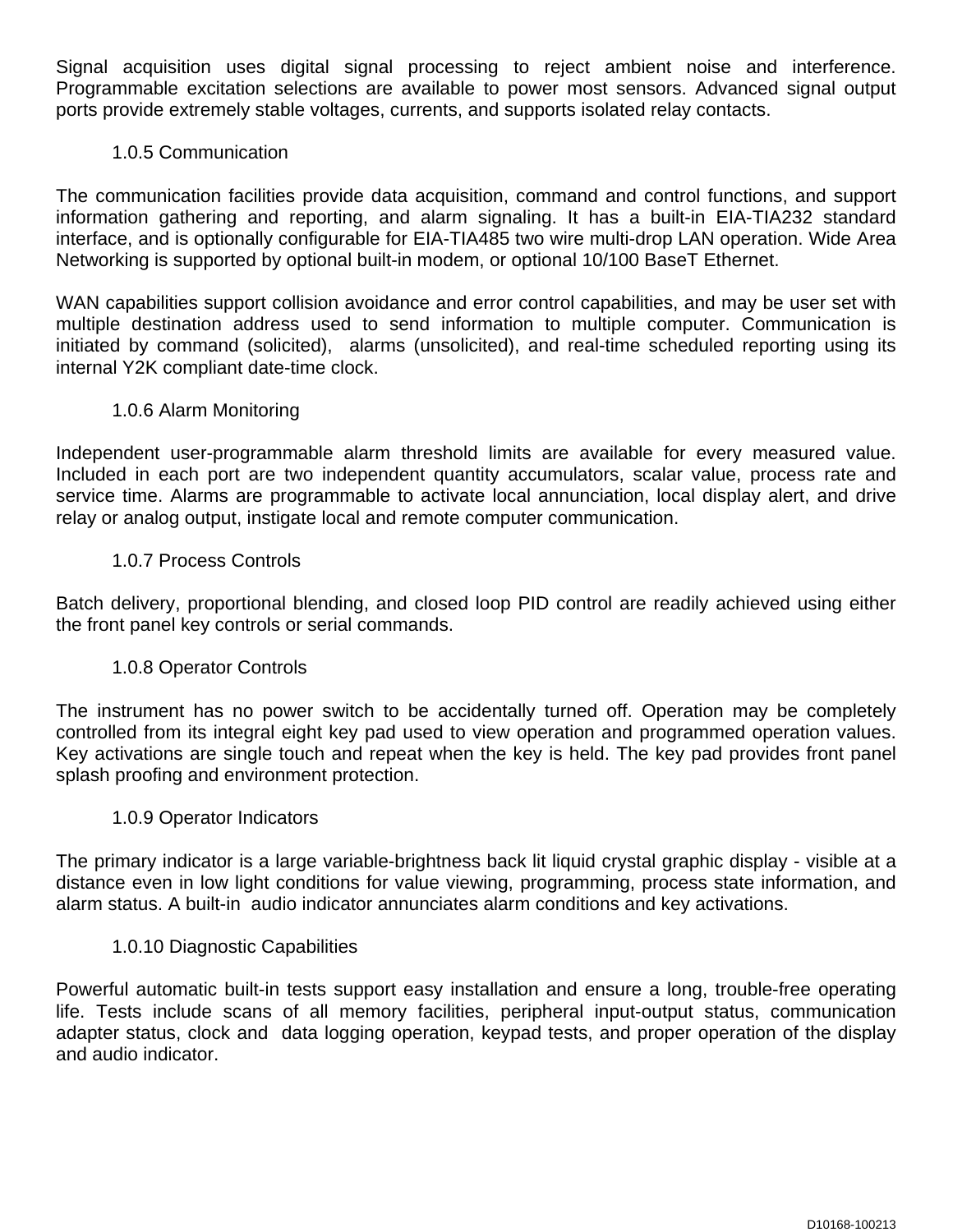# **1.1 TABLE OF CONTENTS**

| Section |                                                                                         | <b>Title</b>                                                                                                                                                                                                                                                           |  |  |
|---------|-----------------------------------------------------------------------------------------|------------------------------------------------------------------------------------------------------------------------------------------------------------------------------------------------------------------------------------------------------------------------|--|--|
| 1.0     | 1.0.1<br>1.0.2<br>1.0.3<br>1.0.4<br>1.0.5<br>1.0.6<br>1.0.7<br>1.0.8<br>1.0.9<br>1.0.10 | <b>Product Introduction</b><br>The System<br>The Technology<br>The Applications<br>The Organization<br>Communication<br><b>Alarm Monitoring</b><br><b>Process Controls</b><br><b>Operator Controls</b><br><b>Operator Indicators</b><br><b>Diagnostic Capabilities</b> |  |  |
|         | 1.1<br>1.2                                                                              | <b>Table of Contents</b><br><b>Revision History</b>                                                                                                                                                                                                                    |  |  |
| 2.0     | 2.1<br>2.2                                                                              | Installation<br><b>Signal Wiring</b><br>Accessories                                                                                                                                                                                                                    |  |  |
| 3.0     | 3.1                                                                                     | Indicators<br>Normal home screen fields                                                                                                                                                                                                                                |  |  |
| 4.0     | 4.1<br>4.2                                                                              | <b>System Controls</b><br><b>Navigate Controls</b><br><b>Operation Controls</b>                                                                                                                                                                                        |  |  |
| 5.0     | 5.1<br>5.2                                                                              | Navigation<br>System Navigate Map<br><b>Menu Selection</b>                                                                                                                                                                                                             |  |  |
| 6.0     | 6.1<br>6.2                                                                              | <b>Process Value Set-Points</b><br>PV Measures and SP Values<br>PV and SP Programming                                                                                                                                                                                  |  |  |
| 7.0     | 7.1<br>7.2<br>7.3<br>7.4<br>7.5<br>7.6                                                  | <b>Global Settings</b><br><b>Information Screen</b><br><b>System Power Control</b><br><b>Control Service Screen</b><br><b>Communication Screen</b><br>Date-Time Screen<br>Data Logging                                                                                 |  |  |
| 8.0     | 8.1<br>8.2<br>8.3                                                                       | <b>Process Controls</b><br>Rate Control (manual set-point)<br><b>Batch Control</b><br><b>Blending Control</b>                                                                                                                                                          |  |  |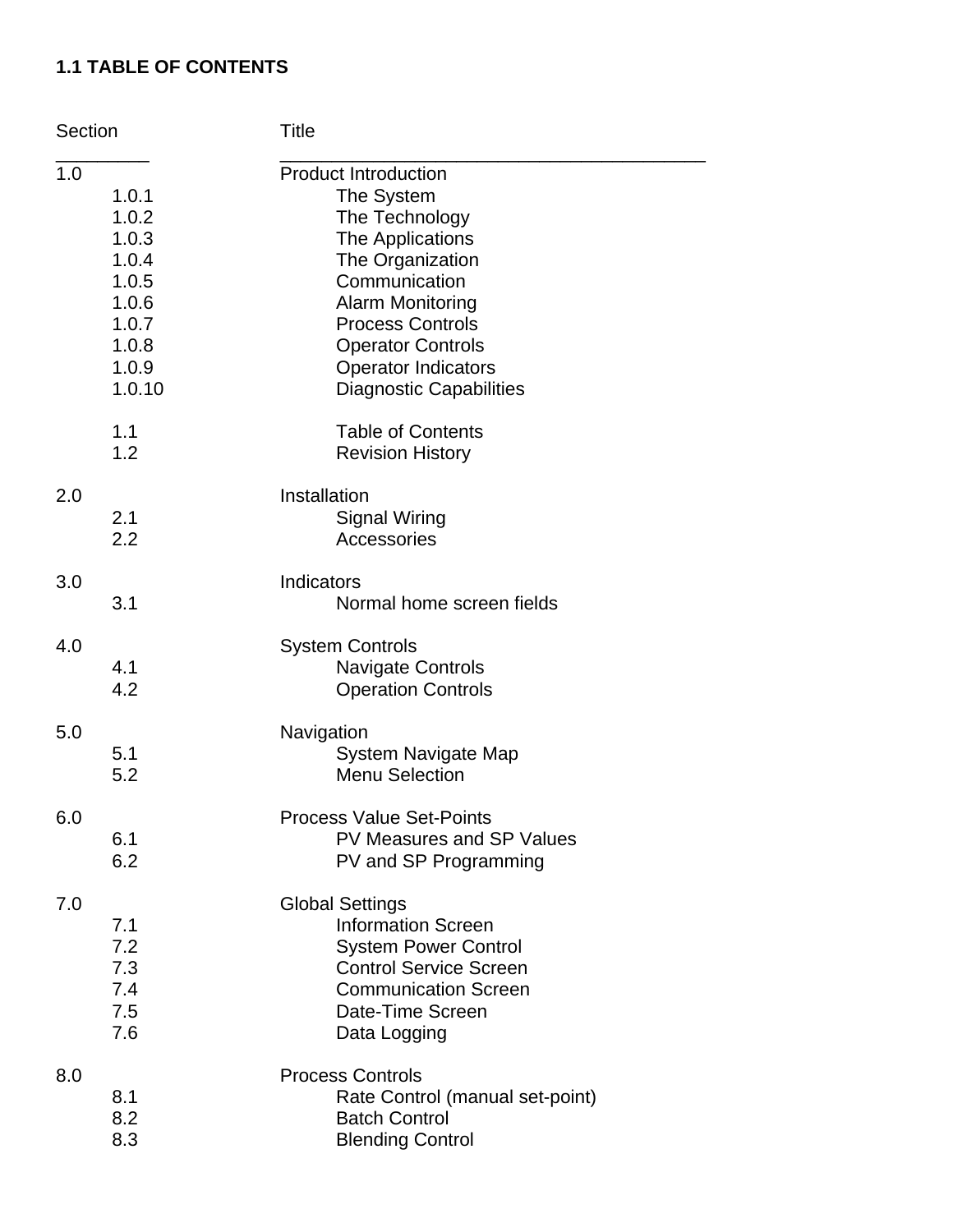| 9.0  |      | <b>Signal Calibration</b>               |
|------|------|-----------------------------------------|
|      | 9.1  | <b>Warranty Affectivity</b>             |
|      | 9.2  | <b>Factory Confirmation</b>             |
|      | 9.3  | <b>Equipment and Verification</b>       |
|      | 9.4  | <b>Start Calibration Tool</b>           |
|      | 9.5  | <b>Select Calibrate Signal</b>          |
|      | 9.6  | <b>Calibrate Functions and Controls</b> |
|      | 9.7  | <b>Stop Calibration Tool</b>            |
| 10.0 |      | <b>Serial Communication Protocol</b>    |
| 11.0 |      | <b>Product Specifications</b>           |
| 12.0 |      | <b>Notices</b>                          |
|      | 12.1 | <b>Medical Alert</b>                    |
|      | 12.2 | <b>FCC Compliances</b>                  |
|      | 12.3 | <b>EU Compliances</b>                   |
|      | 12.4 | <b>Hazardous Wastes</b>                 |
|      | 12.5 | <b>Legal Notices</b>                    |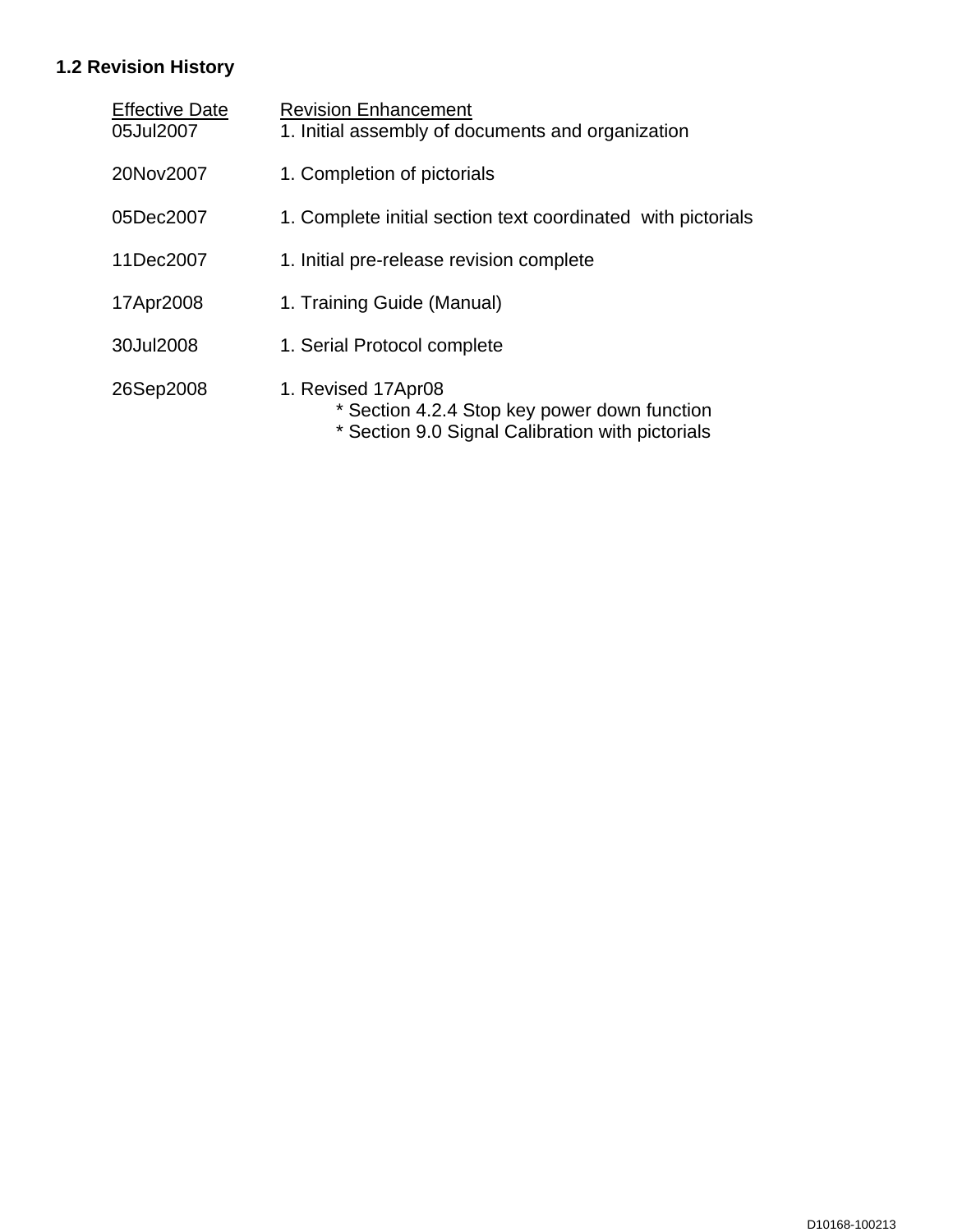# **2.0 Installation and Accessories**

This section describes the various system electrical wiring requirements, and provides information on the various available mounting accessories including table top, panel and rack.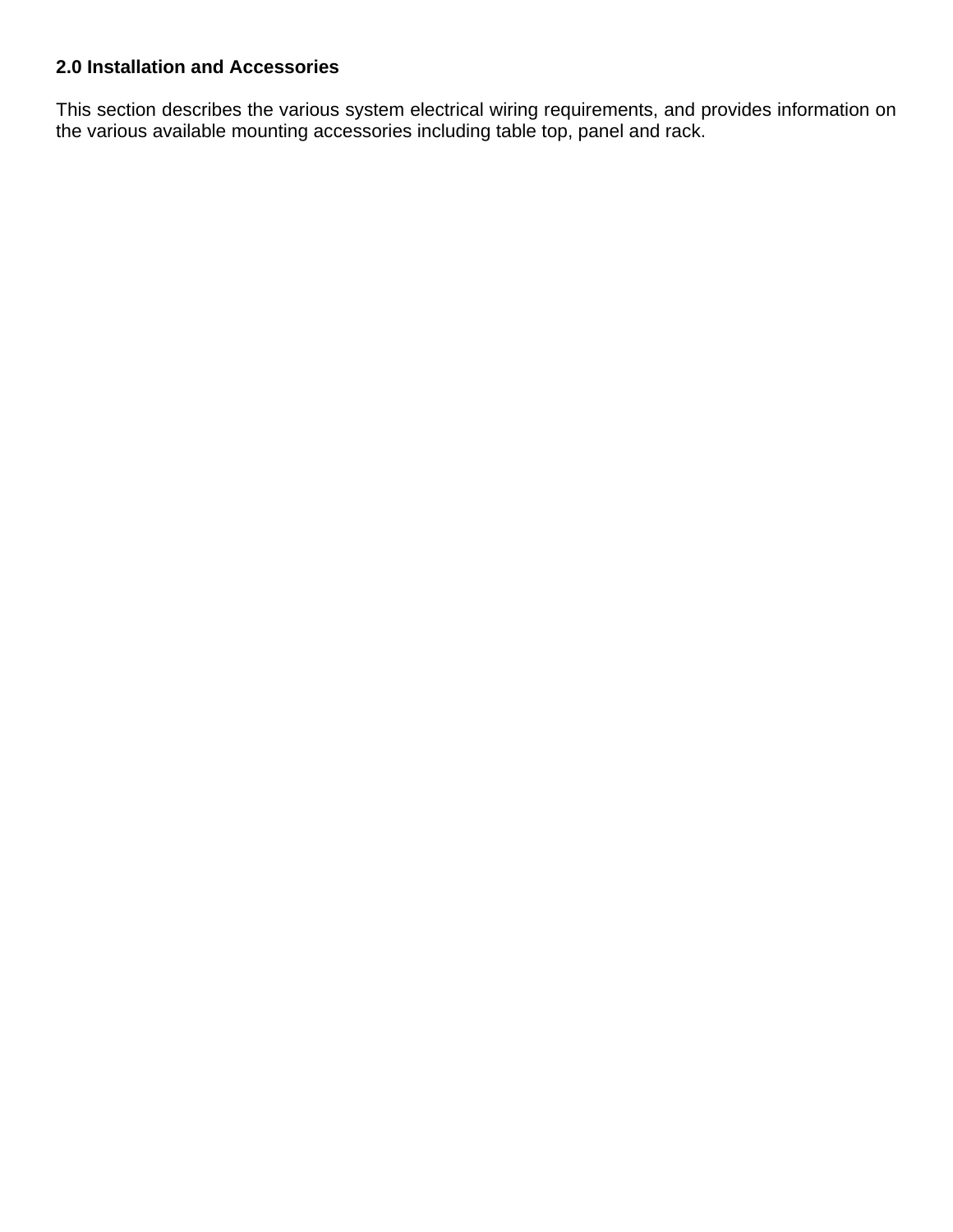

4 Valve Open +5 to +15VDC

5 Pwr common and digital ground

12 Signal Common

7 Pwr +15 to +25VDC

Open  $< +8.0$ VDC

Rate Input Return

**Input Excitation** 

Power Common

15-24VDC  $-15$  VDC

8 9

 $12$ 

13

14

Florite International, Inc. warrants that every reasonable effort has been made to assure the accuracy of the information contained herein, however, assumes no responsibility for its use. The information is subject to change at any time without notice, and no part of it may be reproduced without prior agreement and written consent of Florite International, Inc.

All rights reserved @ 2008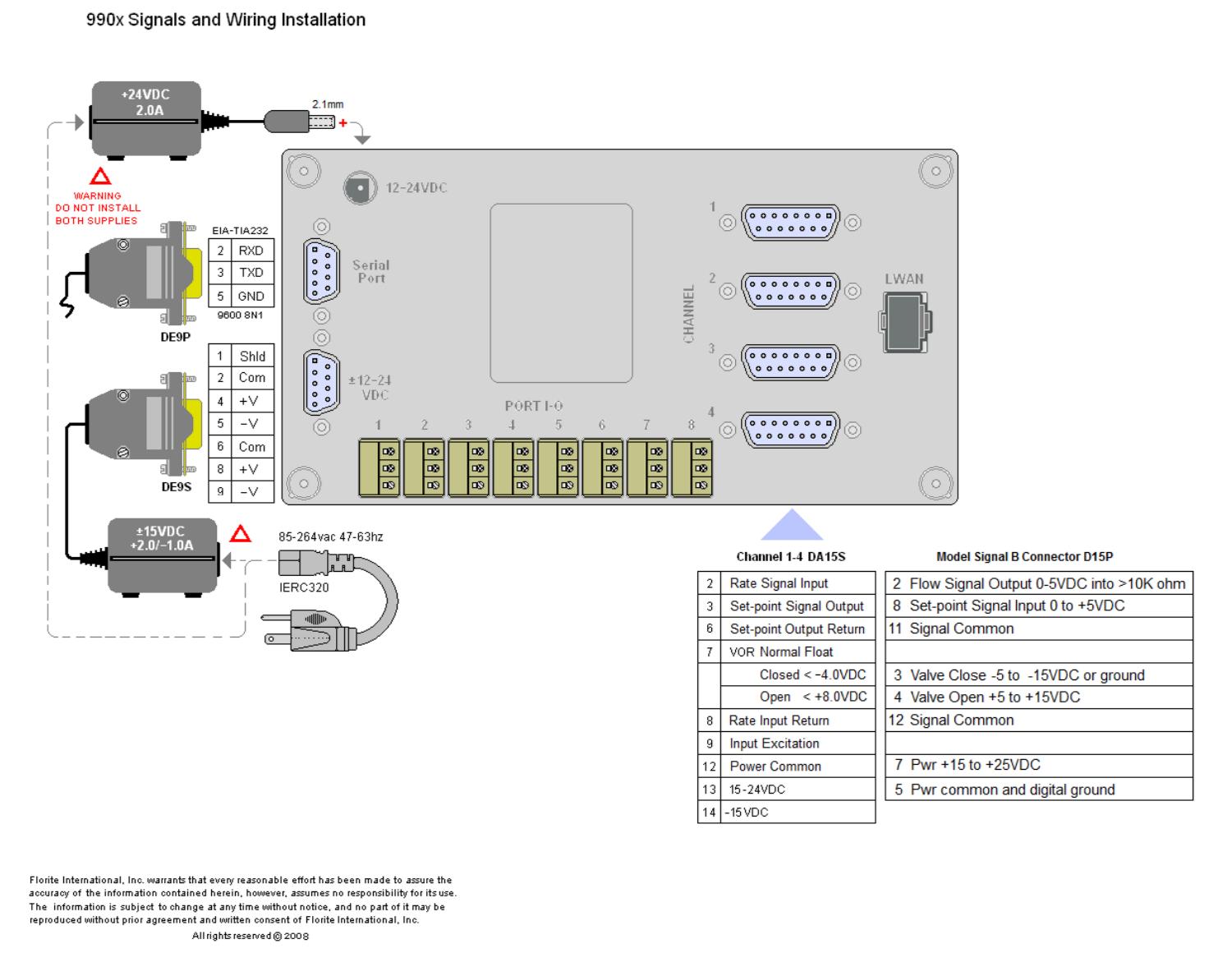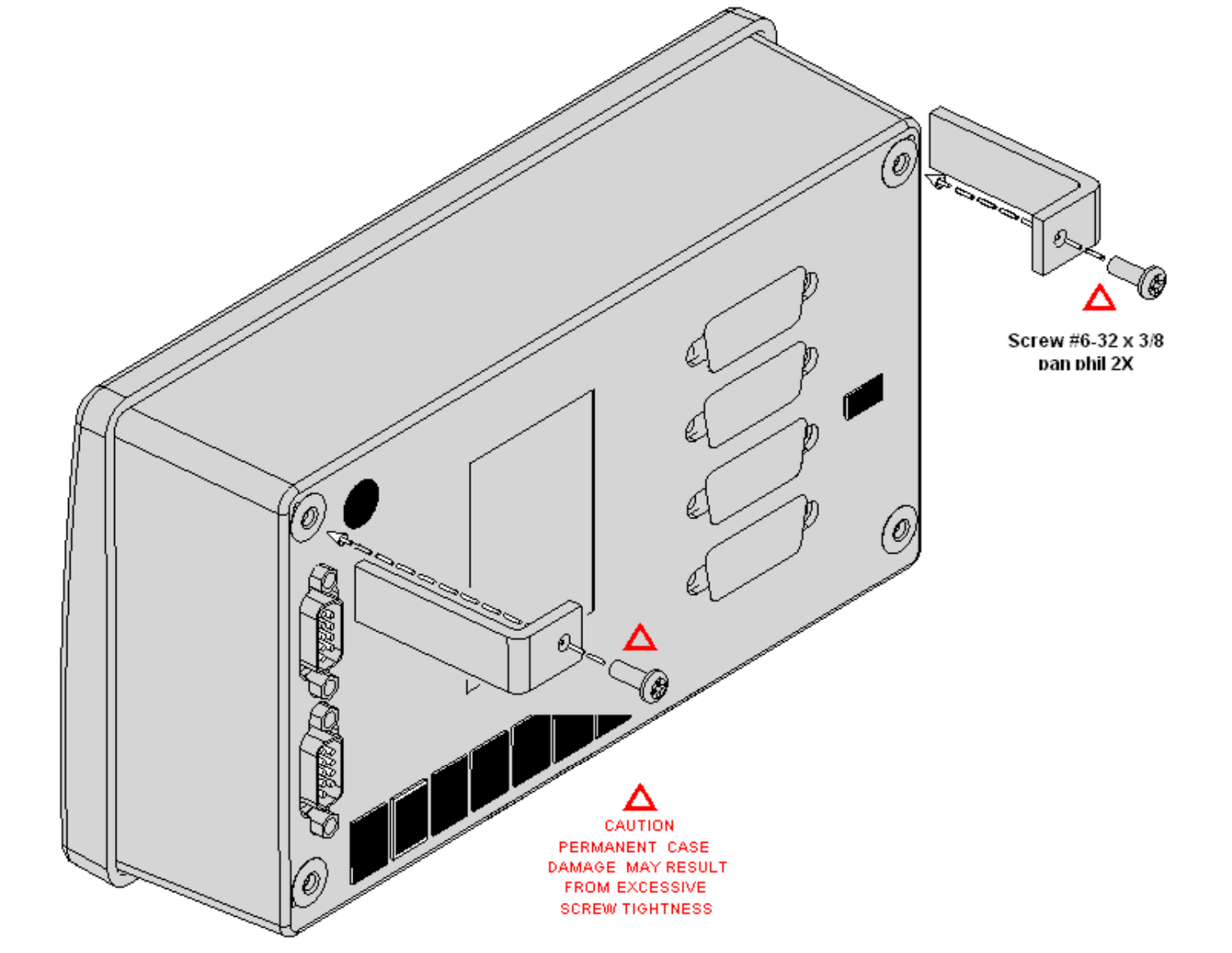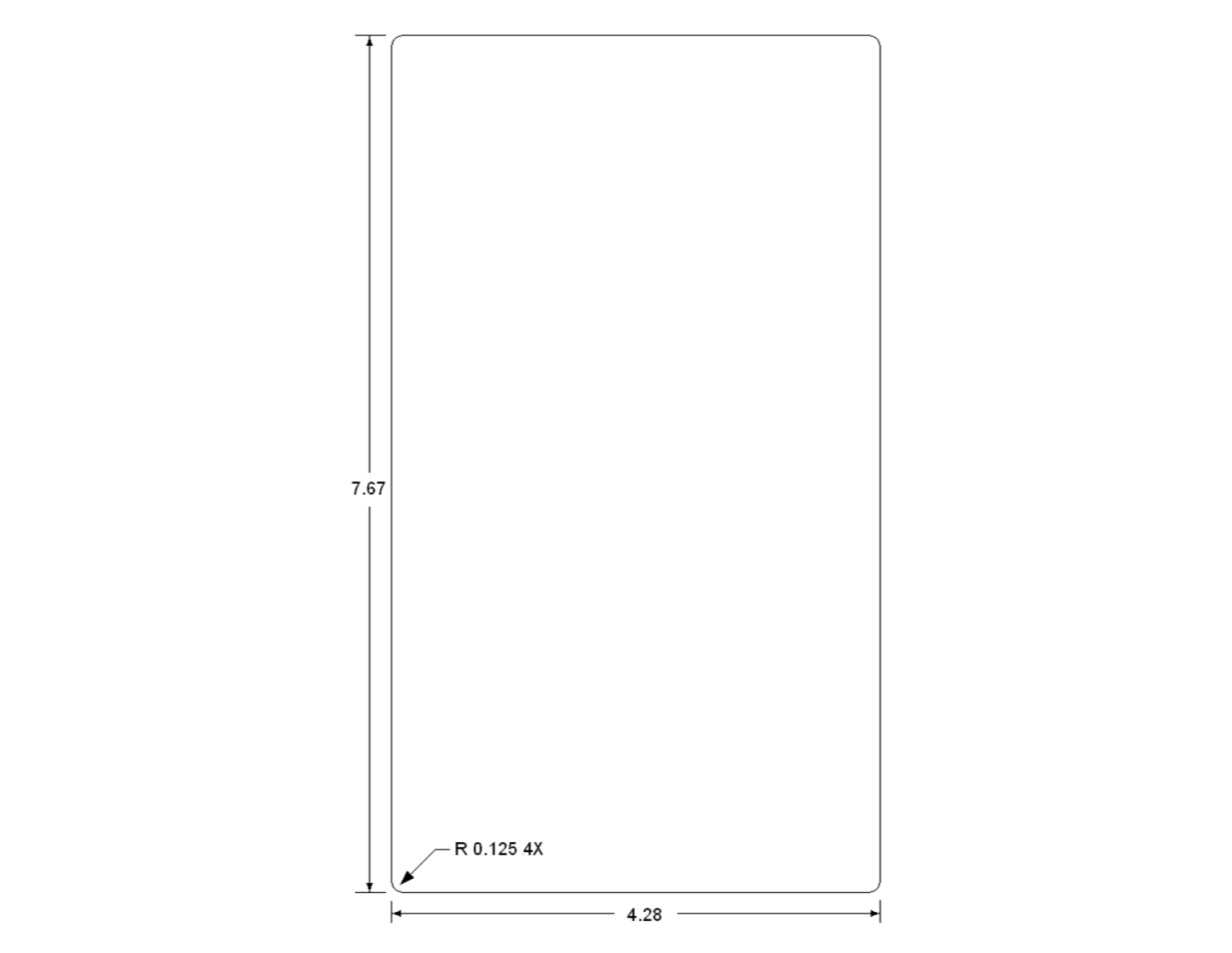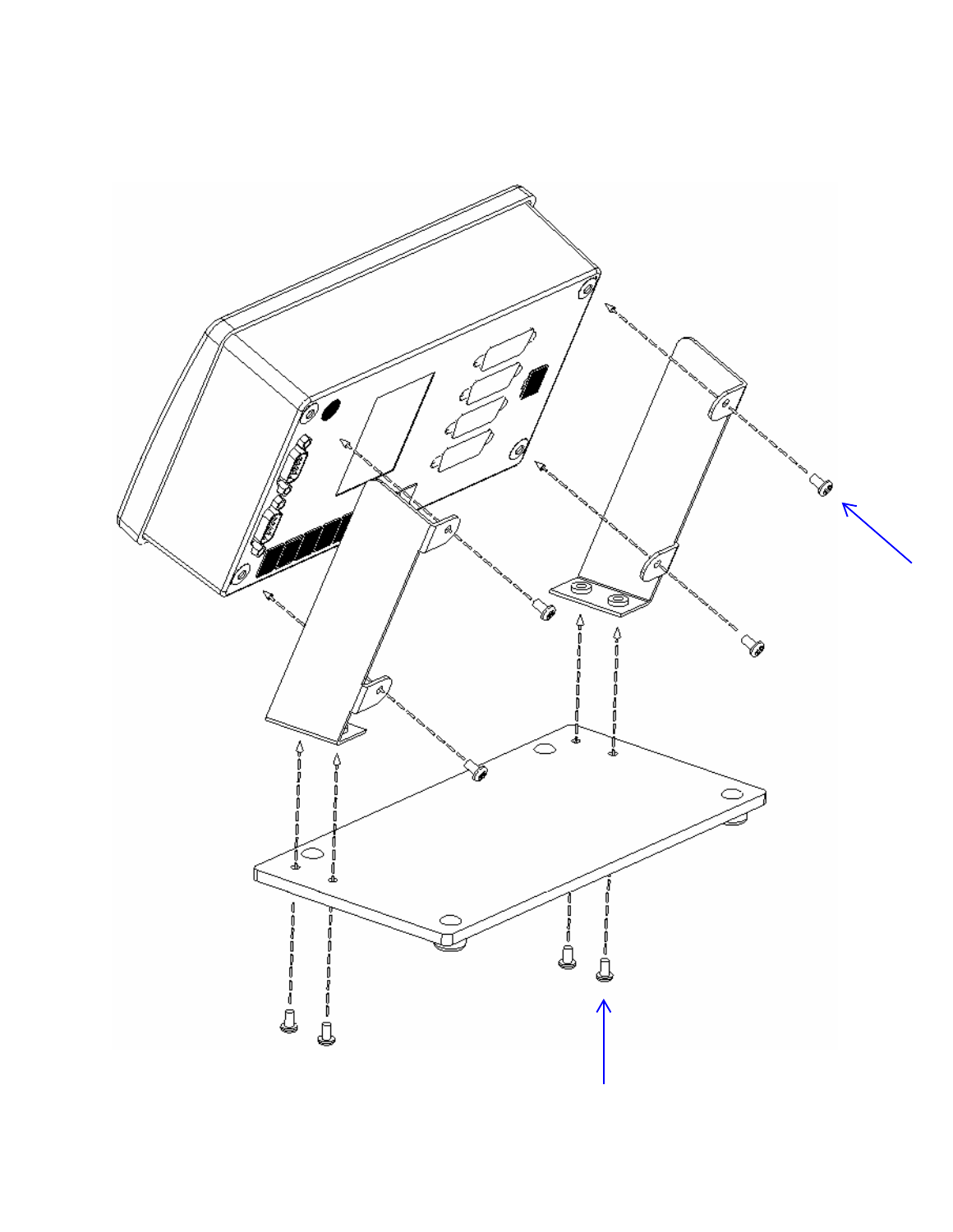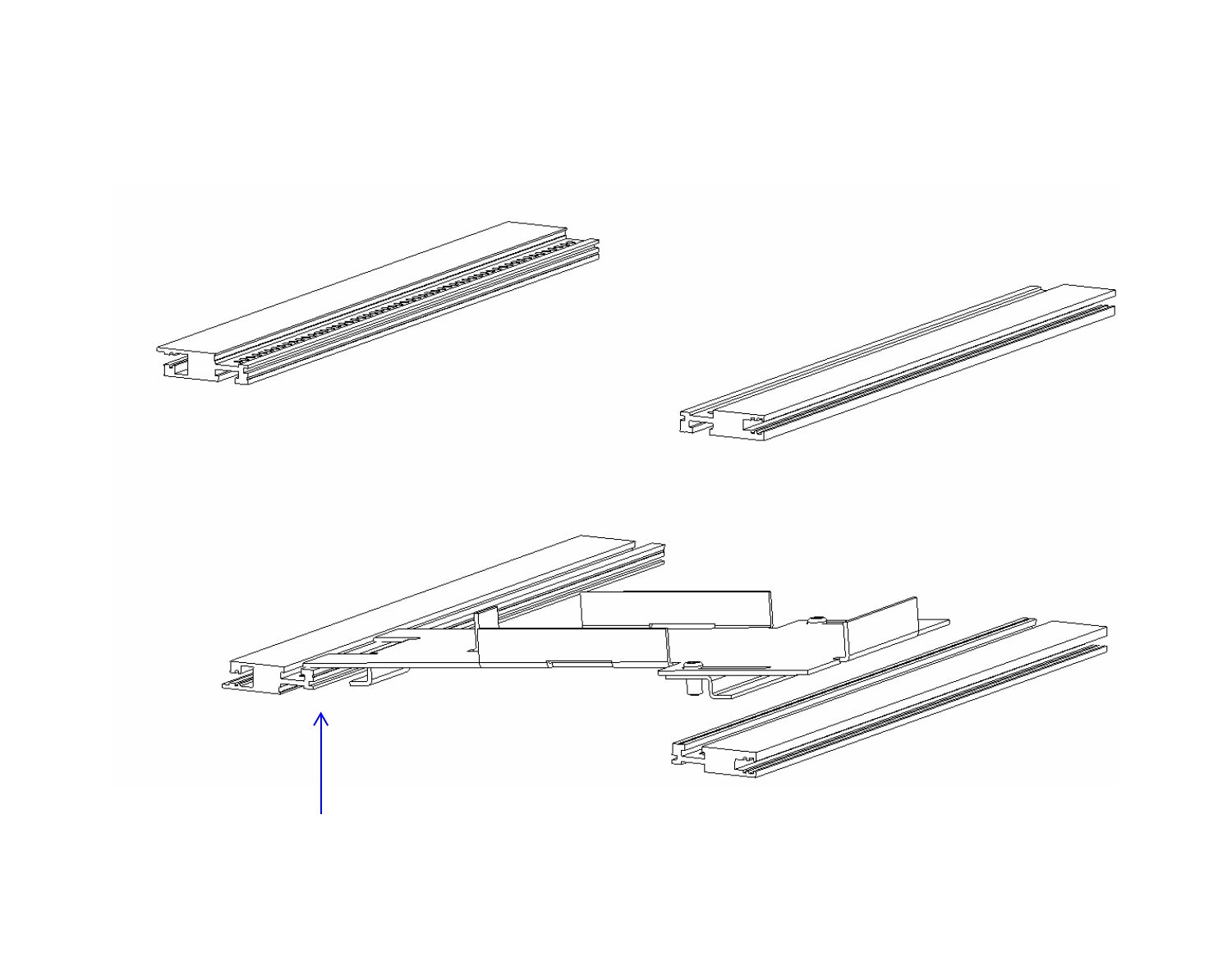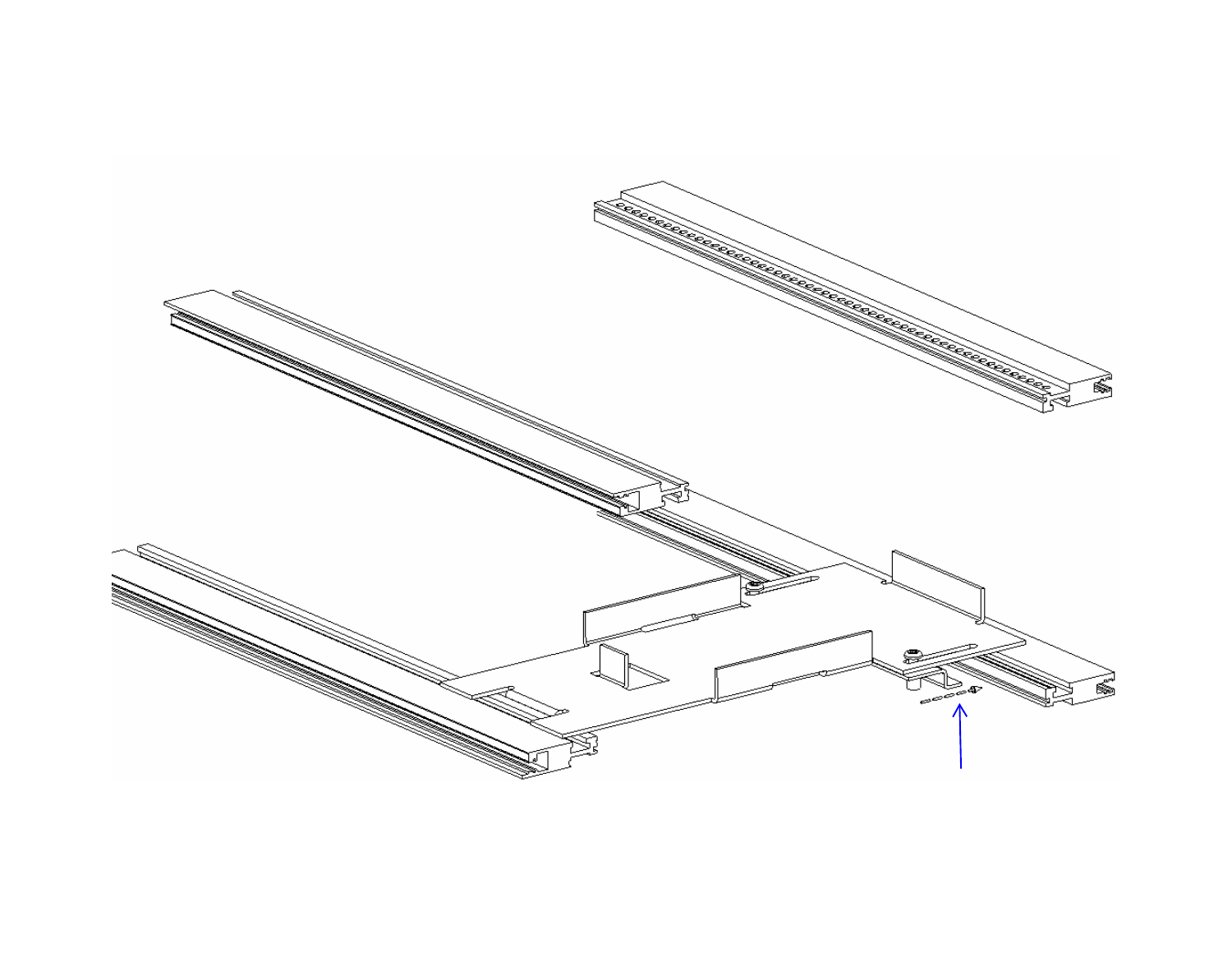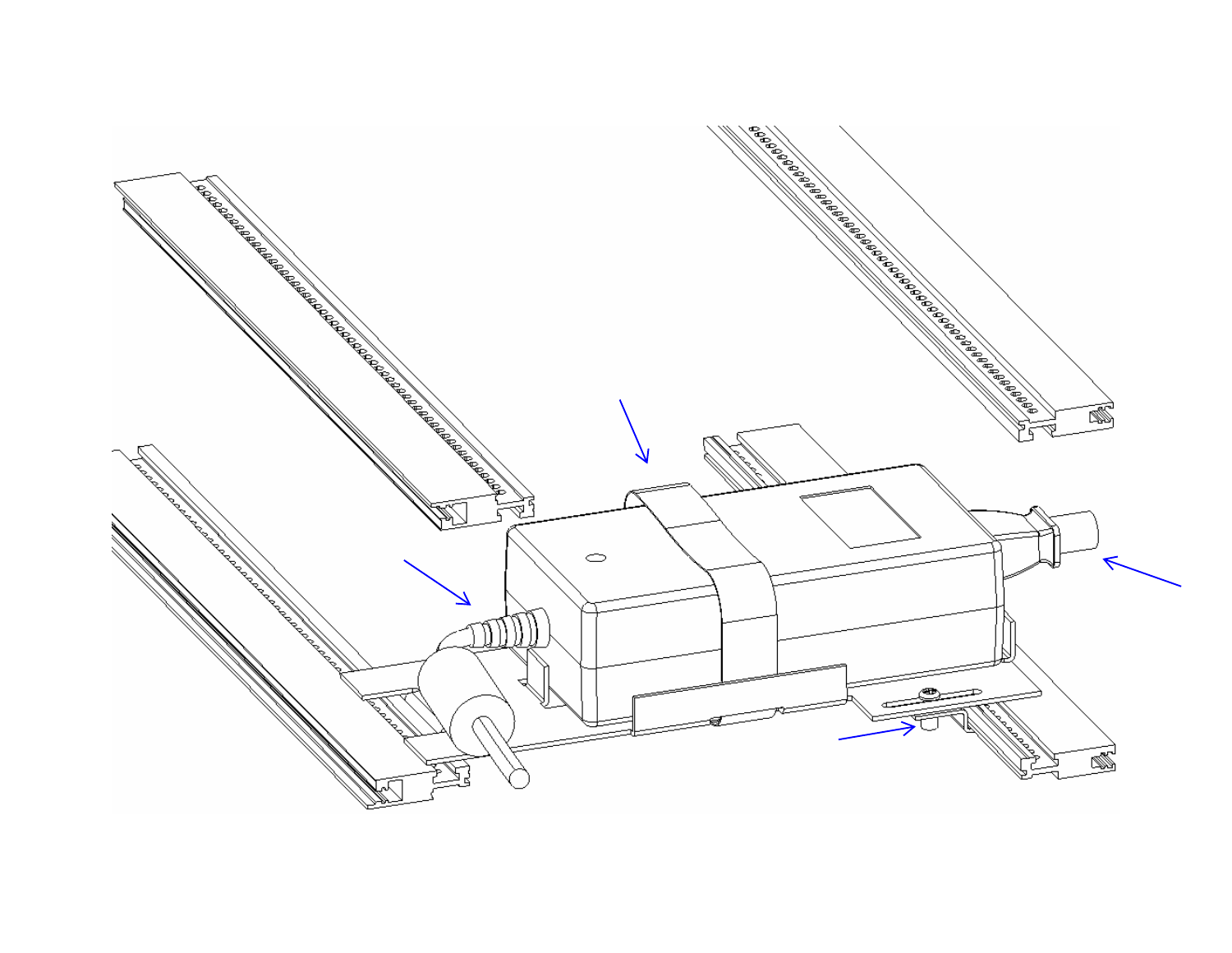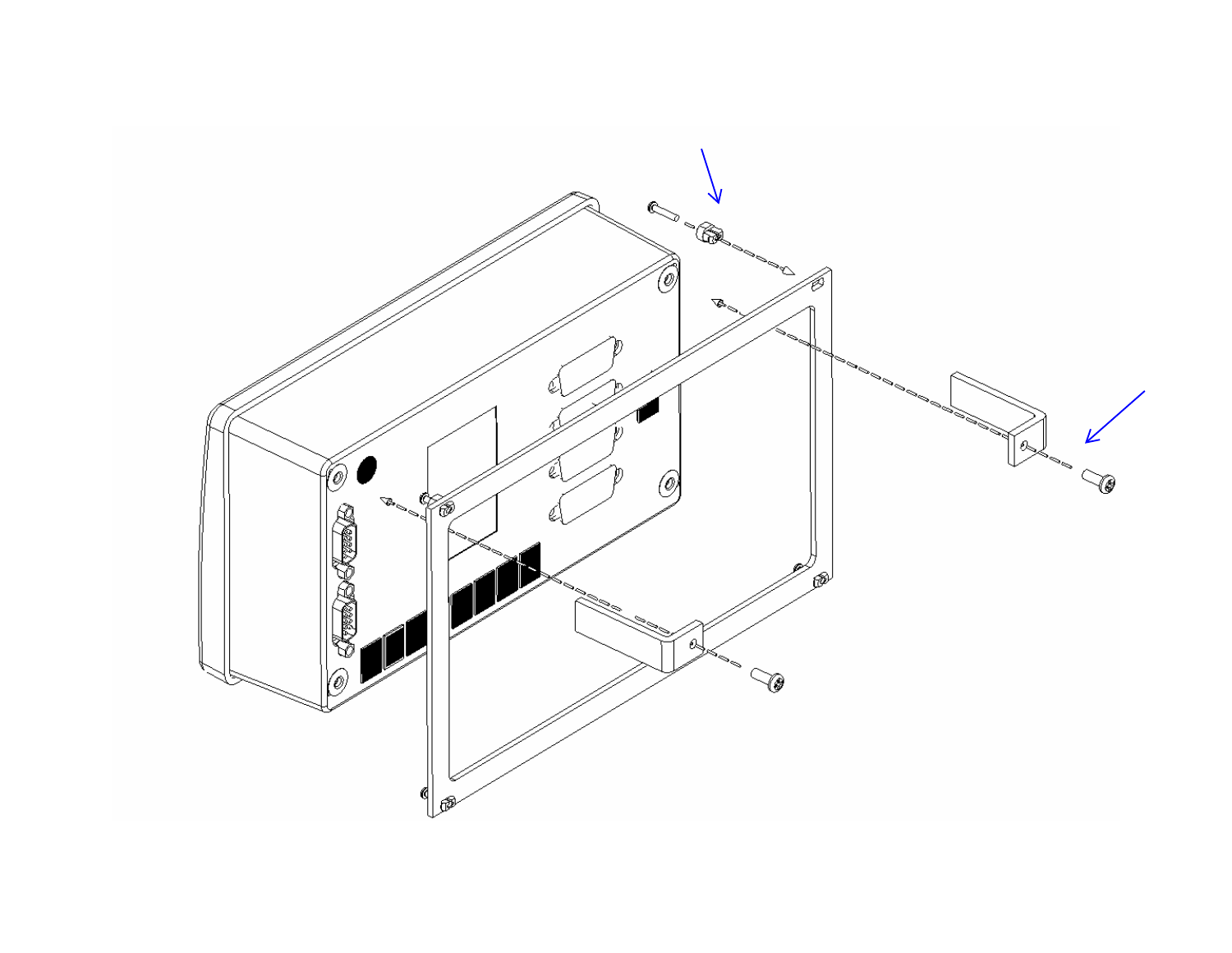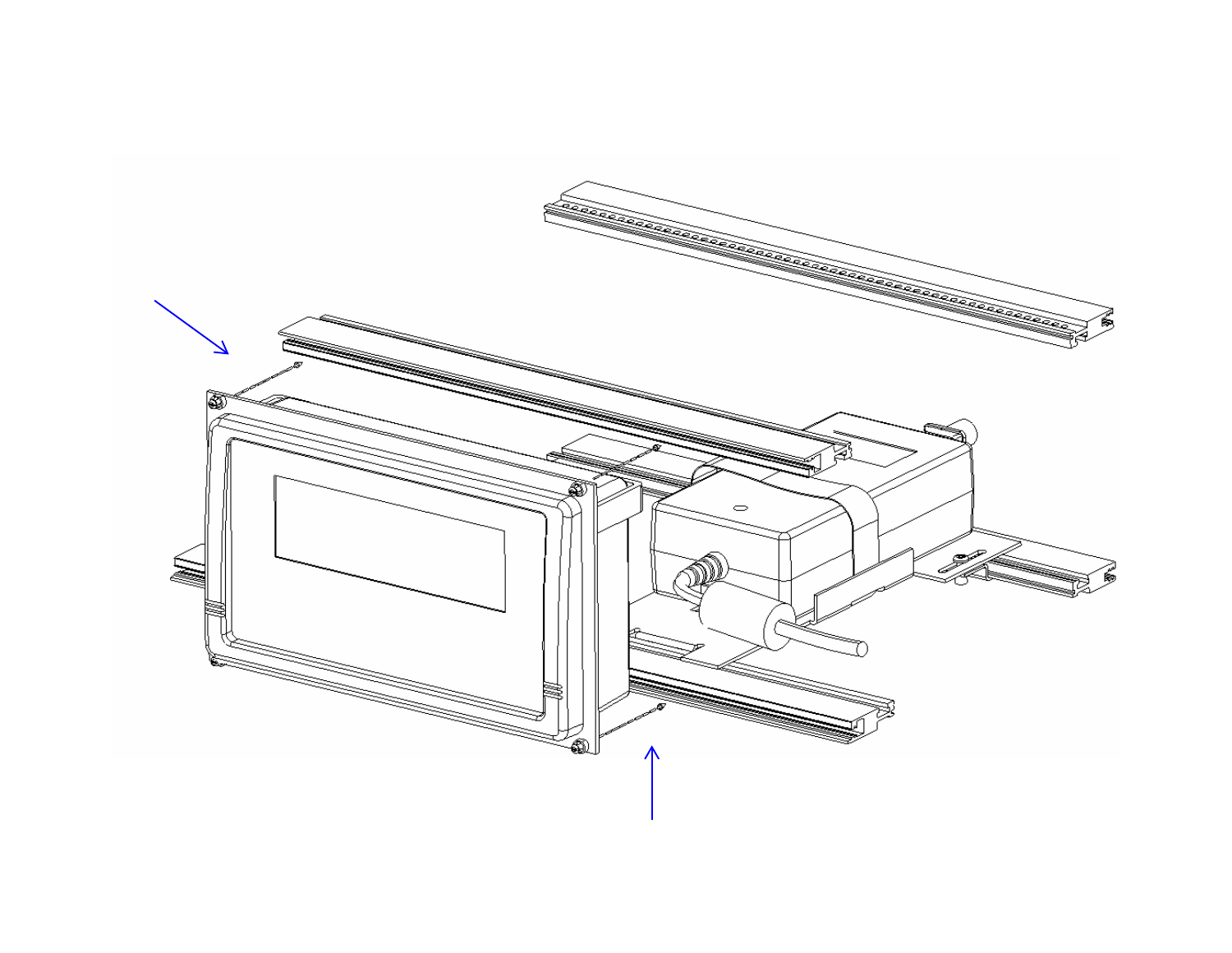# **3.0 Indicators**

The home screen is the instruments central information and navigation indicator. The home screen is presented following initial power application, and automatically follows the make-model screen banner. It provides an over-all view of instruments operation.





## 3.1 Display - home screen fields

- 3.1.1 Cursor points to channel even when channel is Off
- 3.1.2 Channel numbers 1-4
- 3.1.3 Description process value text
- 3.1.4 Value numeric process value
- 3.1.5 Unit / Time-base combined measure units and rate time-base
- 3.1.6 Control process control state indicators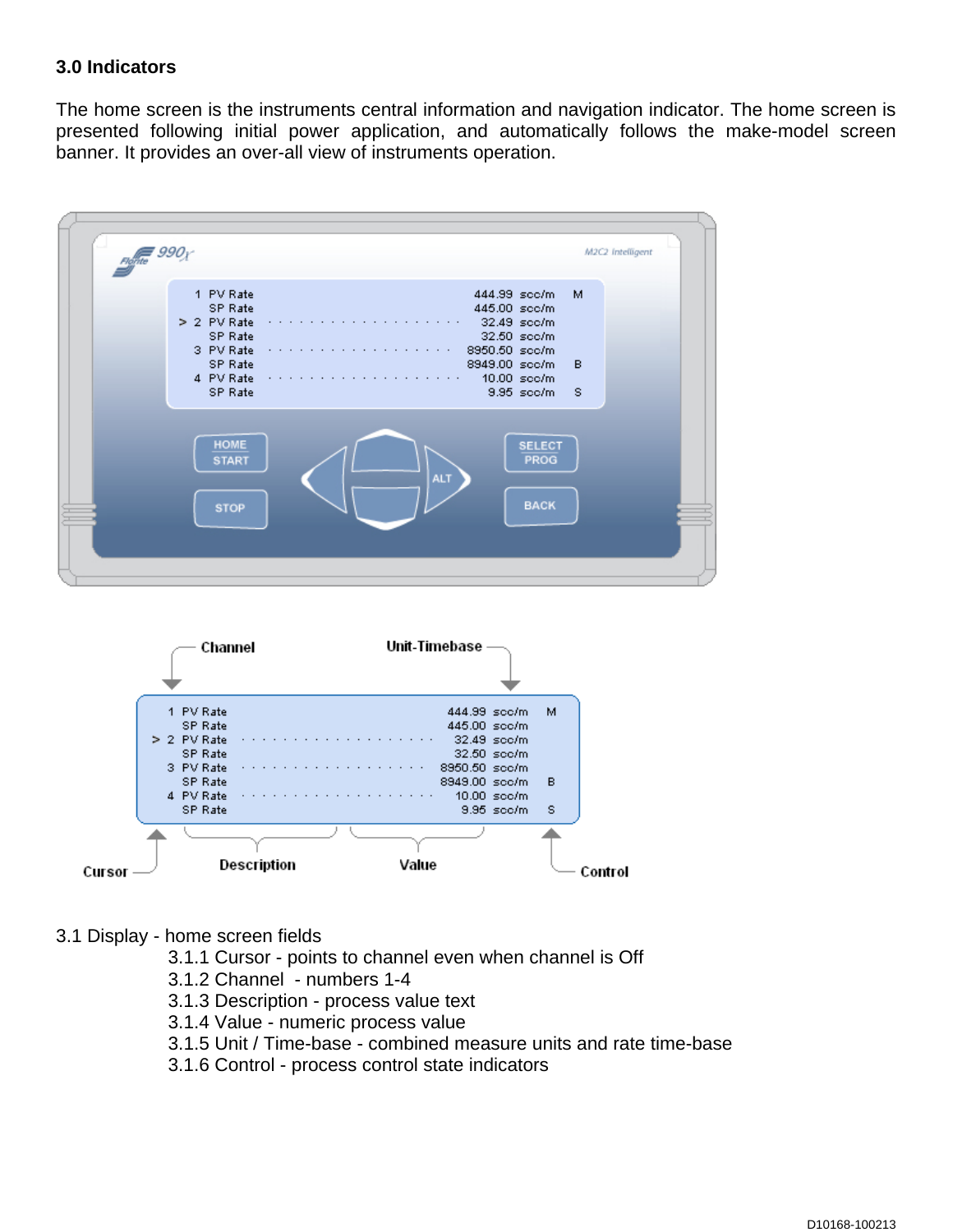# **4.0 System Controls**

The primary instrument controls consists of eight front panel tactile snap-action keys - and a serial communication capability. Every function that can be accomplished by using the keys can also be accomplished by serial communication commands - the aspects of which are described in the Protocol section.



4.1 Navigation functions performed from the home screen are follows:

- 4.1.1 Select a channel using the **and** and keys
- 4.1.2 Select a channel process value to be shown show on the home screen
- 4.1.3 Change the value of a channel program variable
- 4.1.4 Enter the Global System Settings selection menus
- 4.1.5 Quickly navigate to certain special values requiring frequent change
- 4.1.6 Start and stop control functions
- 4.1.7 Select a blend control master
- 4.1.8 Perform analog signal calibration

Instructions for the using the above are described in their respective sections.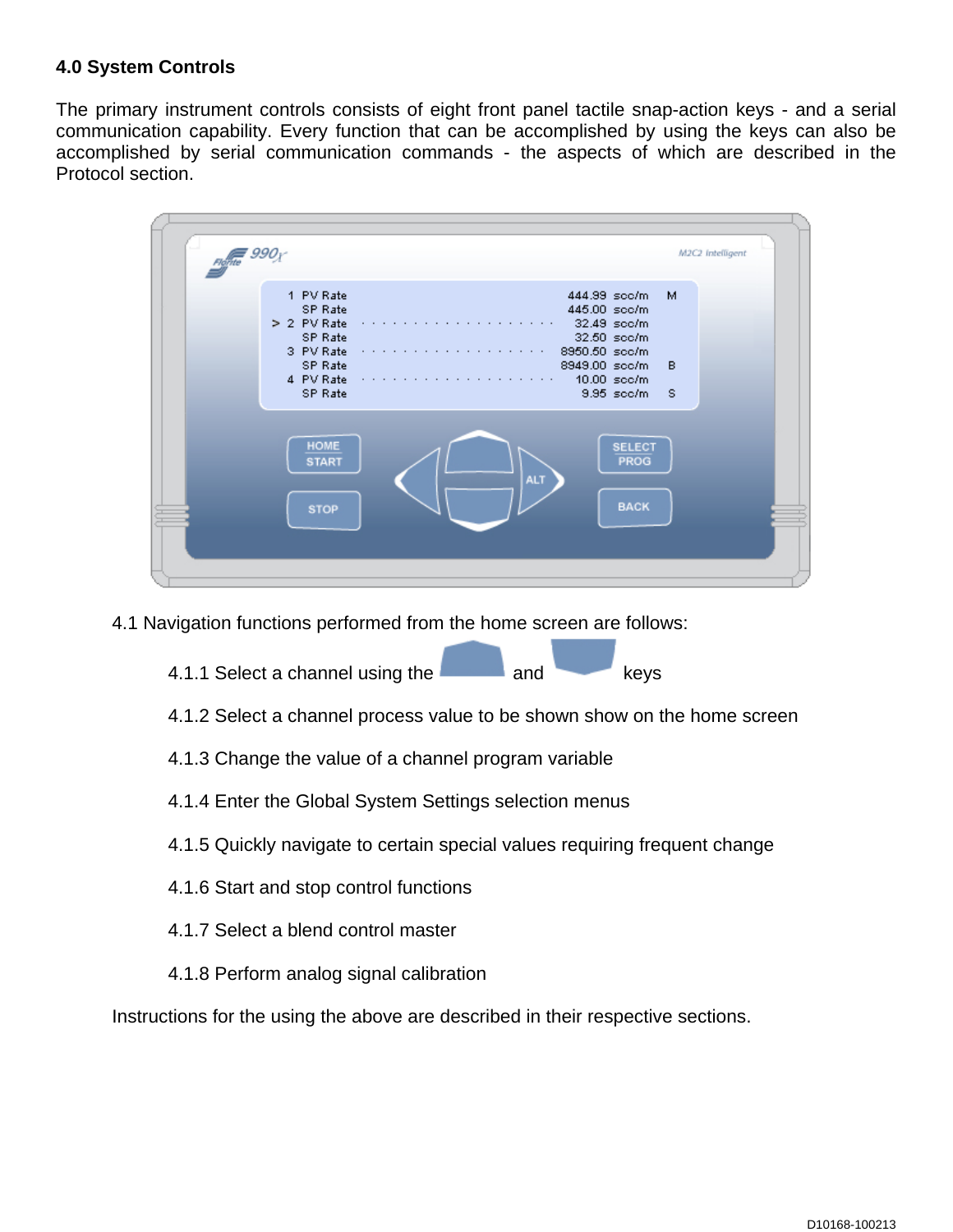4.2 The control function of the keys is dependant on the context of the function that has been requested to be accomplished as follows:

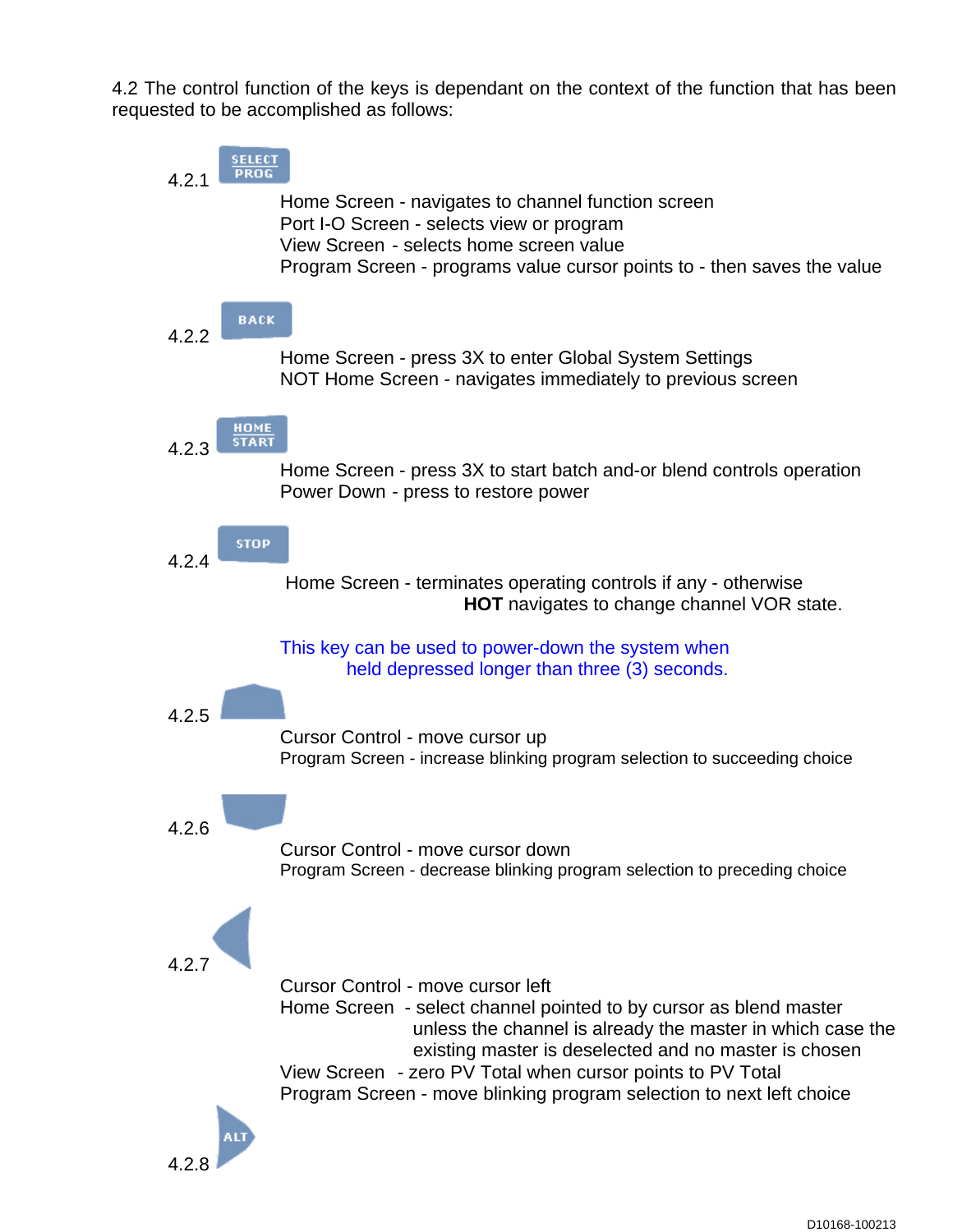Cursor Control - move cursor right Home Screen - **HOT** navigates to change channel set-point value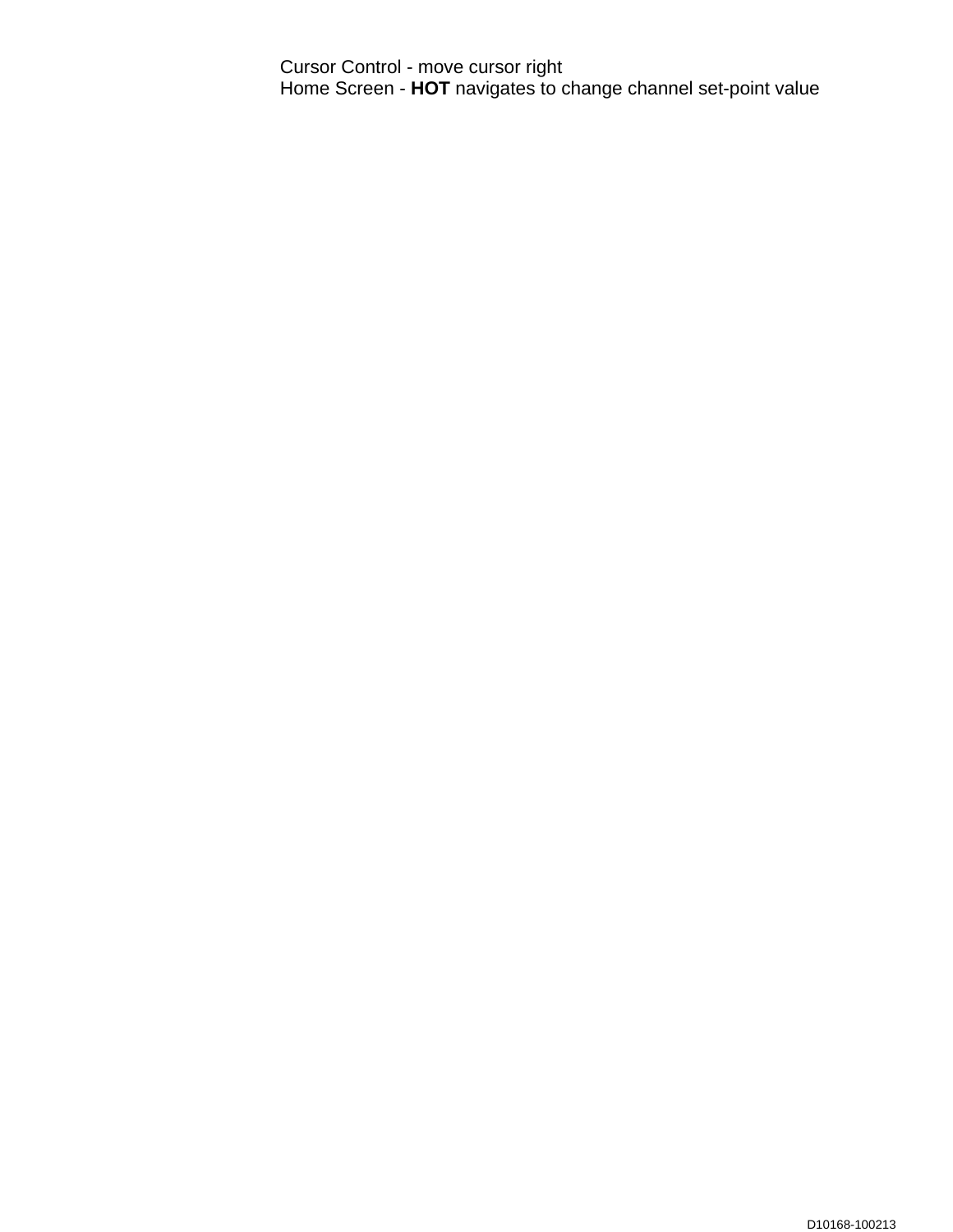# **5.0 Navigation**

This navigation section provides an overview of the various values that are available to set-up desired operating characteristics that establish how the instrument is desired to perform, and to review the operating state of the desired performance.

Although navigation is described for keypad operation - the same operating characteristics set using the keypad are supported by serial communication - for which a detailed description is contained in the 990x Serial Protocol Document.

A complete system map is provided to support the overview of the instrument. It shows the entire organization of all of the instrument process values (PV), all set-point (SP) values, and all system global settings.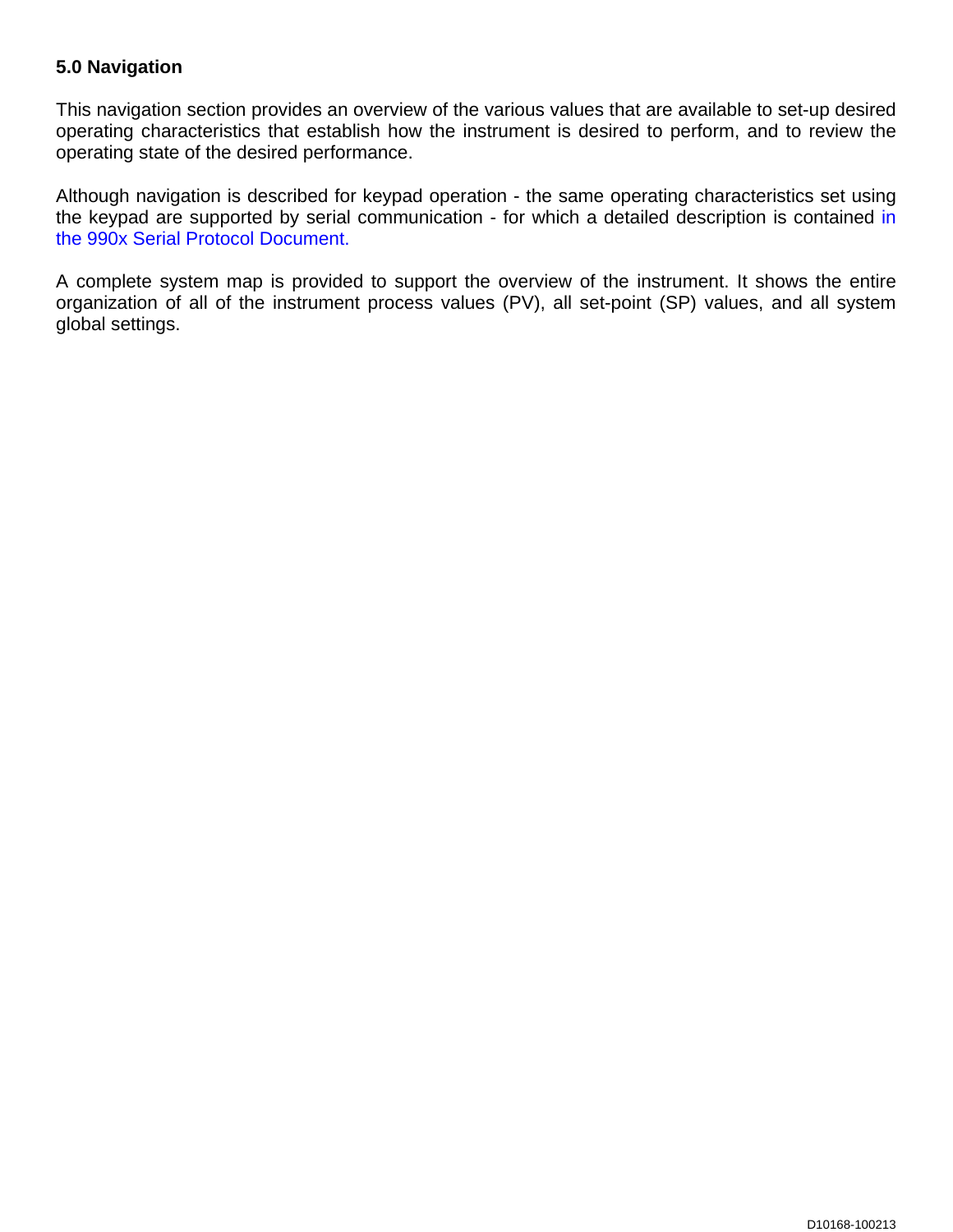#### 5.1 System Navigation 990x-MFC



All rights reserved @ 2007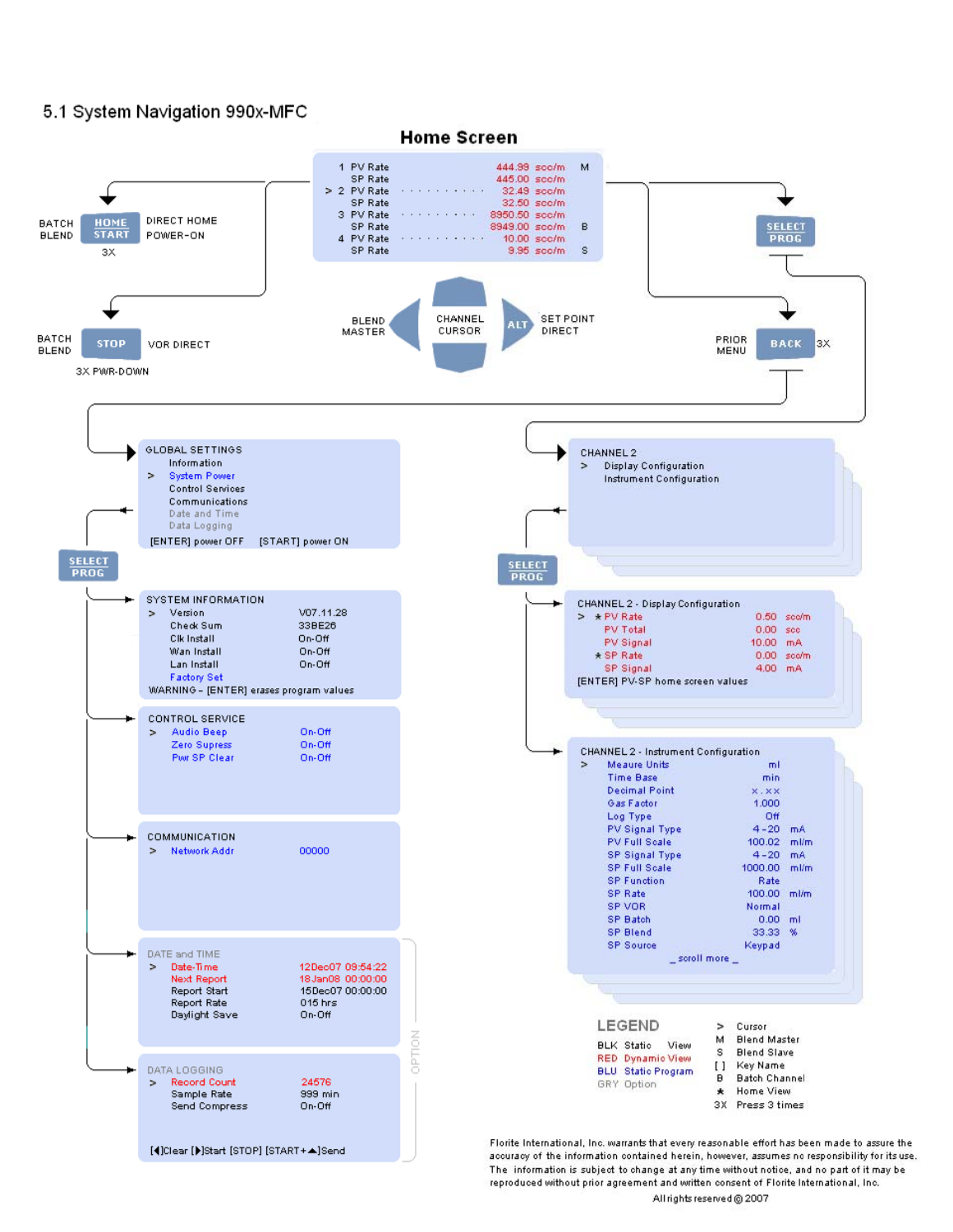# **5.2 Navigate Select**

The selection screen provides a secondary navigation layer for the operator to specify whether PV-SP Viewing (Display Configuration), or PV-SP Programming (Instrument Configuration) is desired for a channel. The screen shown below is displayed as a result of having pressed the [SELECT] key while viewing the home screen.

This screen shown is for Channel 2. Use the cursor keys to point to either Display Configuration to show the present PV Measurements and SP Status - or Instrument Configuration to program PV and SP values and then press [SELECT] to proceed to the desired selection.

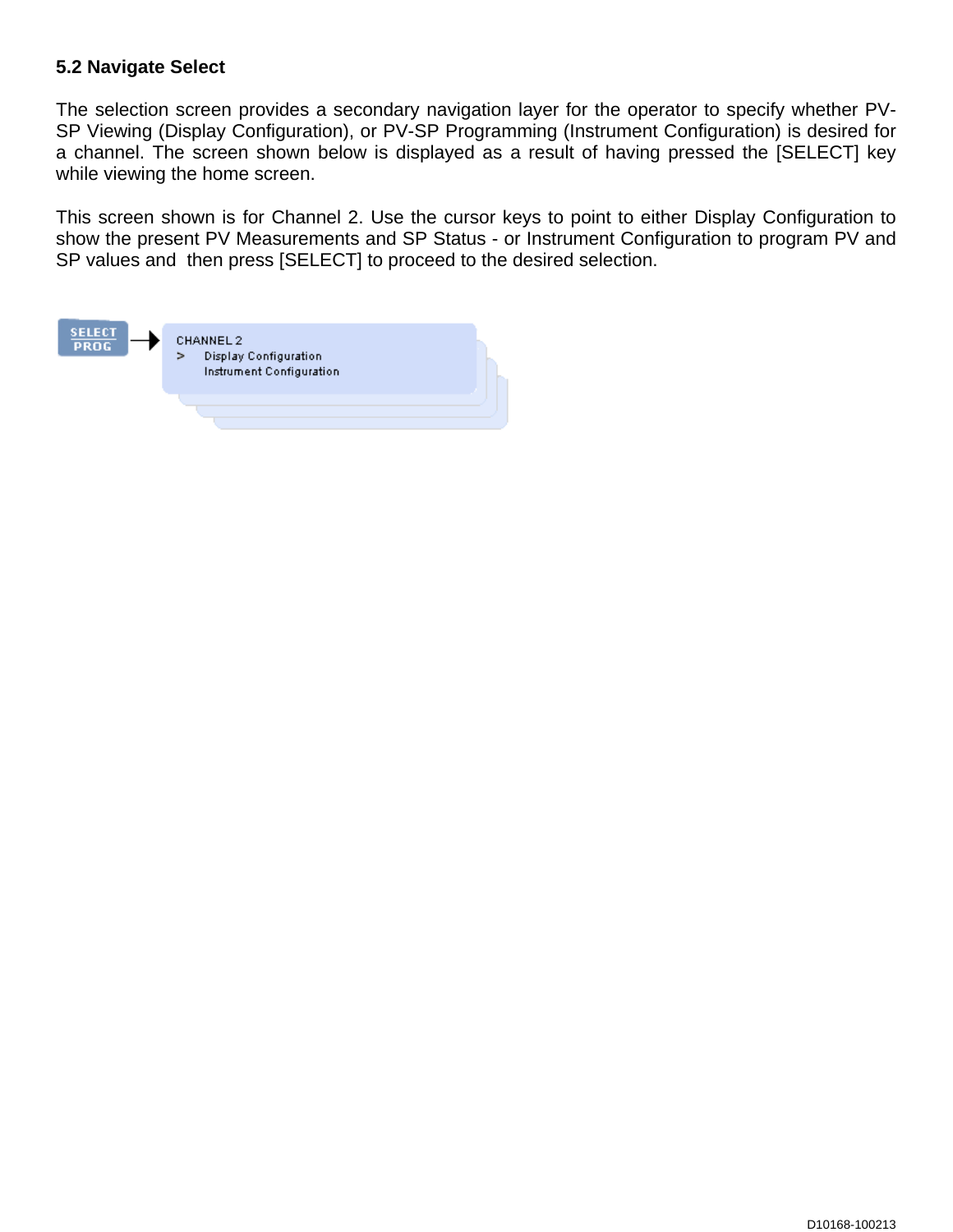## **6.0 Process and Set-Point Values**

This Process Values (PV) and Set-Point Values (SP) section provides a detailed description of the various system map values that are used to set-up the instruments desired operating characteristics that establish how the instrument is desired to perform, and discusses the various process values that show the operating state that are the outcome of the set-up.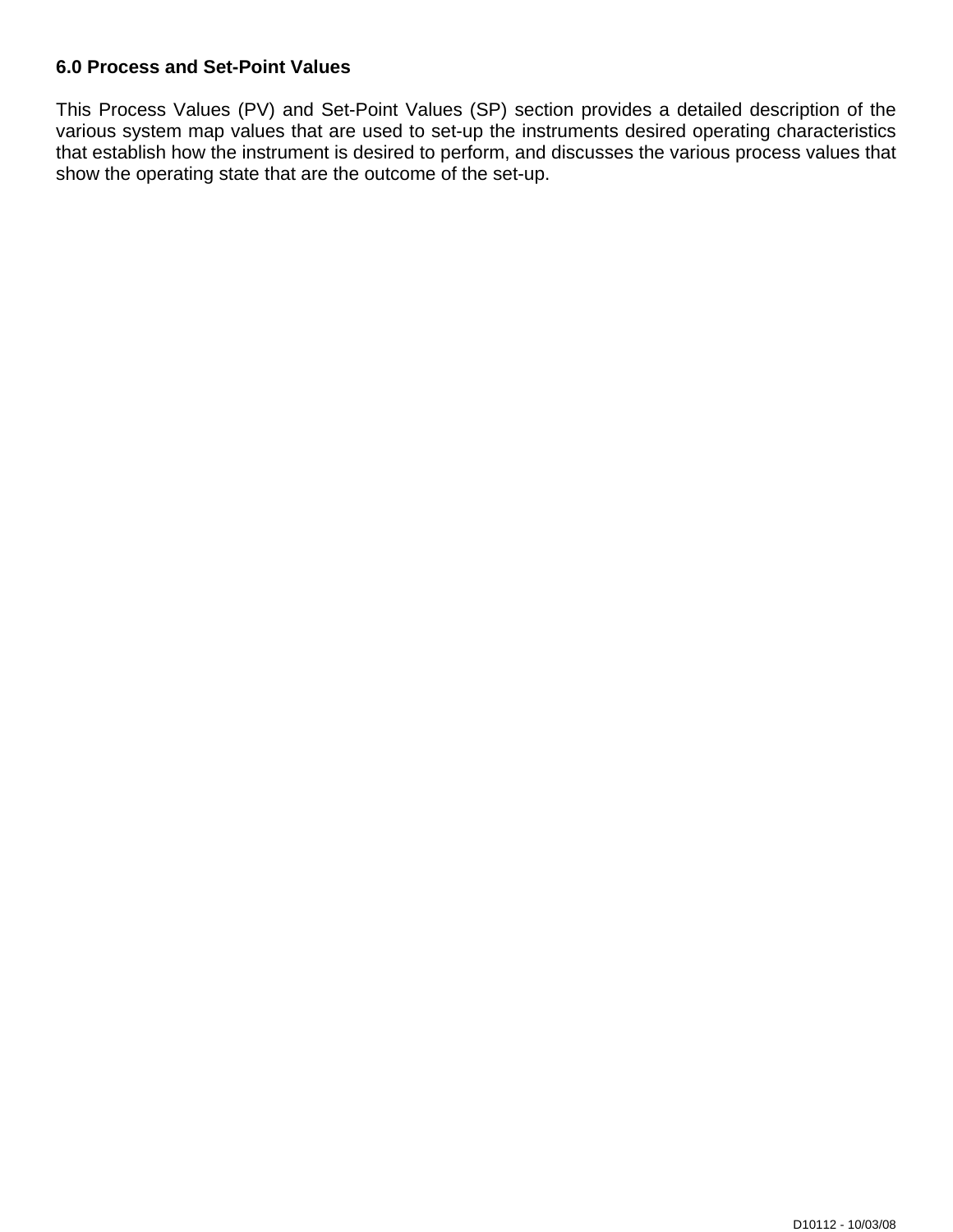# **6.1 PV MEASURES and SP STATUS VALUES**

This section describes a combined screen for channel PV Measures and SP Status. It describes each of PV Measures and SP Status values for an input signal into the instrument, and output signal from the instrument.

| $>$ $\star$ PV Rate              |             | $0.50$ see/m |
|----------------------------------|-------------|--------------|
| <b>PV Total</b>                  | $0.00 \sec$ |              |
| <b>PV Signal</b>                 | $10.00$ mA  |              |
| $\star$ SP Rate                  |             | $0.00$ see/m |
| <b>SP Signal</b>                 | $4.00$ mA   |              |
| [ENTER] PV-SP home screen values |             |              |
|                                  |             |              |

## 6.1.1 Change Home Screen Value

The present PV and SP values shown on the home screen are indicated by a star (\*) prefix. To change the PV displayed on the home screen - point the cursor to the desired PV value and press the [SELECT] key. To change the SP displayed on the home screen - point the cursor to the desired SP value and press the [SELECT] key. In both cases for PV and SP - note that the star indicator is now prefixed to a new PV or SP value.

## 6.1.2 PV Value Descriptions

## 6.1.2.1 PV Rate

This value is either a Rate, defined as quantity per unit time, or None, which is a scalar value not having a time associated attribute. Scalar measurements are not totalized. The value displayed is updated live as the value changes.

#### 6.1.2.2 PV Total

This is a quantity accumulator for a rate value. The quantity values are displayed when the channel time base is NOT programmed for None. PV Total quantity is not accumulated for None values, and no PV Total will be shown on the screen. The value displayed is updated live as the value changes.

To clear an accumulated quantity to zero - point the cursor to PV Total and press the [◄] key. Note the value becomes zero.

#### 6.1.2.3 PV Signal

This value is the measured electrical value being input into the instrument channel. It may be used to provide assistance in system installations, and is used to support instrument calibration. The value displayed is updated live as the value changes.

## 6.1.3 SP Value Descriptions

## 6.1.3.1 SP Set-Points

Separate set-points are provided for rate control (SP Rate), Batch quantity (SP Batch) and Blend proportion (SP Blend). The specific set-point shown on the screen is dependant on the SP Function control type that has been selected. The value displayed is updated live in real time as the value changes.

#### 6.1.3.2 SP Signal

This value is the output signal being sent form the instruments channel, and is expressed in the appropriate analog signal type units of volts or mA.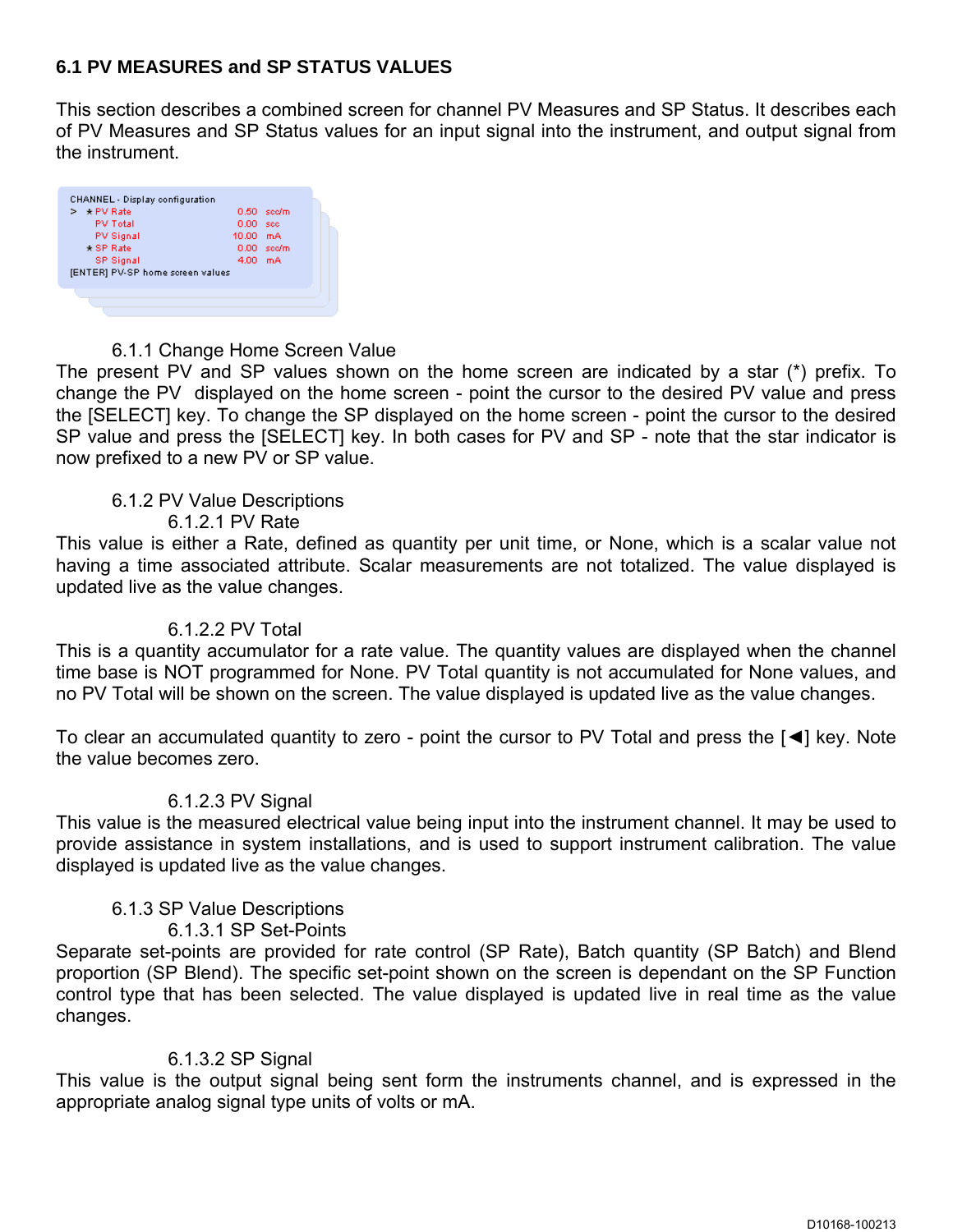# **6.2 PV and SP PROGRAM VALUES**

This section describes the combined PV and SP programmable channel values. The programmed values determine how signal inputs into an instrument channel, and signal outputs from the instrument are serviced. Refer to the **Control Functions** section which describes in greater detail the set-up, operation and termination of control processes.

The PV and SP program values are used to determine basic channel fundamental attributes, gas type service, logging type, channel override signal, PV signal type and full scale range, SP signal type and full scale range, channel service function, channel override signal, SP set-point values, and SP programming source. The PV and SP values are static - and updated only after a value has been changed and saved.

## 6.2.1 Value Programming

 6.2.1.1 Program a value by pointing the cursor to its line and pressing the [SELECT] key. Note a character or string (character-string) will be blinking - ready to be edited.

6.2.1.2 Edit the character-string as follows:

Change character-string to next value [▲] key - or previous value [▼] key Move blinking character-string edit field left [◄] key - or right [►] key

# 6.2.1.3 Edit completion

Press [SELECT] key to save the changed value - any other key causes the edited value to be ignored and not saved - and the original value to be edited will remain unchanged.

# 6.2.1.4 Edit Time Expired

When editing a character-field that is blinking - the program state will be terminated if a key is not detected within 30 seconds of the last detected key. In this case - the value edited will not be saved, and the original value to be edited will remain unchanged.

| ⋗ | <b>Meaure Units</b>   | ml                           |      |
|---|-----------------------|------------------------------|------|
|   | <b>Time Base</b>      | min                          |      |
|   | <b>Decimal Point</b>  | $\times$ . $\times$ $\times$ |      |
|   | Gas Factor            | 1.000                        |      |
|   | Log Type              | Ωff                          |      |
|   | PV Signal Type        | $4 - 20$                     | mA   |
|   | <b>PV Full Scale</b>  | 100.02 ml/m                  |      |
|   | <b>SP Signal Type</b> | $4 - 20$ mA                  |      |
|   | <b>SP Full Scale</b>  | $1000.00$ ml/m               |      |
|   | <b>SP Function</b>    | Rate                         |      |
|   | <b>SP Rate</b>        | 100.00                       | ml/m |
|   | SP VOR                | Normal                       |      |
|   | <b>SP Batch</b>       | 0.00                         | ml   |
|   | <b>SP Blend</b>       | 33.33 %                      |      |
|   | <b>SP Source</b>      | Keypad                       |      |
|   | scroll more           |                              |      |
|   |                       |                              |      |
|   |                       |                              |      |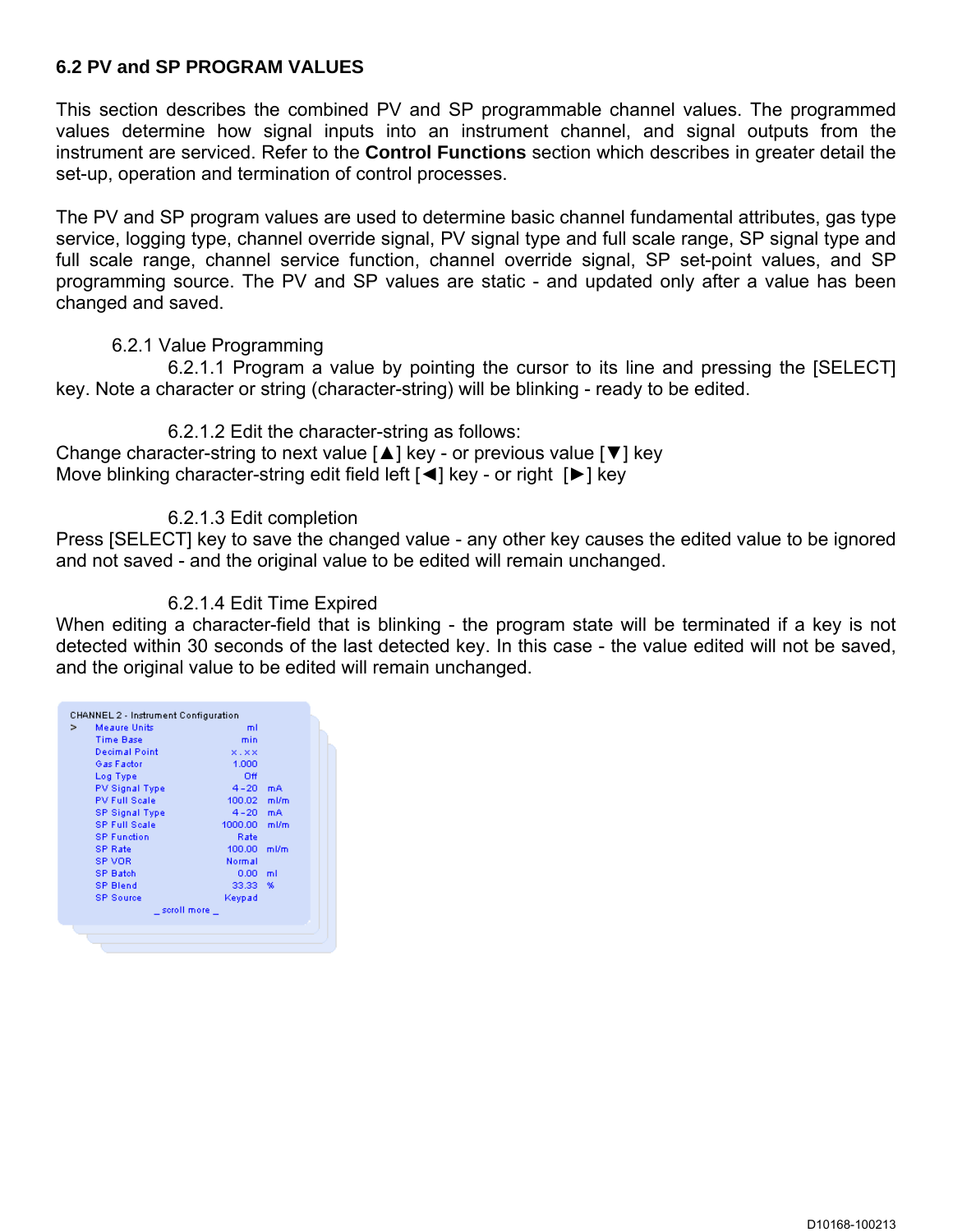## 6.2.1 Measure Units

Measure units are a combination of symbols used to identify a physical engineering measurement. The measure units may be selected from a fixed set of customary strings. Measure Units have no arithmetic affect. Supported measure units are the following:

| ml                    | mls                | mln                |        | Is      | In                 |
|-----------------------|--------------------|--------------------|--------|---------|--------------------|
| cm <sup>2</sup> 3     | cm <sup>2</sup> 3s | cm <sup>2</sup> 3n | $m^3$  | $m^3s$  | $m^2$ 3n           |
| g                     | lb                 | kg                 | $ft^3$ | $ft^3s$ | ft <sup>^</sup> 3n |
| <b>SCC</b>            | sl                 | bar                | mbar   | psi     | kPa                |
| Torr                  | atm                | Volt               | mA     | оC      | οK                 |
| <sub>o</sub> R        | oΕ                 | q/cc               | sg     | $\%$    | $Ib/in^3$          |
| lb/ft^3 lb/gal kg/m^3 |                    | g/ml               | kg/l   | g/l     |                    |

## 6.2.2 Time Base

This selection is used to set the quantity per unit time rate measurement base as either Sec, Min, Hrs, or Days. The None time base selection is presumed not to have a time-quantity association and does not perform quantity accumulation.

## 6.2.3 Decimal Point

The decimal point for values may be freely selected for none, one, two, or three places. The decimal sets the number of measurement value digits that are to the right of the decimal point. Setting the decimal has an arithmetic function that when changed - automatically multiplies or divides an existing value so values continue to retain their power-or-ten value. The values so affected include PV and SP Full Scale, SP Rate, SP Batch.

## 6.2.4 Gas Factor

This value is a unit-less factor by which measured PV Signals are compensated by multiplication, and SP Signals corrected by division. This instrument performs the arithmetic compensation using the Gas Factor.

This capability makes it possible to compensate other gasses which are not the calibration gas however, the existing Gas Factor must be known and then methodically changed. By knowing the present factor for the calibration gas, and desiring to control known gasses for which the TMF has not been calibrated, then just divide the [new gas factor] by the previously known [calibrated gas factor]. The result becomes the new Gas Factor.

## 6.2.5 Log Type

This selection selects PV Rate and PV Total values desired to be logged in real time. Such measured information values are periodically saved in the date-time stamped record log. Selections include PV Rate, PV Total and Off. When a channel is set to Off - no logging performed for that channel.

## 6.2.6 PV-SP Signal Types

 6.2.6.1 Signal Selections - may be set for full scale ranges which include 0-20mA, 4- 20mA, 0-5V, 1-5V, 0-10V 2-10V or OFF.

 6.2.6.2 The OFF selection suspends service for either or both channel PV and/or SP signals. Inactive OFF is indicated on the home screen as a blank line.

When either or both the PV or SP parts of a channel are set to OFF - the instrument remembers the active type(s) prior to having been set to OFF. This enables the instrument to continue with the same PV and-or SP type that existed before being set to be OFF when returned to the On state. This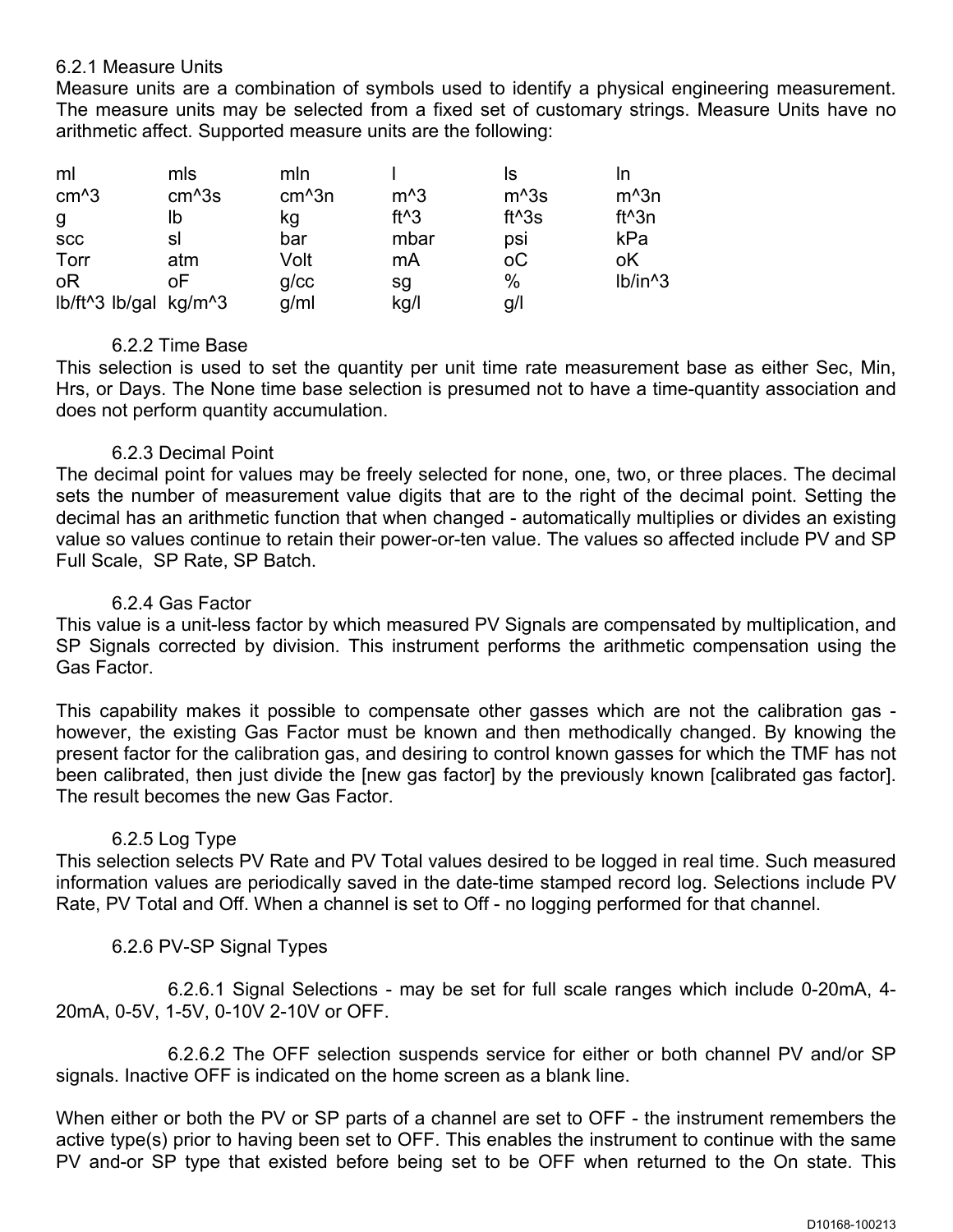insures that the factory installed hardware module configuration in the instrument continues to remain properly operable.

## 6.2.7 PV-SP Full Scale

This value sets the maximum engineering unit range over which the Signal Type is valid. The minimum is always presumed to be zero. Full-Scale values are bipolar and are required to be set for positive values for control functions to perform correctly.

## 6.2.8 SP Function

The allowable set-point Functions are Rate, Batch or Blend. Set-point values are bipolar and are required to be positive values for correct control function performance.

# 6.2.8.1 Rate

This control type ignores the channel PV Rate. The value set in the SP Rate register is deinterpolated to a corresponding analog signal which is directly sent to the channel analog signal output.

# 6.2.8.2 Batching

Batching is a discontinuous control process that delivers the quantity set in the SP Batch register. This process is started using either the keypad or a serial communication command. Batching is terminated when the desired batch quantity has been delivered - or any time before delivery is complete by pressing the [STOP] key .

# 6.2.8.3 Blending

Blending is a continuous control process after having been started that delivers a rate proportion set in the SP Blend register, with is referred to the prevailing Blend Master input rate. This process is started using either the keypad or a serial communication command. Blending is terminated any time by pressing the [STOP] key from the home screen.

## 6.2.9 SP VOR

This value is set to Normal for standard TMF operation. VOR Normal causes a VOR signal output voltage to be disconnected - floating. The VOR function is used in TMF applications to override the normal analog command signals, and finds use for installation and system diagnostic purposes.

## 6.2.9.1 Valve Open

The VOR output signal is connected and provides a voltage > 8.0vdc causing the TMF valve to be fully open.

## 6.2.9.2 Valve Closed

The VOR output signal is connected and provides a voltage < -4.0vdc causing the TMF valve to be fully closed.

## 6.2.10 SP Source

This control enables selection of the source from which set-points may be entered as either Keypad or Serial. When set for Serial - changing a set-point using the keypad is prohibited.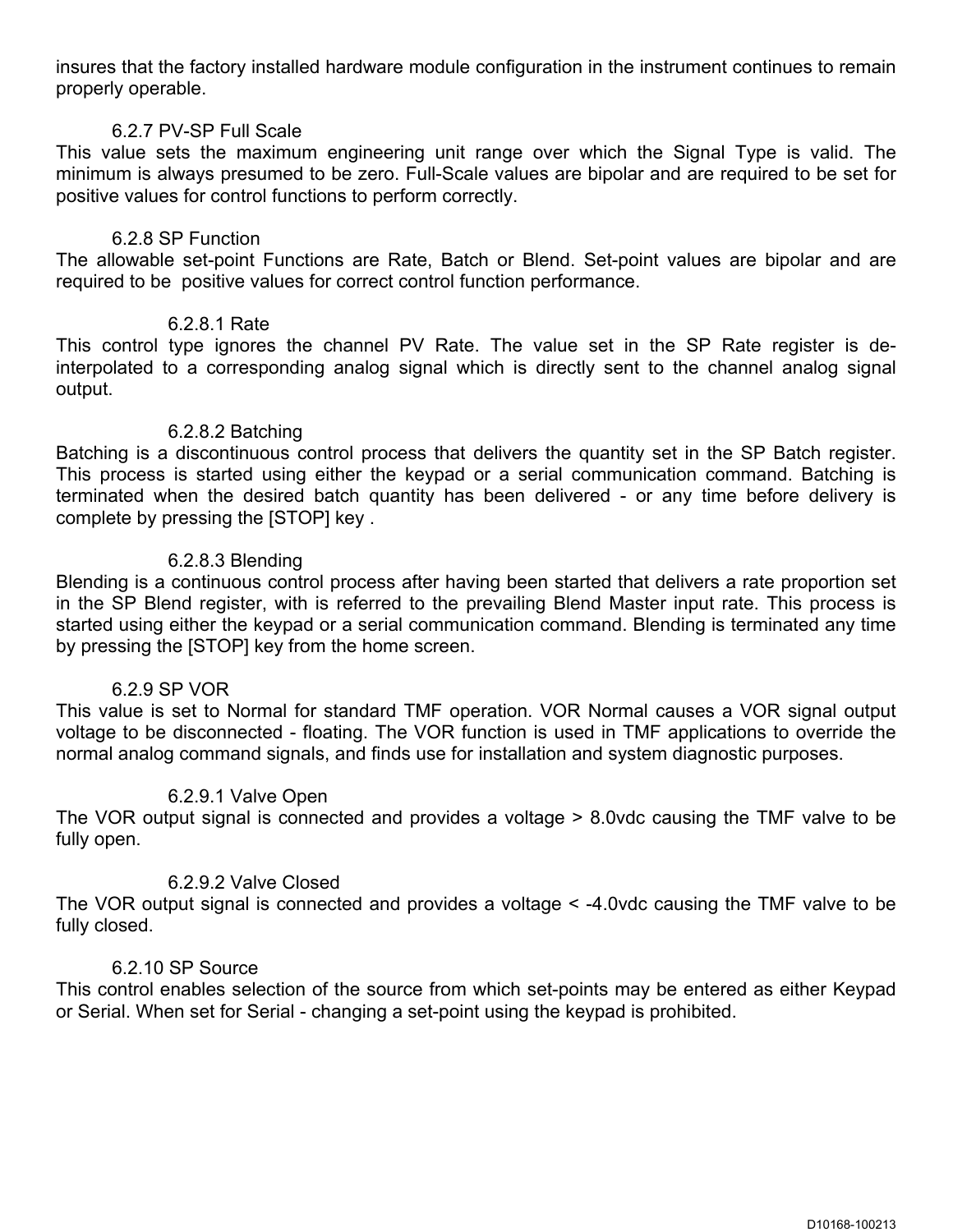# **7.0 Global Settings**

This section provides a detailed description of the various system wide variables used to set-up and review the overall operating characteristics that establish how the entire instrument is desired to perform. The values include those provided only for review, those that can be selected, and those that invoke immediately action.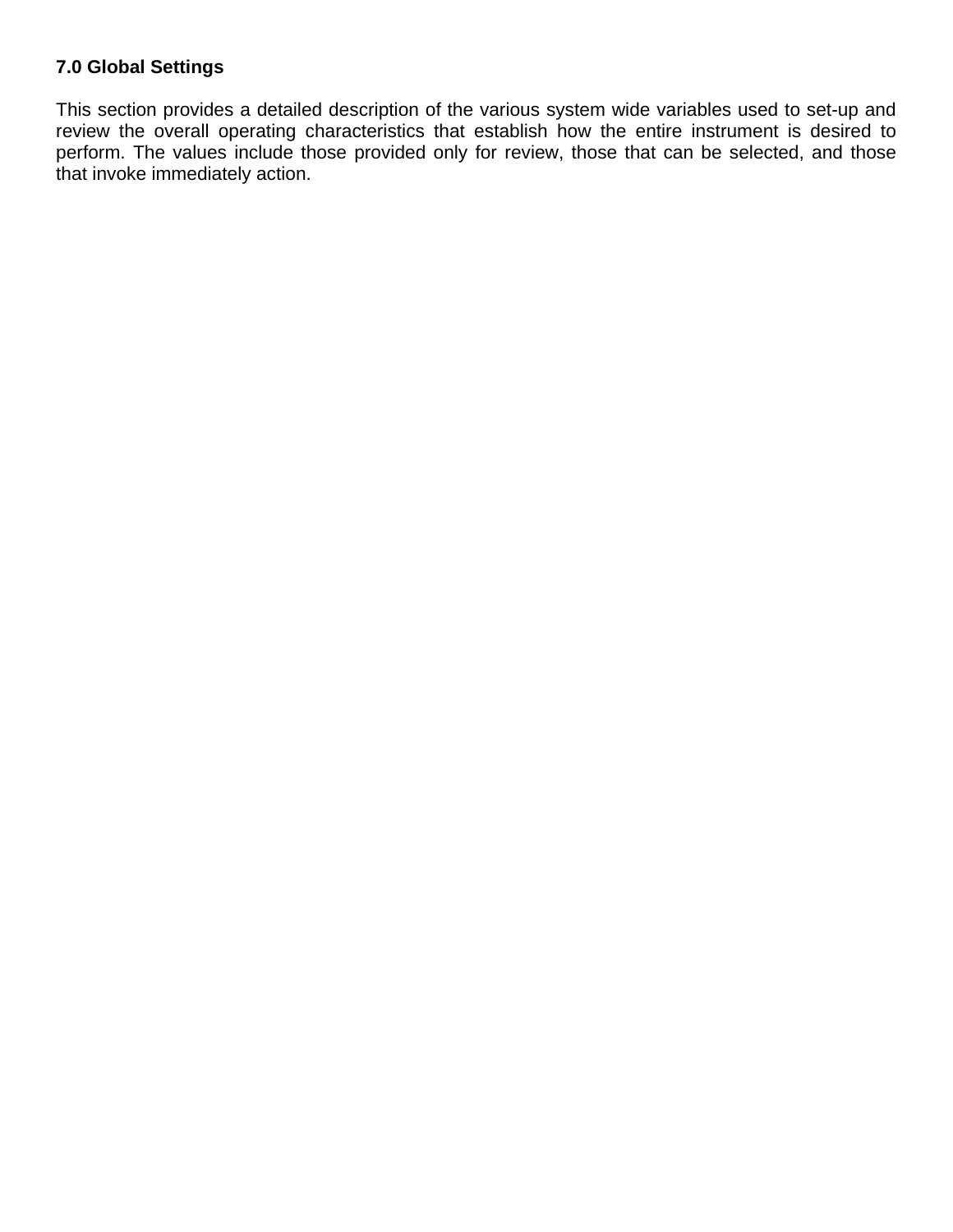# **7.1 Information Screen**

To enter the information service screen - point the cursor to Information on the Global Settings screen and press the [SELECT] key.



This screen contains system information values and configuration states. These values are not programmable, with the only exception being the Factory Set immediate action selection described below which erases present programmed values and replaces them with factory default values.

|                                          | SYSTEM INFORMATION |           |
|------------------------------------------|--------------------|-----------|
|                                          | Version            | V07.11.28 |
|                                          | Check Sum          | 33BE26    |
|                                          | Clk Install        | On-Off    |
|                                          | Wan Install        | On-Off    |
|                                          | Lan Install        | On-Off    |
|                                          | <b>Factory Set</b> |           |
| WARNING - [SELECT] erases program values |                    |           |

## 7.1.1 Version

This is the date the firmware was last upgraded represented as year, month and day, and is only for review.

## 7.1.2 Check Sum

This value is the hexadecimal double word sum of the instruction read only memory used for factory quality assurance, and is only for review.

#### 7.1.3 Start Vector

This is the address in hexadecimal at which the firmware begins operating following a power-up reset, and is only for review.

#### 7.1.4 Clk (Clock) Install

This state indicates whether the real time clock is installed and operating which is detected immediately after a power-up reset. The clock is used for scheduling data or log reports, and for datetime stamping logged records.

#### 7.1.5 Wan Install

This state indicates whether the wide area network modem adapter is installed and operating which is detected immediately after a power-up reset. This adapter supports public switched telephone network (PSTN) data communication.

#### 7.1.6 Lan Install

This state indicates whether a local area network adapter is installed and operating which is detected immediately after a power-up reset. This adapter detects local area EIA-TIA485 or 10/100 BaseT Ethernet data communication support.

#### 7.1.7 Factory Set

When the cursor is pointing to Factory Set, a pop-up warning displays "WARNING - [SELECT] erases program values" at the bottom of the display. Pressing [SELECT] will cause all user program values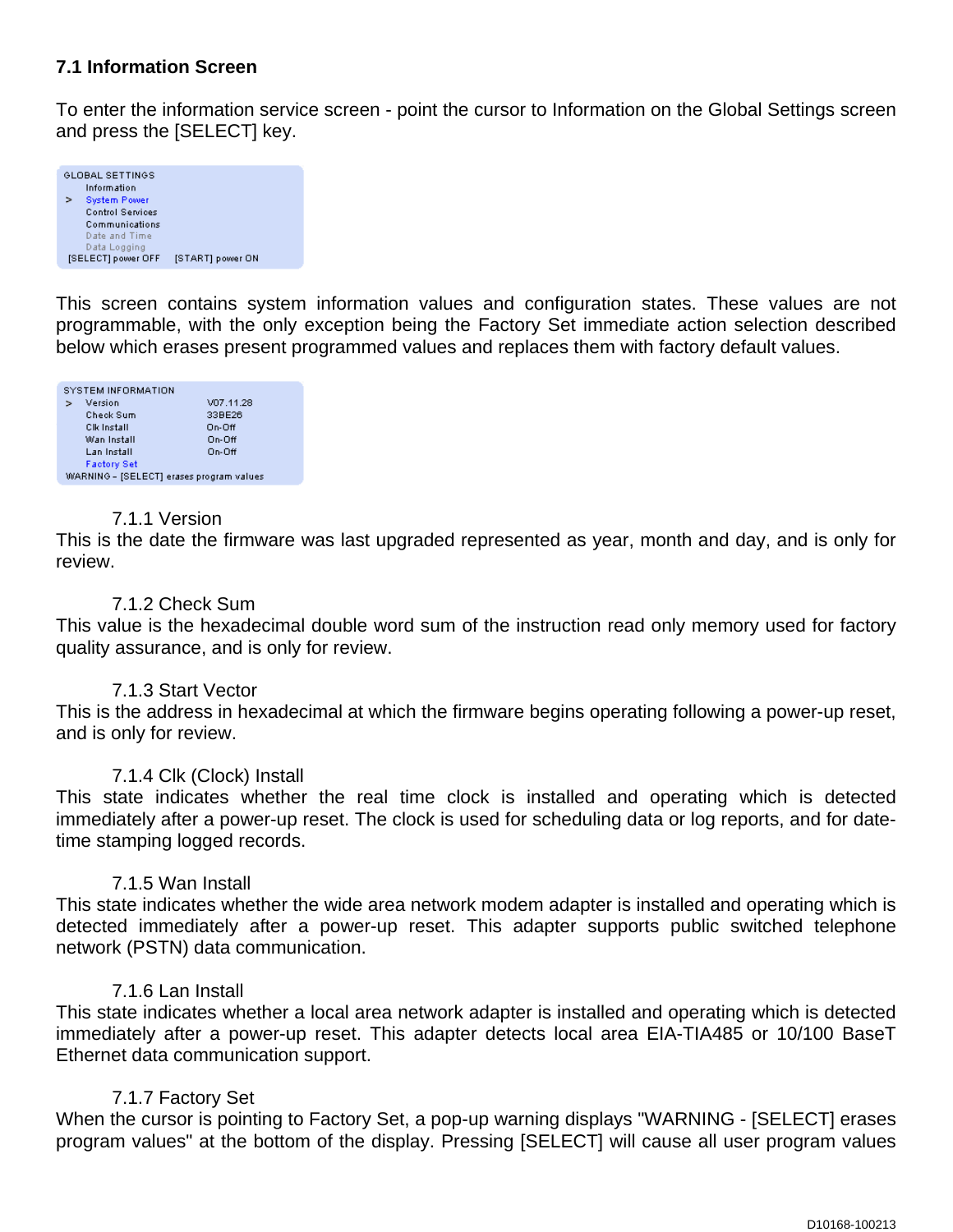to be immediately erased and over-written with factory standard default values. Factory Set does NOT erase factory pre-set calibration values which continue to be retained.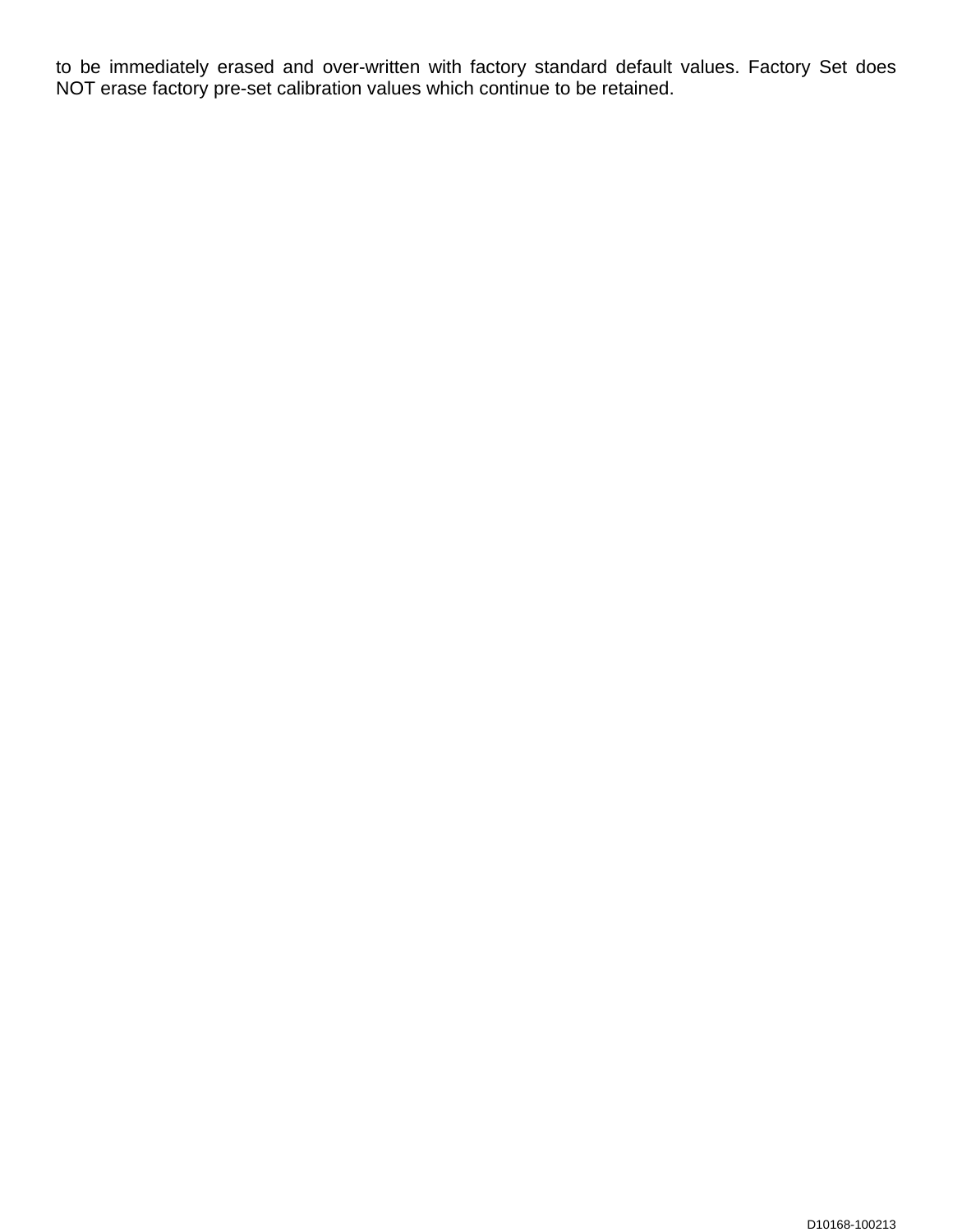# **7.2 System Power Control**

To enter the System Power function - point the cursor to System Power on the Global Settings screen and press the [SELECT] key. This is an immediate action selection.

|   | <b>GLOBAL SETTINGS</b>  |                  |  |  |
|---|-------------------------|------------------|--|--|
|   | Information             |                  |  |  |
| ⋗ | <b>System Power</b>     |                  |  |  |
|   | <b>Control Services</b> |                  |  |  |
|   | Communications          |                  |  |  |
|   | Date and Time           |                  |  |  |
|   | Data Logging            |                  |  |  |
|   | [SELECT] power OFF      | [START] power ON |  |  |

#### 7.2.1 System Power

The System Power functions allows the user to cause power to equipment connected to the instrument to placed in an Off state, allowing the user to conduct installation services and diagnostics. The power off state is also useful for placing the instrument and connected equipments in an unpowered state when the instrument is expected to remain unused for extended periods.

 7.2.1.1 The pop-up at the bottom of the display is shown on the screen only when the cursor is pointing to System Power.

 7.2.1.2 Power OFF - press the [SELECT] key with the cursor pointing to System Power. This will cause entry into the power down state, the screen to become blank with its back-light off, and all signals and power to be removed from connected equipment.

7.2.1.3 Power ON - press the [START] key to restore normal system operation.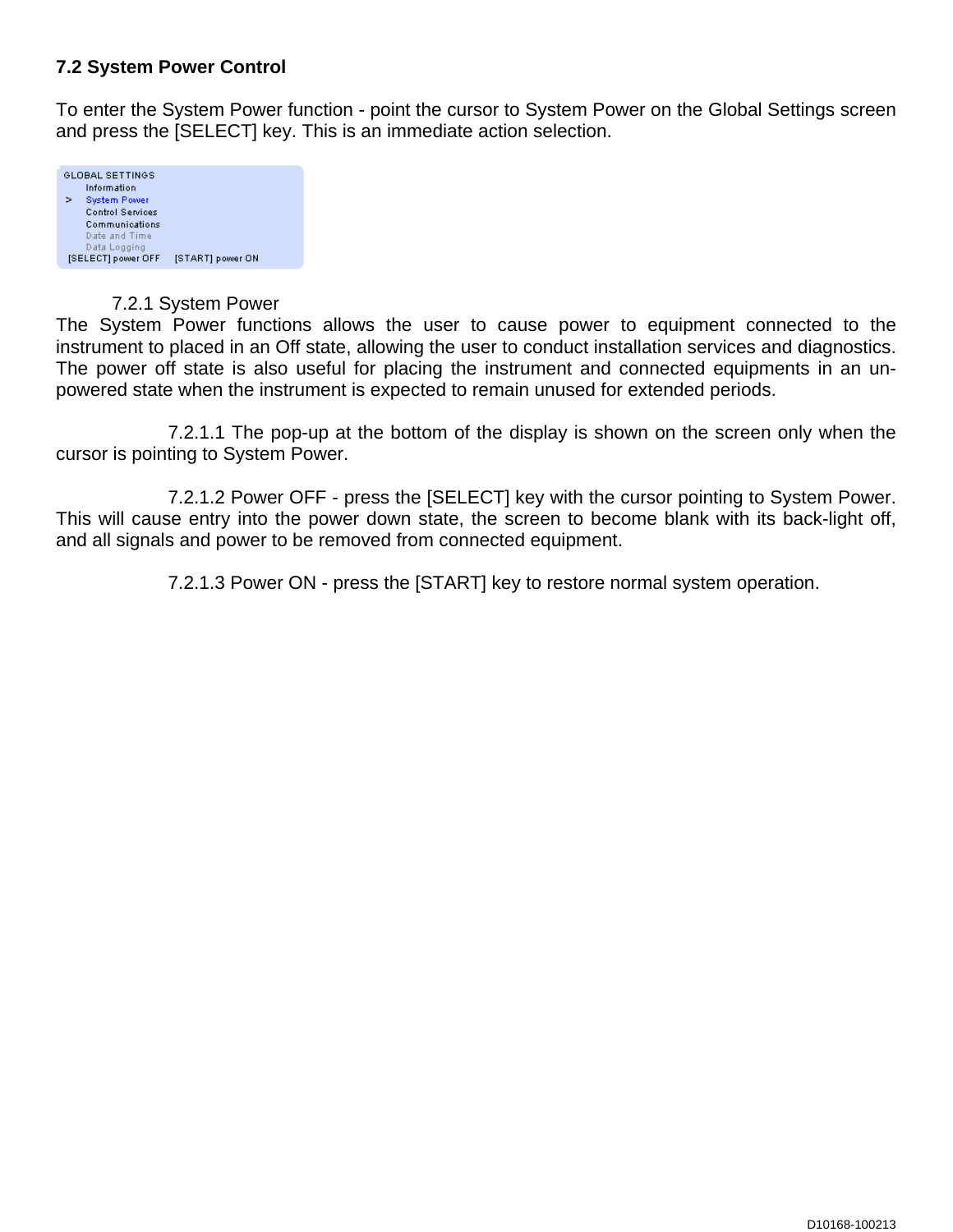# **7.3 Control Service Screen**

To enter the Control Services screen - point the cursor to Control Services on the Global Settings screen and press the [SELECT] key.



These Control Service settings are programmable but are not live updated. They establish operation of the several system level operating controls.

| CONTROL SERVICE |                      |                 |  |  |
|-----------------|----------------------|-----------------|--|--|
| >               | <b>Back Light</b>    | Low-Medium-High |  |  |
|                 | <b>Audio Beep</b>    | On-Off          |  |  |
|                 | Zero Supress         | On-Off          |  |  |
|                 | Pwr SP Clear         | On-Off          |  |  |
|                 | <b>Keypad Secure</b> | On-Off          |  |  |
|                 | Port Look            | On-Off          |  |  |
|                 |                      |                 |  |  |

## 7.3.1 Back Light

This control selects the display back light intensity to have intensity values of Low, Medium or High.

#### 7.3.2 Audio Beep

When this control is selected ON - allows normal audio annunciation for alarms and key activation otherwise all audio indications remain disabled.

#### 7.3.3 Zero Suppress

When this control is selected ON - numeric measured values are displayed with leading zeros suppressed.

#### 7.3.4 Pwr SP Clear

When this control is selected ON - power restoration causes every channel SP value to be erased and made zero.

#### 7.3.5 Keypad Secure

When this control is selected ON - all program values are prohibited from being changed.

#### 7.3.6 Port Lock

When this control is selected ON - Port Type or SP Signal Type changes are prohibited - and remain locked.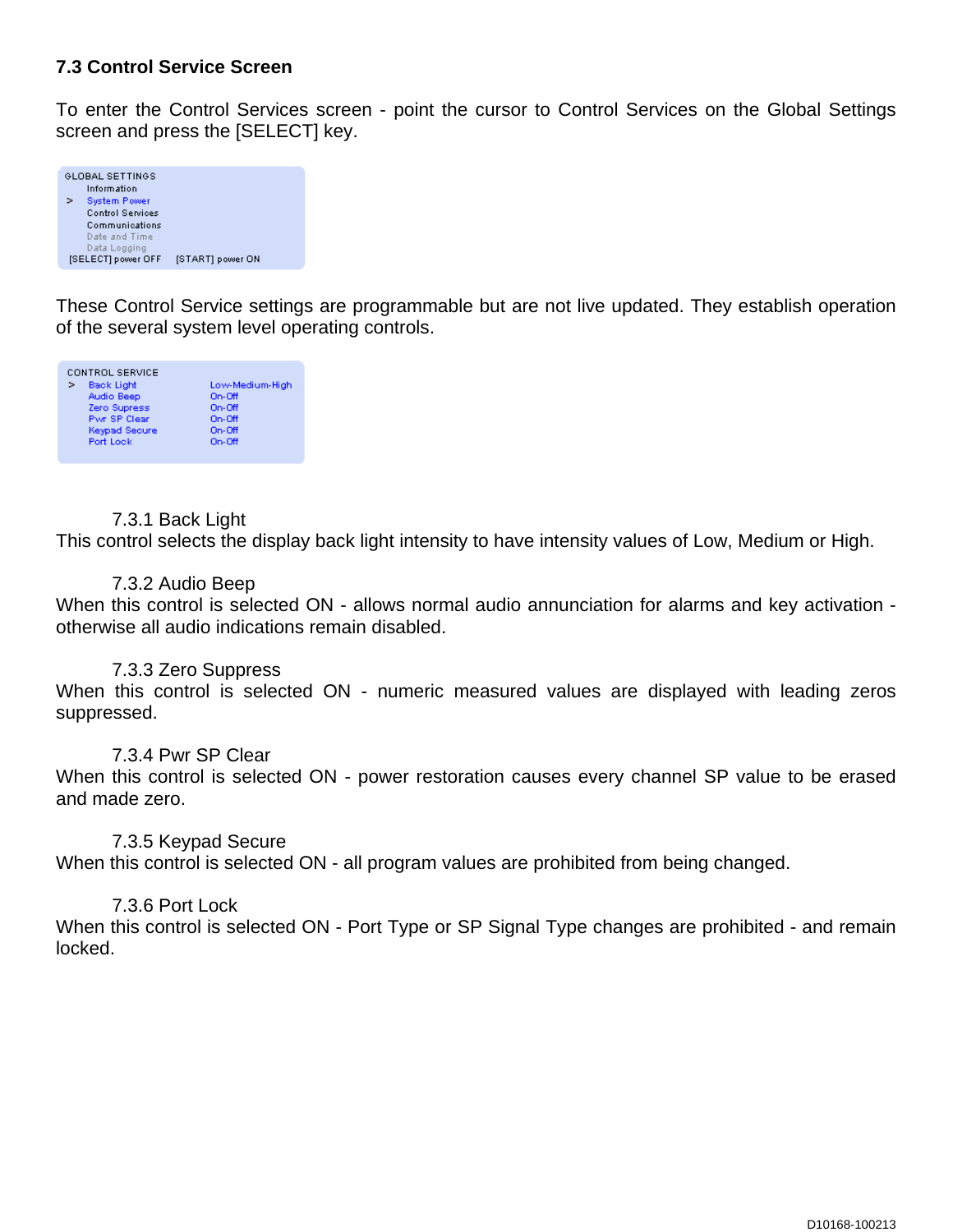## **7.4 Communications Screen**

To enter the Communications service screen - point the cursor to Communications on the Global Settings screen and press the [SELECT] key. The communication variables are programmable selections.



The Communications settings are programmable and are used to establish the instruments communication parameters that control the systems three serial ports to send alarm, log, or data reports. The communication parameters are not live updated.

When the DATE and TIME clock is not installed - only the Network Addr (address) is shown on the service screen.



#### 7.4.1 Network Address

This address is a unique identification for the instrument operating in a network environment. It is factory pre-set and not customer programmable.

#### 7.4.2 Alarm Phone

This number is used as the destination address to which alarm information is to be sent. The WAN interprets the number as a PSTN dial number. The LAN interprets the number as an internet-protocol (IP) destination.

#### 7.4.3 Report Phone

This number is used as the destination address to which log or data information is to be sent. The WAN interprets the number as a PSTN dial number. The LAN interprets the number as an internetprotocol (IP) destination.

#### 7.4.4 Answer Rings

This value is used when communicating by WAN and determines the number of detected rings that must occur before answering the line.

#### 7.4.5 Error Control

This state is selected to be ON to conduct data communication with error control.

## 7.4.6 LWAN Test

This state is selected to be ON when operating with WAN and LAN communications to test that network communication is established and is suitable.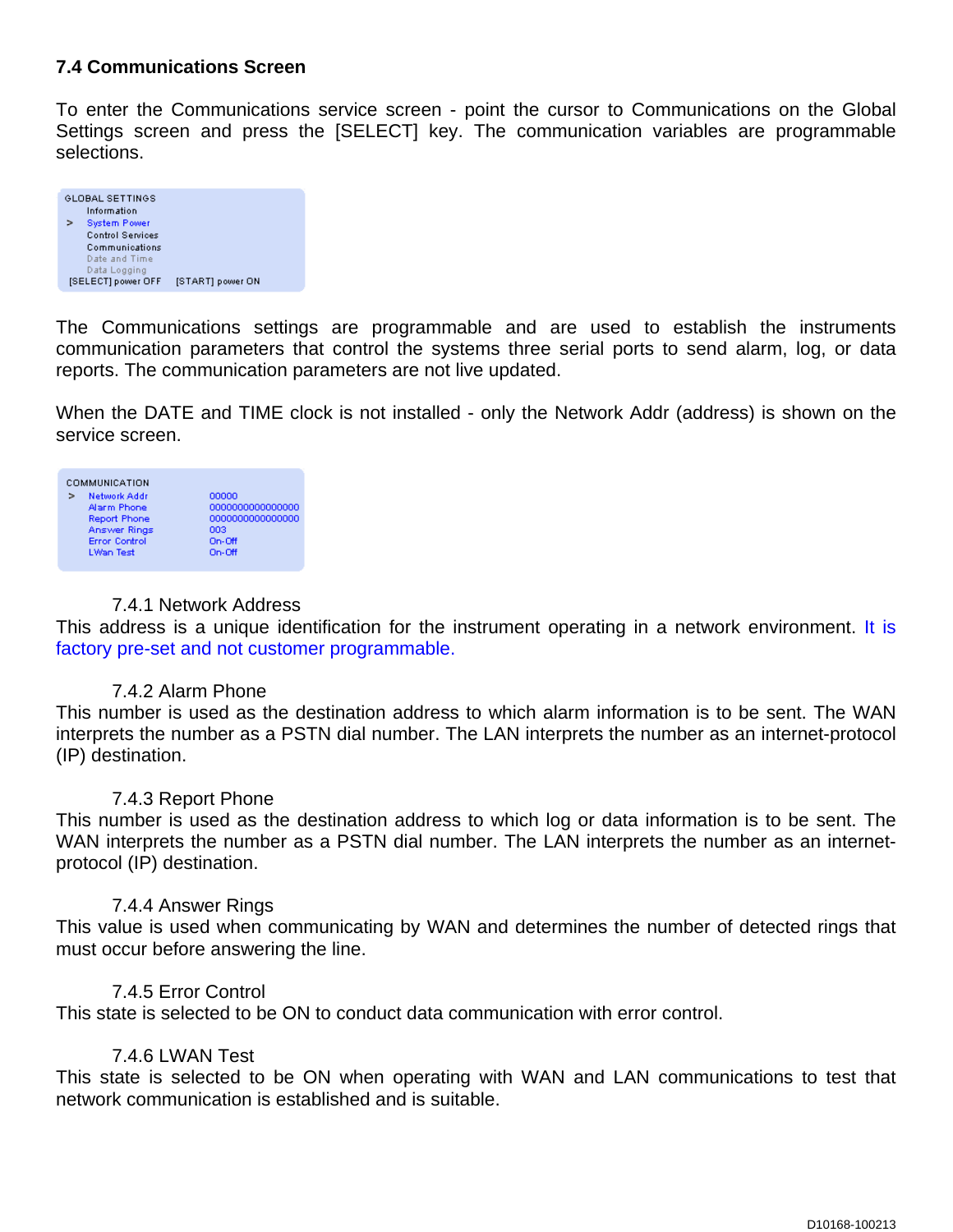# **7.5 Date and Time (OPTION)**

DATE and TIME is an option. When the option is not installed - the Global Settings will not list it as an available choice, and the service screen will not appear.

When the option is installed - enter the service screen by pointing the cursor to DATE and TIME on the Global Settings screen and press the [SELECT] key.



The Date and Time service screen settings enable real-time operation of data logging, report sending, and local enabling daylight-savings time service.



## 7.5.1 Date and Time

This is a real-time live update programmable value set by the user to the users local date-time.

## 7.5.2 Next Report

This is a real-time live update view value indicating the date-time in the future that a report of logged or selected data values for each input port or channel are to be sent either from the local RS232 serial port, or Lan serial port, or Wan serial port.

## 7.5.3 Report Start

Report Start is set by the user for a desired future, or past, date-time when it is desired that log or data reporting is to begin being sent - and continue thereafter at the programmed Report Rate below.

## 7.5.4 Report Rate

Report Rate is set by the user to establish the exact elapsed time between successive reports.

#### 7.5.5 Daylight Savings

When this selection is ON - instrument will adjust the real-time clock for daylight savings time.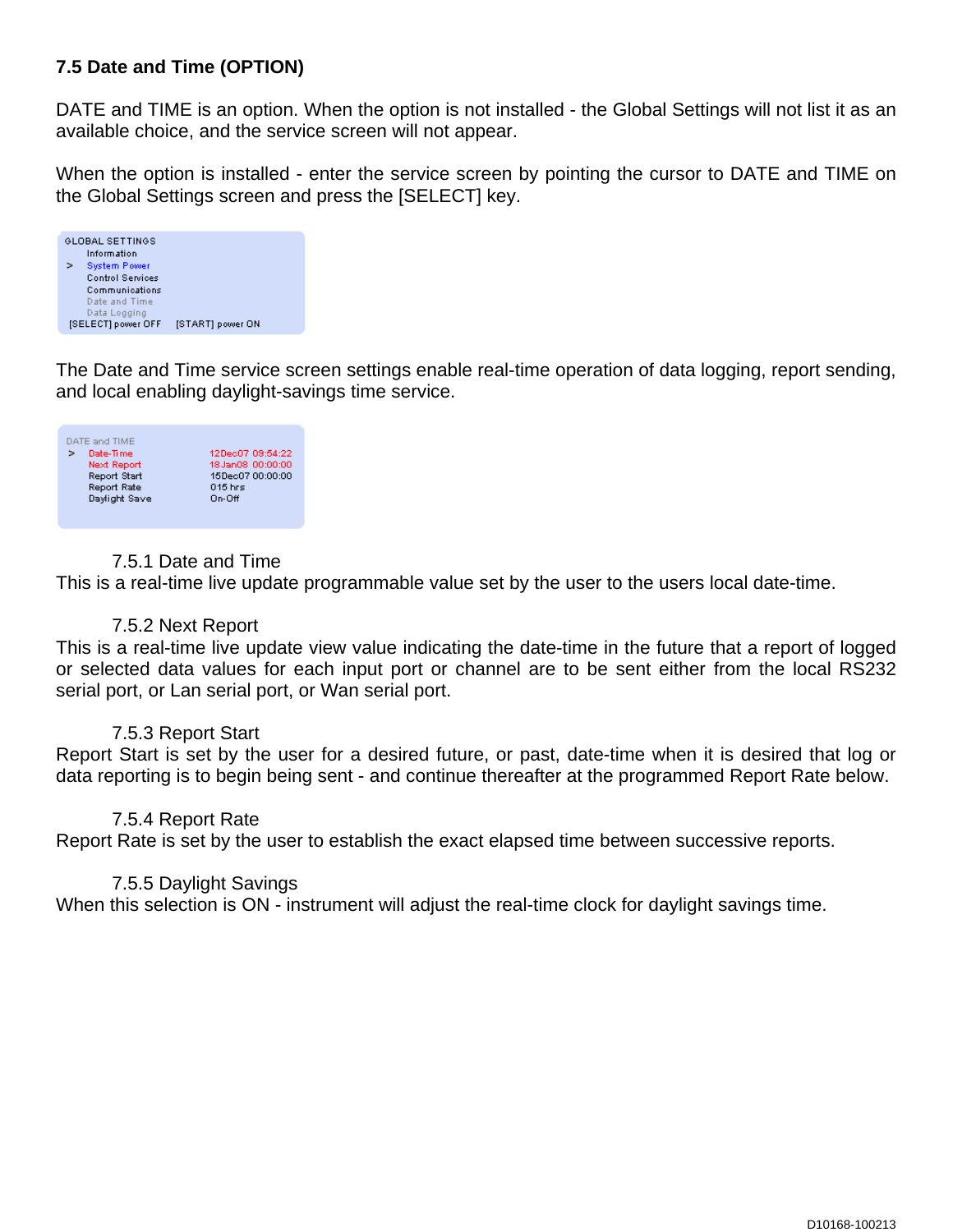# **7.6 Data Logging (OPTION)**

DATA LOGGING is an option which requires the DATE and TIME option to additionally be installed. When either option is not installed - the Global Settings will not list DATA LOGGING as an available choice, and the service screen will not appear.

When the option is installed - enter the service screen by pointing the cursor to DATA LOGGING listed on the Global Settings screen and press the [SELECT] key.



Data Logging settings control the operation of the built-in logging function - which stores date-time stamped records for later download, review and processing.

The logging function is used to sequentially acquire periodic samples in real-time of channel PV or Input Port values. Event logging is an additional option for taking samples based on one or more events having occurred instead of samples being taken on a periodic sample rate. Contact factory for custom event logging application requirements.

The service screen provides a pop-up of the loggers operating keys. Refer to the Serial Protocol section for serial logger operation.



[◄]Clear causes the Record Count to become zero, [►]Start causes logging to begin, [STOP] halts periodic sample acquisition, and [START+▲] causes all log records to be sent from the RS232 serial port.

## 7.6.1 RECORD COUNT

This value is the number of records that have been acquired. The acquired records may be erased when the cursor is pointing to record count and the  $\lceil \blacktriangleleft \rceil$  key is pressed.

#### 7.6.2 SAMPLE RATE

This value has a numeric part, and a units part. The combination sets the time between sequential value acquisitions - programmable from 0-999 seconds, minutes, hours, days or months. Periodic logging is disabled when the numeric portion of sample rate is zero.

When event logging has optionally been installed in the instrument - the numeric part of the Sample Rate must remain set to zero.

#### 7.6.3 SEND COMPRESS

This state when Off causes log records to be sent as ASCII serial values, and when On, causes the value portion of log records to be sent as straight eight bit binary.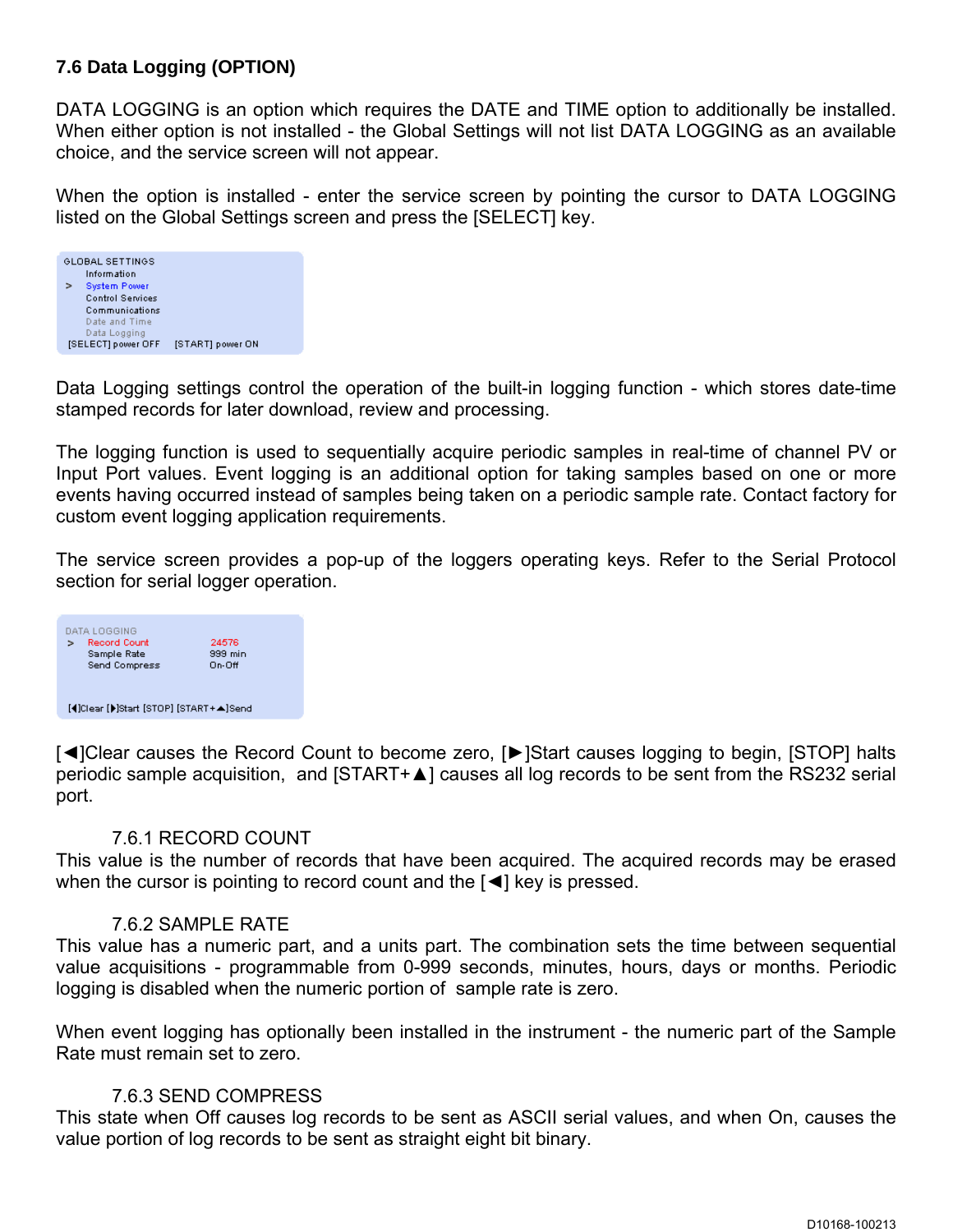# **8.0 Process Controls**

This section provides a detailed description and operation of the instruments various control functions.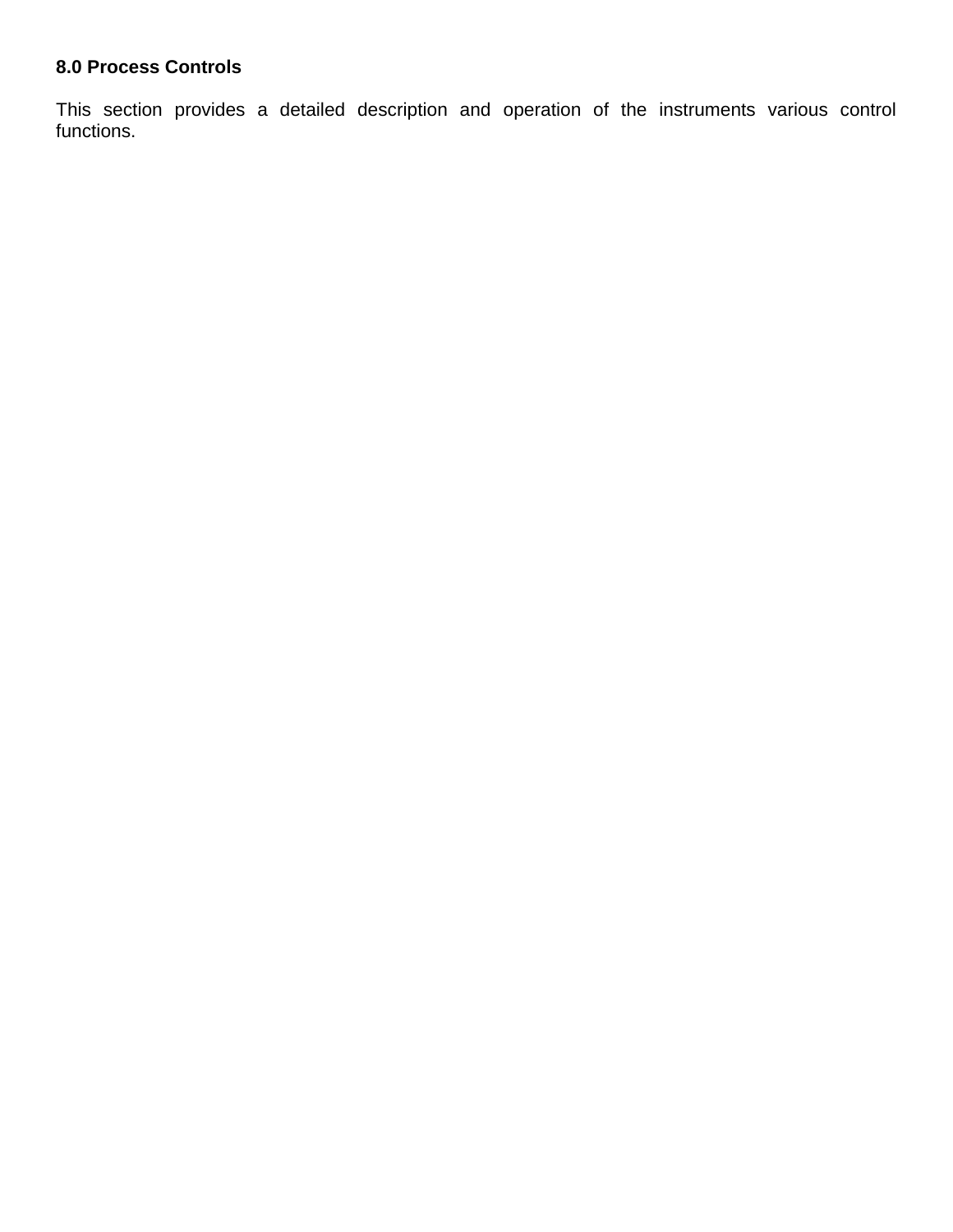# **8.1 Rate Control (manual set-point)**

Rate control is a continuous manually oriented process - performed on a channel-by-channel basis. This control type causes an SP Rate signal programmed by the operator to be output to a controller. Independently - the controllers delivery rate signal is monitored separately and indicated as the channel PV Rate.

| <b>Time Base</b>      | ml<br>min                    |      |  |
|-----------------------|------------------------------|------|--|
|                       |                              |      |  |
| <b>Decimal Point</b>  | $\times$ . $\times$ $\times$ |      |  |
| Gas Factor            | 1.000                        |      |  |
| Log Type              | Off                          |      |  |
| PV Signal Type        | $4 - 20$                     | mA   |  |
| <b>PV Full Scale</b>  | 100.02 ml/m                  |      |  |
| <b>SP Signal Type</b> | $4 - 20$ mA                  |      |  |
| <b>SP Full Scale</b>  | 1000.00                      | ml/m |  |
| <b>SP Function</b>    | Rate-                        |      |  |
| <b>SP Rate</b>        | 100.00                       | ml/m |  |
| SP VOR                | Normal                       |      |  |
| <b>SP Batch</b>       | 0.00                         | ml   |  |
| <b>SP Blend</b>       | 0.00                         | - %  |  |
| <b>SP Source</b>      | Keypad                       |      |  |
| scroll more           |                              |      |  |

## 8.1.1 Set-Up

The operator programs values shown above for each channel desired to perform Rate control.

 8.1.1.2 SP Function - select Rate 8.1.1.1 SP Rate - desired delivery rate

# 8.1.2 Start Rate Control

This control type is continuous - requiring no start action to be taken by the operator.



The delivery process can be monitored as shown on the live update screens above and below, observing that the SP Rate is the same as the monitored PV Rate.



#### 8.1.3 Terminate Rate Control

When the operator sets the channel SP Rate to zero - the process is off.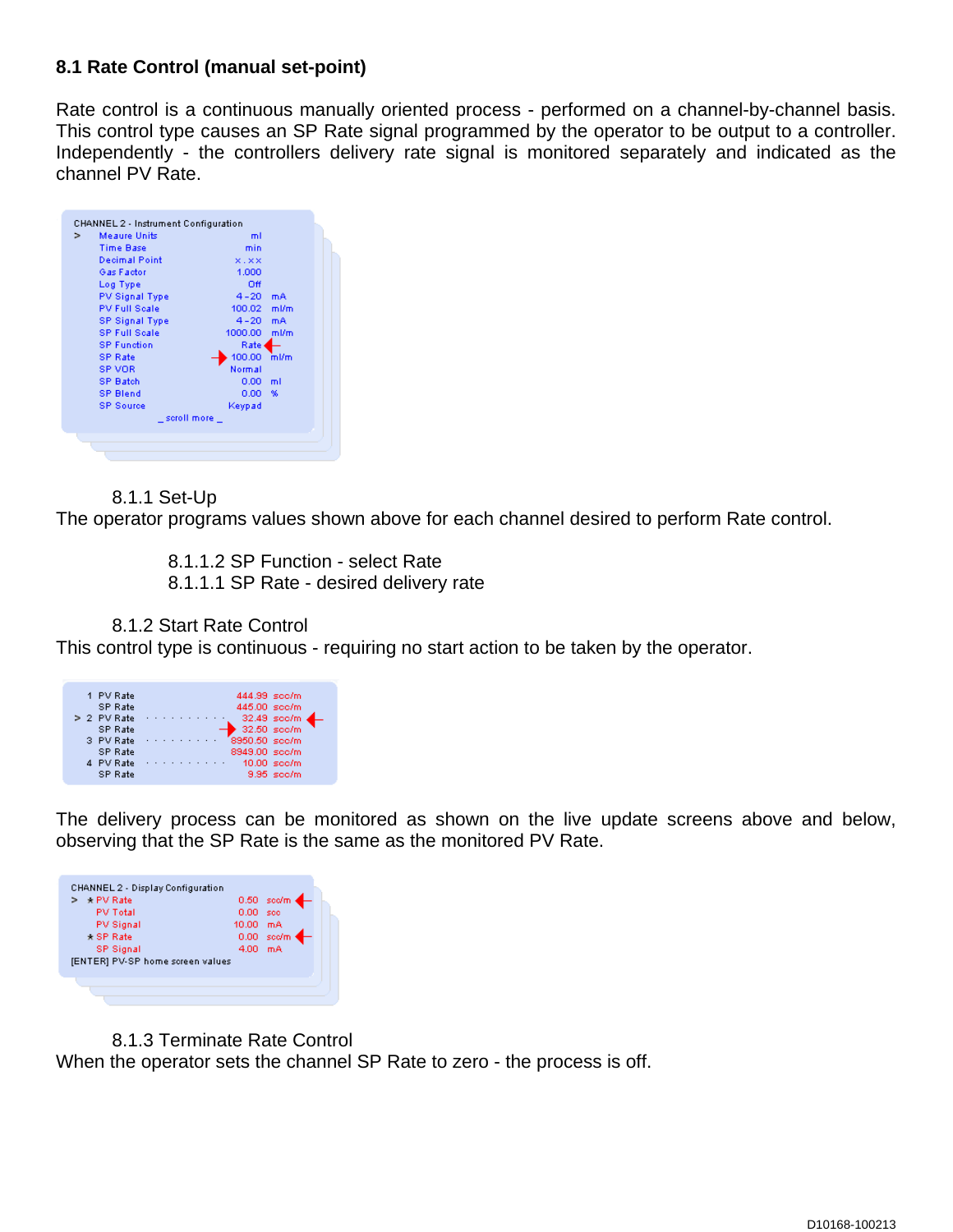# **8.2 Batch Control**

Batch processing is a non-continuous process that is started, conducted, and terminated when a desired quantity has completed delivery. The operator may stop batch delivery at any time prior to completion.



## 8.2.1 Set-Up

The operator programs values shown above for each channel desired to perform batch delivery.

8.2.1.2 SP Function - select Batch

8.2.1.1 SP Rate - set desired batch delivery rate

8.2.1.3 SP Batch - set desired delivery quantity

#### 8.2.2 Start Batch

 8.1.2.1 Return to home screen - note home screen indicates a 'B' control indicator for all channels selected to perform batching.

|  | 1 PV Rate                         |  |  |  |  |  | 444.99 sec/m                              |               |     |  |
|--|-----------------------------------|--|--|--|--|--|-------------------------------------------|---------------|-----|--|
|  | <b>SP Rate</b>                    |  |  |  |  |  | 445.00 sec/m                              |               |     |  |
|  | $> 2$ PV Rate $\cdots$            |  |  |  |  |  | 32.49 scc/m                               |               |     |  |
|  | <b>SP Rate</b>                    |  |  |  |  |  |                                           | 32.50 scc/m   |     |  |
|  |                                   |  |  |  |  |  | 3 PV Rate + + + + + + + + + 8950.50 soo/m |               |     |  |
|  | SP Rate                           |  |  |  |  |  | 8949.00 sec/m                             |               | - B |  |
|  | 4 PV Rate of the service of the B |  |  |  |  |  |                                           | $10.00$ sec/m |     |  |
|  | SP Rate                           |  |  |  |  |  |                                           | $9.95$ scc/m  | R   |  |
|  |                                   |  |  |  |  |  |                                           |               |     |  |

 8.2.2.2 Press [START] key three (3) times - and note 'B' indicators now blinking to indicate channels with batch now in process.

 8.2.2.3 The delivery process can be monitored as shown on the screen below observing that the PV Total increases toward the SP Batch amount, and verifying that the PV Rate properly indicates the desired delivery rate. The screen below is updated real-time live. Since the SP Function was set for Batch - the SP Batch quantity appears on this screen.

| CHANNEL 2 - Display Configuration |             |              |  |
|-----------------------------------|-------------|--------------|--|
| $> x$ PV Rate                     | 0.50        | sco/m        |  |
| <b>PV Total</b>                   | $0.00 \sec$ |              |  |
| PV Signal                         | 10.00.      | -mA          |  |
| * SP Rate                         |             | $0.00$ see/m |  |
| <b>SP Batch</b>                   | 450.00      | scc.         |  |
| <b>SP Signal</b>                  | 4.00        | mA           |  |
| [ENTER] PV-SP home screen values  |             |              |  |
|                                   |             |              |  |
|                                   |             |              |  |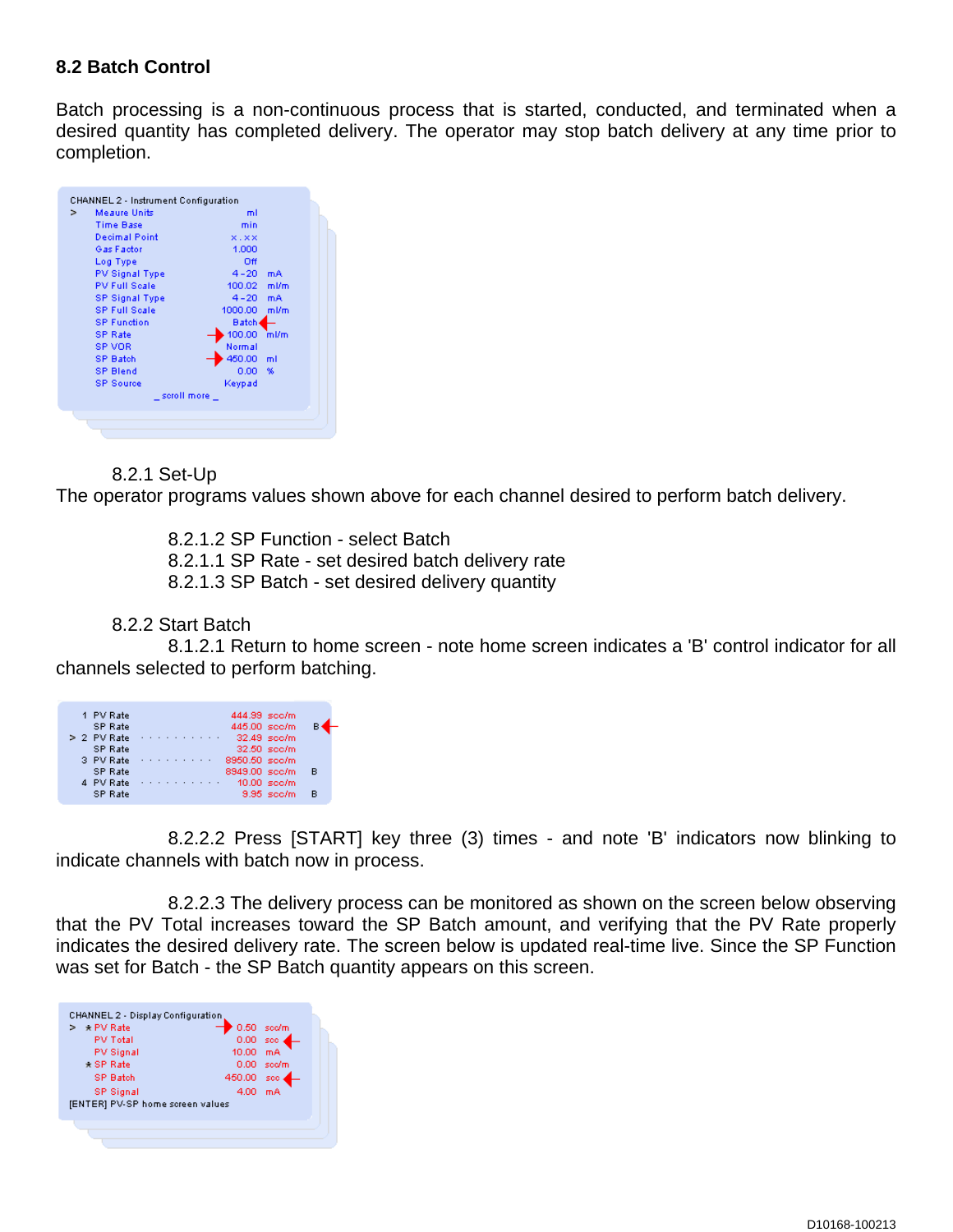# 8.2.3 Terminate Batches

 8.2.3.1 Batching for each channel set for batch will automatically terminate when each batch channel PV Total has reached or exceeded their programmed SP Batch set-point.

 8.2.3.2 The operator may terminate any channels that continue with batching remaining in process by first returning to the home screen, then pressing the [STOP] key once. Note that the 'B' control indicators on the home screen stop blinking indicating that all batch processes are stopped.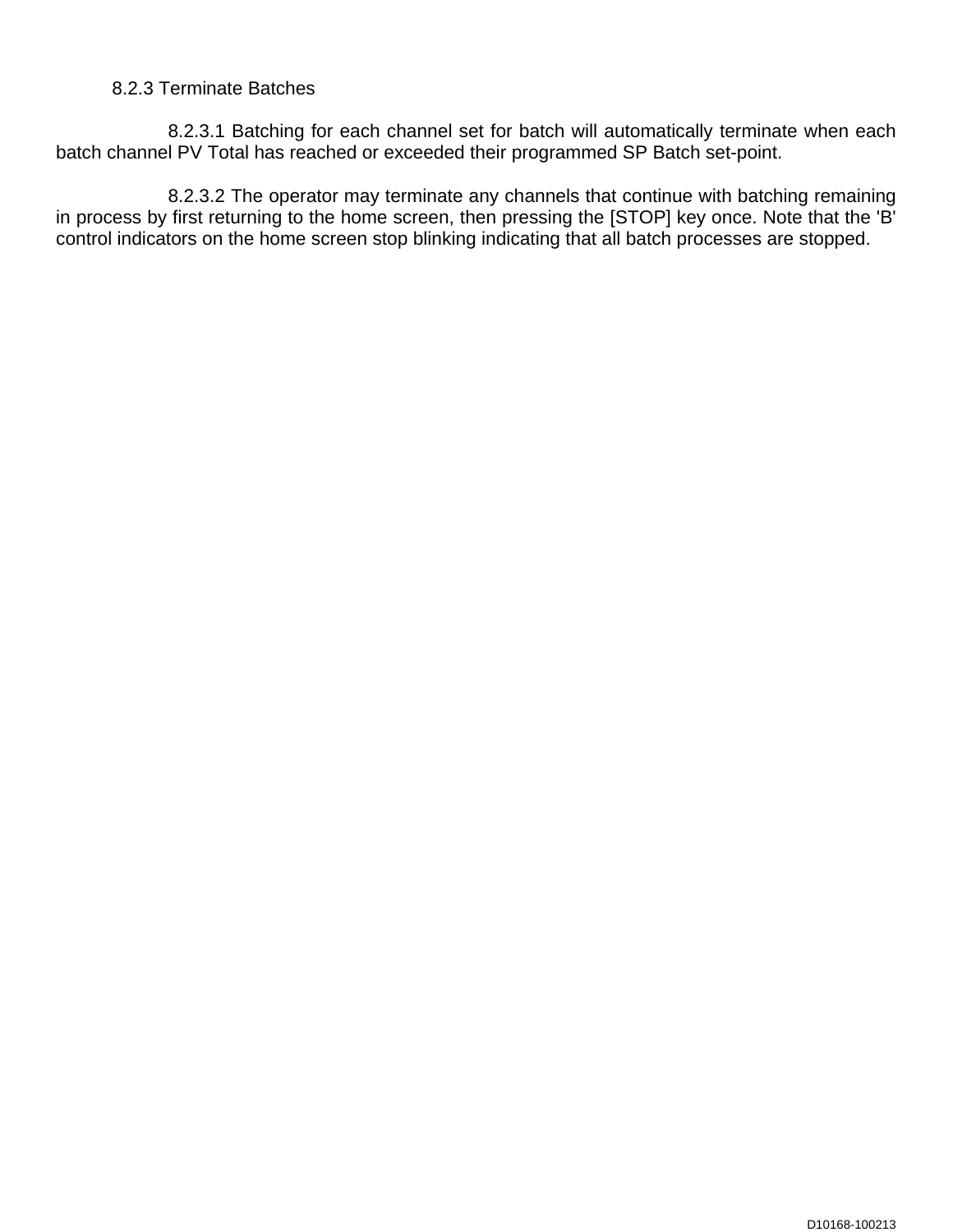# **8.3 Blend Control**

Blending is a continuous process that when started, causes slaves SP Rates to be a proportion of the actual rate being delivered by the master.

#### **CAUTION**

## **Blend parameters are saved when power is lost allowing blending to continue after power is restored unless Pwr SP Clear is selected to be ON**

## **See Global Settings - Controls Section**

The operator selects a master channel and sets its delivery SP Rate. One or more Slave channels are then selected, and the process is started from the home screen. Once started - blending will continue and may ONLY be terminated by the operator.



#### 8.3.1 Set-Up

The operator programs the above values for master and slave channels desired to perform blending.

#### 8.3.1.1 Select Blend Master

From the home screen - point to a channel desired to be the master and presses the [◄ ] master blend key. This causes the home screen to show an 'M' indicating master channel. Should the operator press the master key again at that moment - the 'M' control indicator will no longer be present - no master is then selected - and blending will not be conducted.

To de-select a blend master - point to the present master channel and press the [◄ ] master blend key. Note the 'M' control indicator is no longer present and the master has been de-selected.

| 1 PV Rate      |                                     | 444.99 see/m         | м  |
|----------------|-------------------------------------|----------------------|----|
| SP Rate        |                                     | 445.00 sec/m         |    |
|                | $> 2$ PV Rate $\cdots$              | $32.49$ sec/m        |    |
| <b>SP Rate</b> |                                     | $32.50$ sec/m $\,$ S |    |
|                |                                     |                      |    |
| <b>SP Rate</b> |                                     | 8949.00 scc/m        |    |
| 4 PV Rate      | the contract of the contract of the | $10.00$ see/m        |    |
| <b>SP Rate</b> |                                     | $9.95$ sec/m         | -S |
|                |                                     |                      |    |

#### 8.3.1.2 Master Channel Set-up

The operator navigates to the channel to the master programming screen, first shown above, and sets the desired master SP Function to Rate, and sets the SP Rate to a desired value.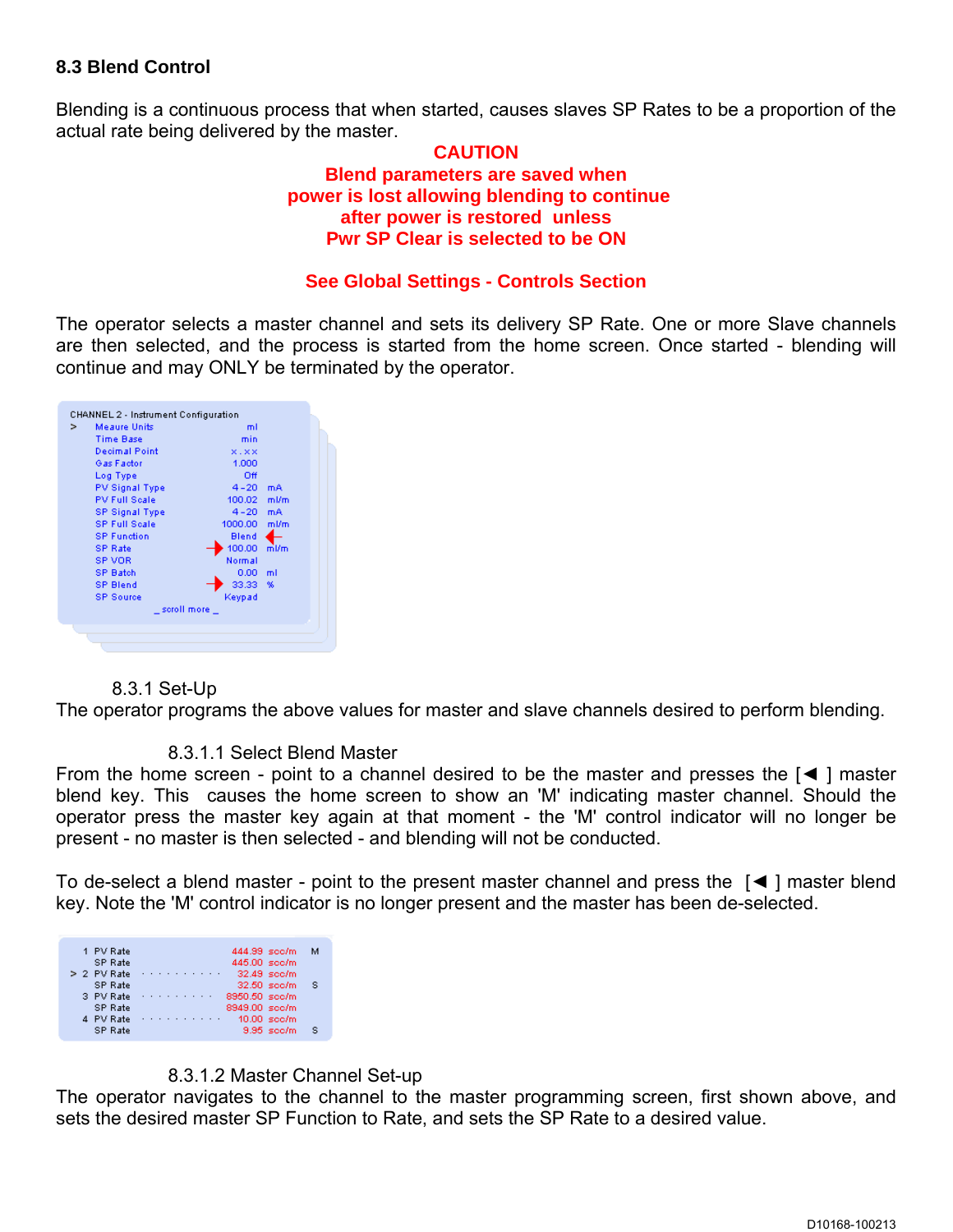## 8.3.1.3 Slave Channels Set-up

The operator navigates to each desired slave channel and sets each SP Function to Blend, then sets the desired SP Blend rate percentage referenced to the master channels actual delivery rate. Note the home screen shows 'S' indicating selected blend slave channels.

**NOTE** 

Once a slave channel is set to Blend SP Rate programming is prohibited for both keypad and serial command

8.3.2 Start Blend

8.3.2.1 Return to the home screen

 8.3.2.2 Press {START] key three (3) times - and note the 'M' and 'S' suffix now blinking to indicate channels with blend now in process.

 8.3.2.3 The blending process can be viewed on the screen below observing that the SP Rate is the programmed proportion of the master rate.

| CHANNEL 2 - Display Configuration |            |                      |
|-----------------------------------|------------|----------------------|
| $> x$ PV Rate                     |            | $0.50$ see/m         |
| <b>PV Total</b>                   | $0.00$ see |                      |
| <b>PV Signal</b>                  | $10.00$ mA |                      |
| * SP Rate                         |            | $0.00 \text{ sec/m}$ |
| <b>SP Signal</b>                  | $4.00$ mA  |                      |
| [ENTER] PV-SP home screen values  |            |                      |
|                                   |            |                      |
|                                   |            |                      |
|                                   |            |                      |

# 8.3.3 Terminate blend in-process

Once the operator has started blending - it will continue unless specifically terminated by the operator. To terminate - return to the home screen and press the [STOP] key. Observe that the 'M' and 'S' process indicators no longer blink.

# **NOTE**

Terminating a blend in-process causes the blend master channel SP Rate value to be cleared to zero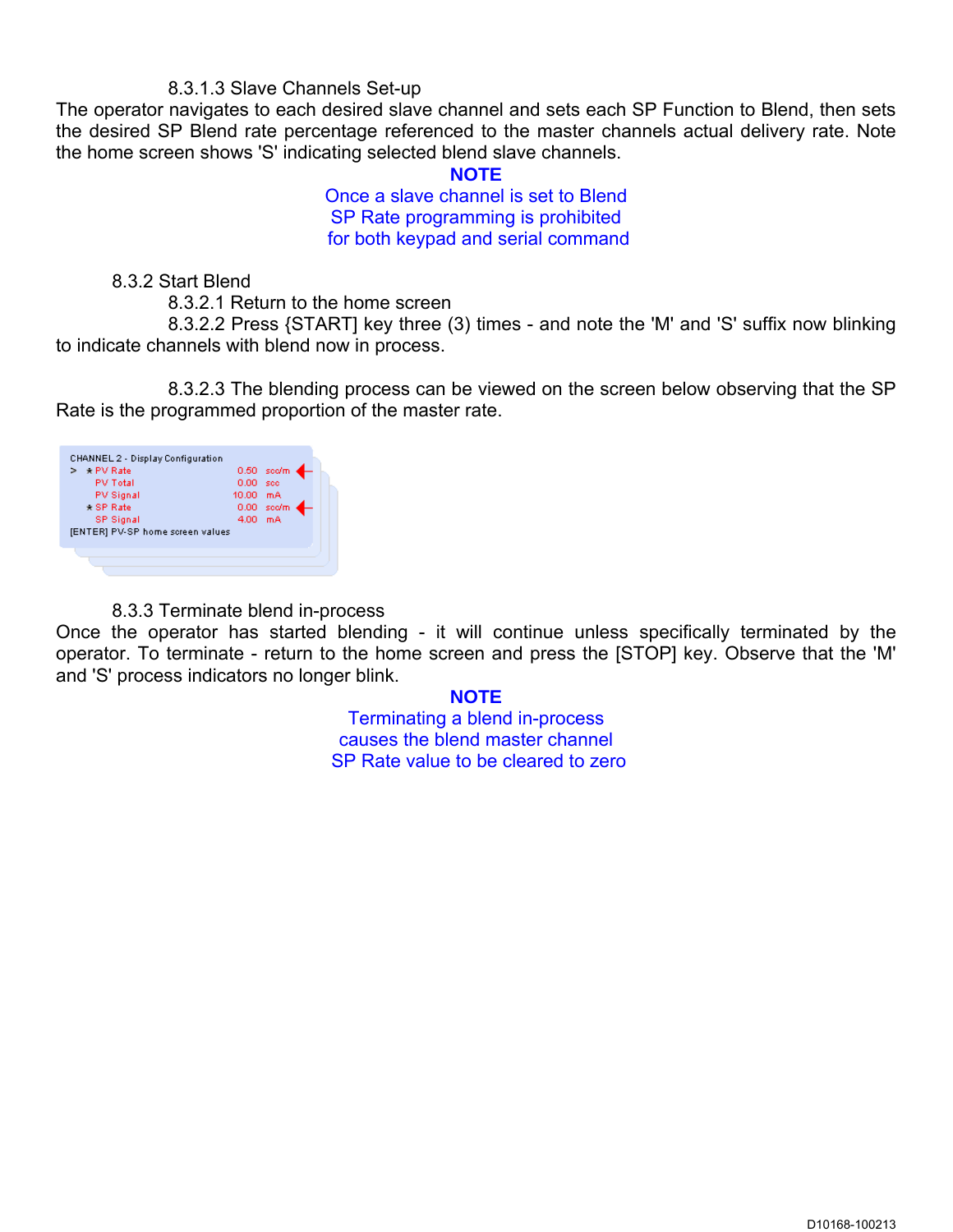#### **WARNING - EXPERTS ONLY**

#### **Incorrect Calibration Will Cause Defective Operation**

This section describes the operation of the various manual signal calibration functions. The purpose of calibration is to adjust the PV and SP signals to be in agreement with secondary standards. The calibration tool is invoked by the operator to become actively supplementary, and co-resident, operating simultaneously along with all other normal instrument functions.

Calibration is performed for the channel to which the home cursor is pointing. The channel selected for calibration may be changed to another channel at any time. The tool employs a dual-key methodology to cause operation of the desired calibrate function. Support is included to enable laboratory calibration to secondary standards of the National Institute of Standards.

#### 9.1 Warranty Affectivity

The various calibrate functions may be useful by field personnel to achieve support for special installation requirements or verifications; however, should non-factory calibration be conducted - it will be detected by the instrument, and result in the instrument becoming ineligible to receive factory warranty calibration service.

#### 9.2 Factory Confirmation

A factory conformance document may be serially sent from the instruments RS232 port using the front panel keys shown below in Fig 9.2a. The serial data may be viewed on-screen of a computer running a suitable serial communication program set to receive American Standard Code for Information Interchange (ASCII), 8 bit characters sent at 9600 bits per second, no parity, with at least one stop bit. The confirmation is pre-formatted with comma-delimits enabling direct import into Microsoft Excel™, or most other such data base programs.



| Title: Conformance<br>Standard: Agilent 34401A<br>Cal Agent: factory<br>Format: V(±0.004) m A(±0.015)<br>Serial: 06010<br>Model: 0254      |  |
|--------------------------------------------------------------------------------------------------------------------------------------------|--|
| CH <sub>1</sub><br>, 0.000, 0.500, 1.001, 2.002, 3.000, 3.999, 4.999<br>, 0.002, 0.501, 1.001, 1.998, 5.002, 7.998,10.999,14.997, 20.001   |  |
| CH <sub>2</sub><br>, 0.001, 0.500, 1.000, 1.999, 2.999, 3.999, 5.000<br>, 0.002, 0.504, 1.004, 2.005, 5.003, 8.001, 11.002, 15.003, 19.999 |  |
| CH 3<br>, 0.000, 0.501, 1.000, 2.000, 3.000, 4.001, 5.000<br>, 0.002, 0.501, 1.001, 2.000, 4.999, 8.001, 11.001, 15.001, 20.003            |  |
| CH 4<br>, 0.000, 0.500, 1.000, 2.000, 3.000, 4.000, 5.000<br>, -0.001, 0.498, 0.998, 1.998, 4.998, 7.998, 10.997, 14.997, 20.001           |  |
| Fig 9.2b                                                                                                                                   |  |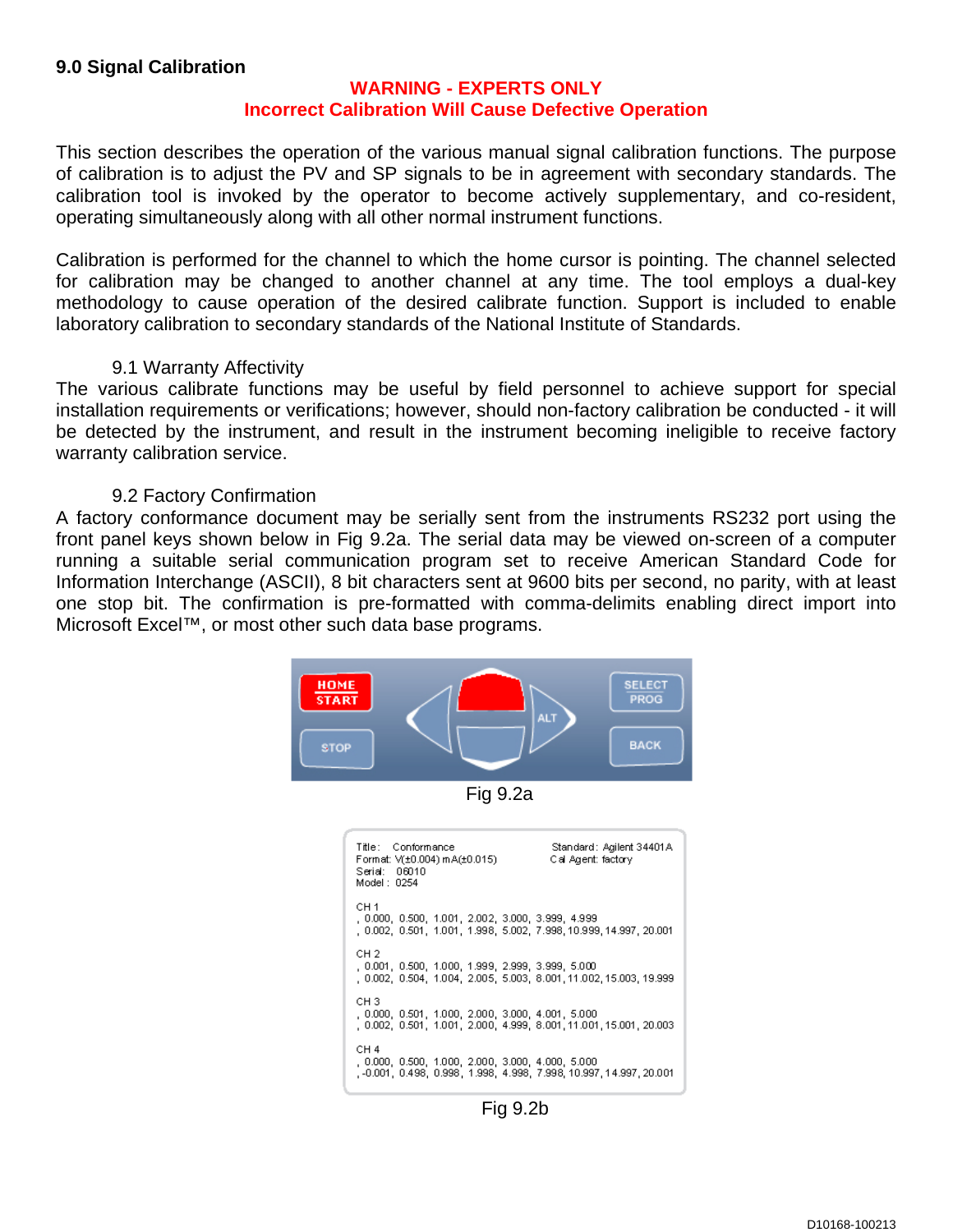The numeric data for the various channels, shown in Conformance Fig 9.2b, are the factory analog calibration value results from looping the SP output to the PV input while being verified against the indicated standard instrument. The calibration conformance data is permanently retained in the instrument, and may not be edited or deleted. The "Cal Agent" entry indicates the most recent calibration authority that has modified any of the instruments calibrate coefficient values - indicated either as "factory" or "non-factory".

# 9.3 Calibration Equipment and Verification Requirements

A standard measurement instrument shall be selected to meet accuracy and precision measurement requirements insuring that such measurements are acceptably valid.

# 9.3.1 Accuracy

Accuracy is the measure of the degree to which measurements are compared to a standard. The standard verify-calibrate instrument shall be manufacturer specified to perform with an accuracy two (2) times greater than the measured value required to be verified-calibrated. The standard shall have been calibrated to such accuracy by a third party laboratory certified to conduct such calibrations, and be within the standard instrument manufacturer's specified calibration period.

# 9.3.3 Precision

Precision is the degree to which a measurement is made which is a count of the number of decimal digits meant to represent the measurement. The standard verify-calibrate instrument incorporate inherent precision ten (10) times greater than the measured value required to be verified-calibrated. This application of standard engineering practice insures digital truncate<or>rounding by the standard instrument do not contribute adverse errors that would otherwise be presumed as an inaccuracy attributable to the devise being verified. Standard instrument manufacturers manual documents specify truncate<or>rounding limitations.

# 9.3.4 Verification Rounding

Engineering standard rounding techniques shall be employed to compensate verify-calibrate measurements by the standard instrument which adjusts the magnitude of the digit immediately right of the verification least significant digit (LSD). Such compensation shall increase the measured LSD value by one (1) when the standard digit immediately right of the required LSD indicates a value of five (5) or greater. Otherwise the LSD shall be the standard instrument measured value.

# 9.4 Start Calibration Tool

To start the manual calibrate tool - the operator simultaneously depresses both keys highlighted in red, shown in Fig 9.4a, EXACTLY five (5) times, with less than 2 sec between consecutive depressions. The tool is active when "Cal" appears in the top-right position of the display as shown in Fig 9.4b.

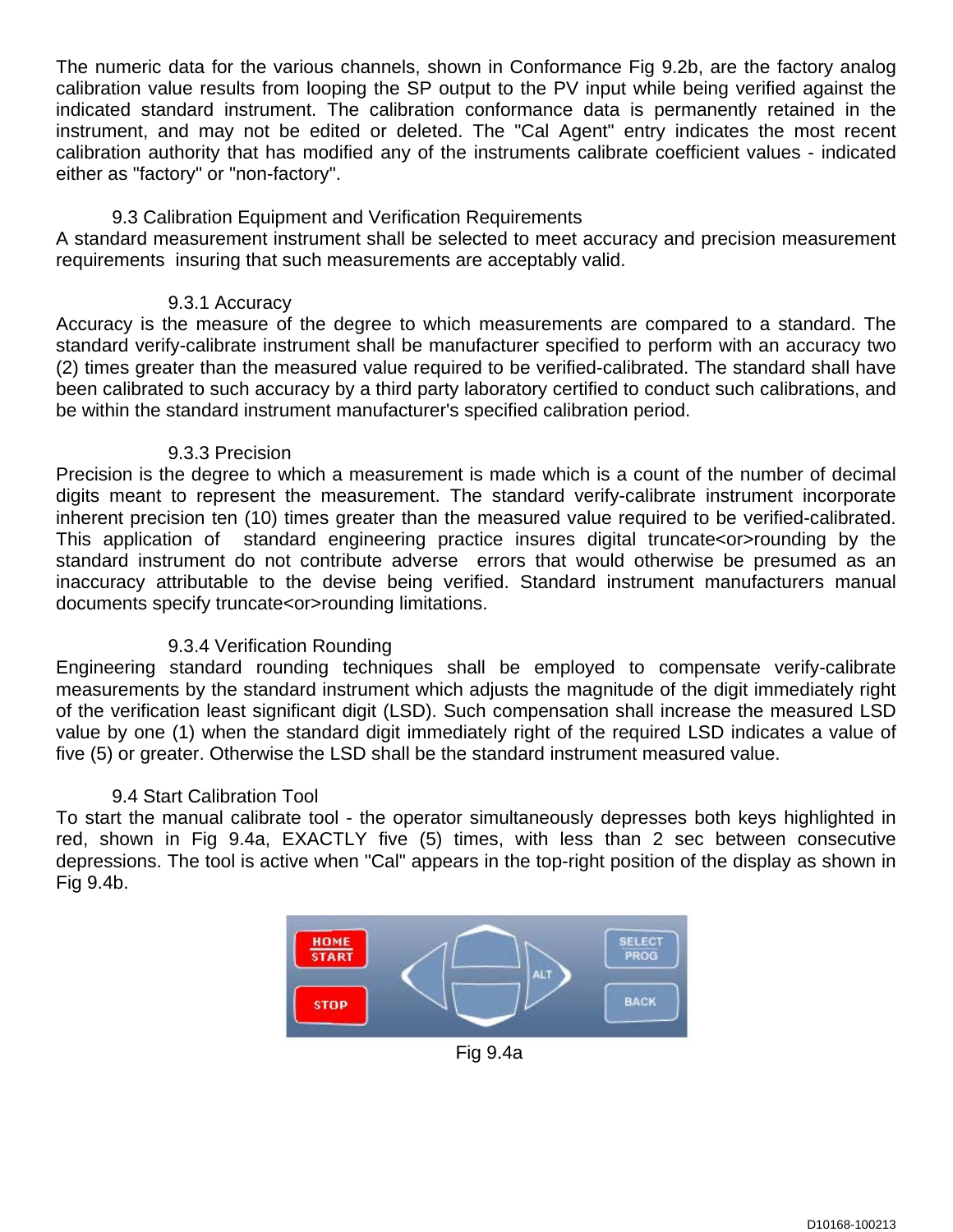

## 9.5 Select Calibrate Signal

Analog milliamp (mA) and volt signals are supported. The signal type may be changed at any time.

 9.5.1 Calibrate mA Signals - depress the keys shown highlighted in red on Fig 9.5.1a. Note the display will appear approximately as shown in Fig 9.5.1b.





 9.5.2 Calibrate Volt Signals - depress the keys shown in Fig 9.5.2a. Note the display will appear approximately as shown in Fig 9.5.2b. PV Signal and Vcomp signals are simultaneously calibrated.

The home screen display is observed to alternate every two seconds between indicating one of two volt input values shown as "PV Signal" and "Vcomp". "PV Signal" is the primary PV channel measurement - with the "Vcomp" signal being the Return signal, equal for both Rate Return and Command Return.

The Return "Vcomp" signal enables measuring voltage drop occurring between the power supply and the powered instrument, and are used to resolve the actual PV and SP volt signals.

It is required that both the PV and Return signals be equal during offset and span calibration, and the operator observes and compares both signals verifying they are equal to within  $\pm 1$  least significant digit.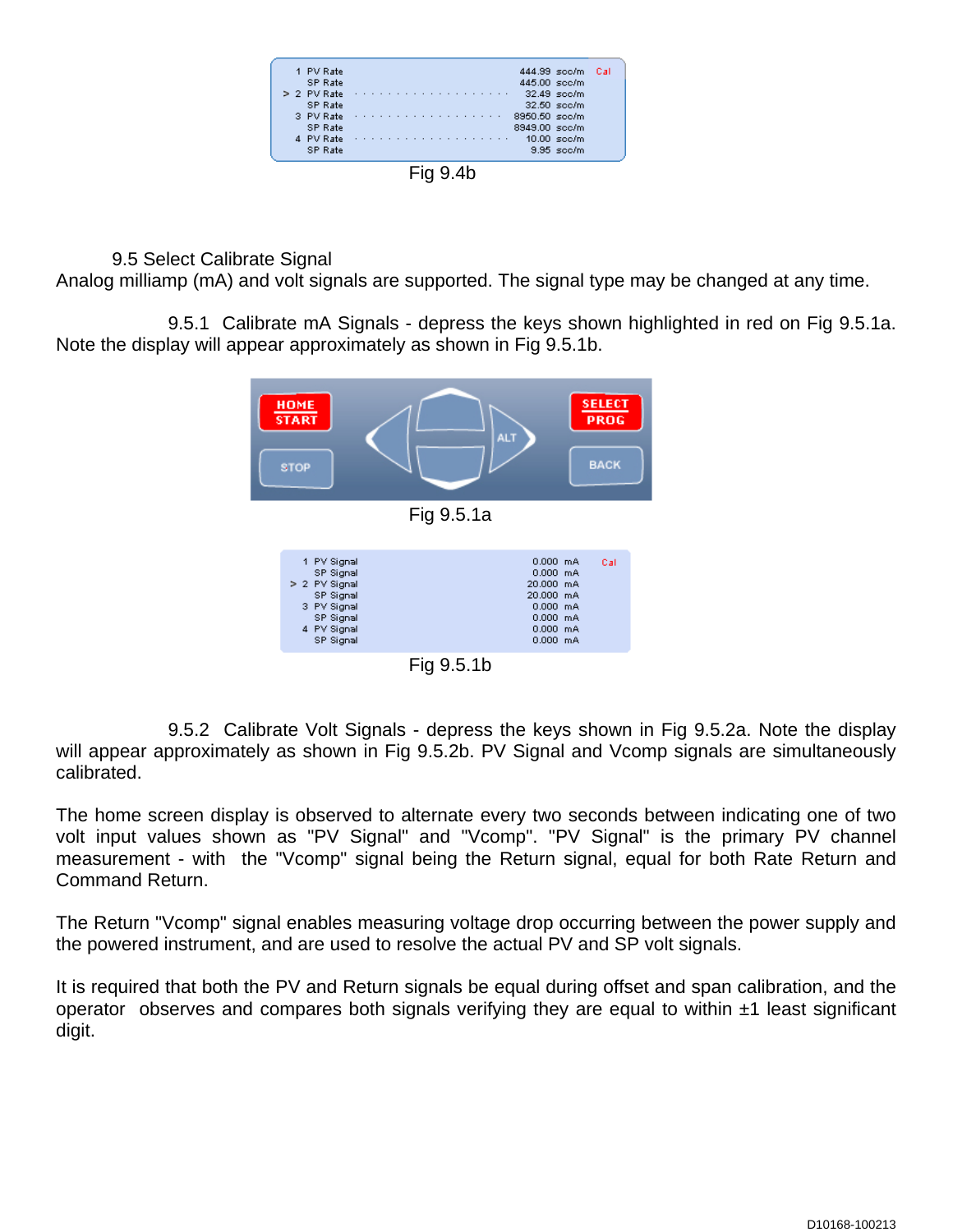

# 9.6 Calibrate Functions and Controls

Calibrating a PV (input) signal is fundamentally different from calibrating a SP (output) signal besides the fact that the two signals go different directions with respect to the instrument. Calibration service is available for each channel for zero offset and full scale over analog ranges of 0-20.000 mA, and 0-10.000 volts.

# 9.6.1 PV - Input Signals

These signals are calibrated by presenting a signal to the input - then pressing appropriate keys that instruct the instrument to capture and interpret the observed signal as either offset or span. These are quick-cal processes.

# 9.6.1.1 PV Signal Offset

Connect no signal to the PV input. Depress the keys shown Fig 9.6.1.1a. Note on the home screen that the PV Signal value becomes zero confirming the calibration was successful.

# 9.6.1.2 PV Signal Span

Connect a 5.0000 volt <or> 20.0000 mA signal to the PV input. Depress the keys shown in Fig 9.6.1.1b. Note on the home screen that the PV Signal value becomes either 5.000±0.001 volt <or> 20.000±0.002 mA confirming the calibration was successful.



Fig 9.6.1.1b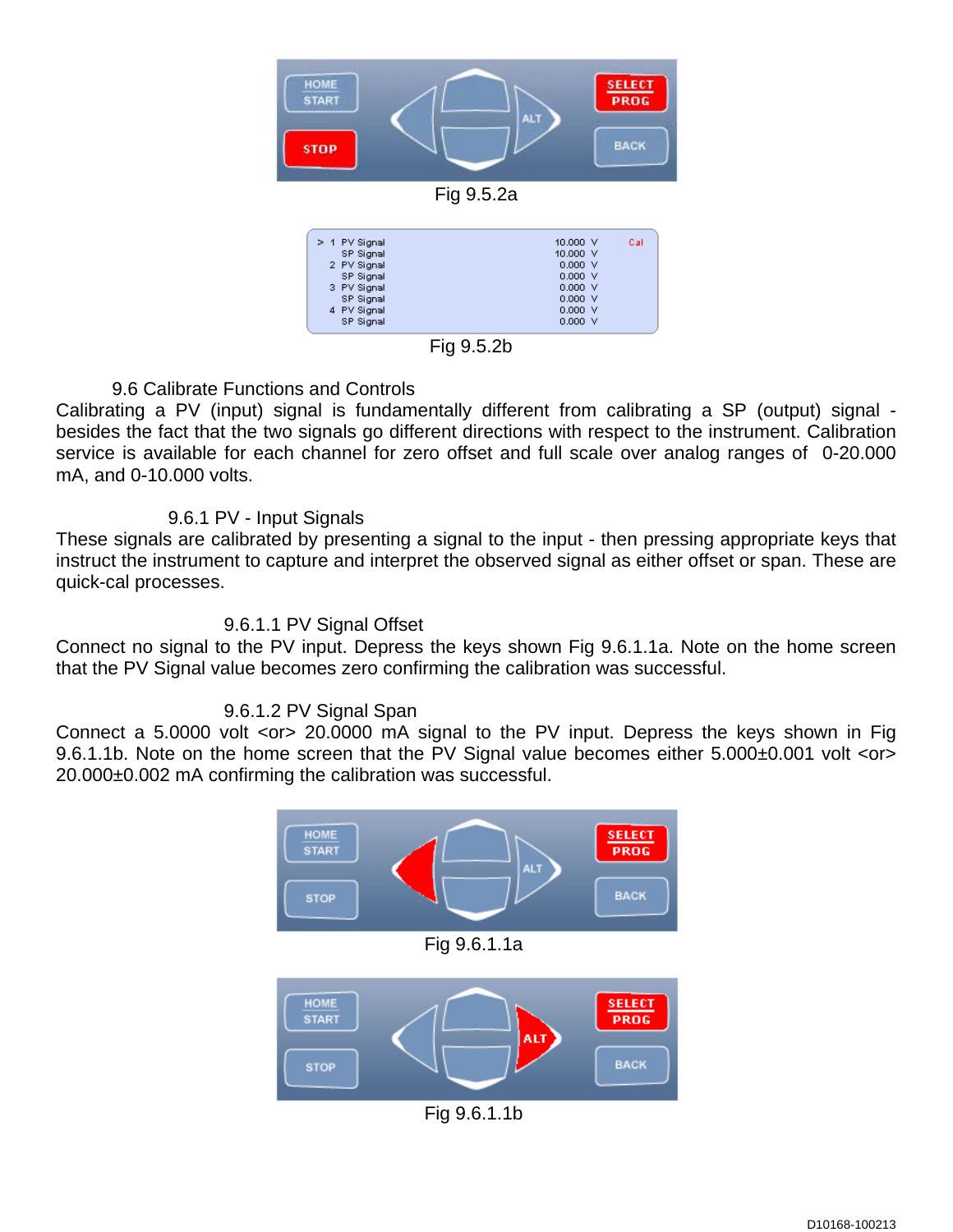# 9.6.2 SP - Output Signals

These signals are calibrated by presenting their signal to the standard measurement instrument then pressing appropriate keys that instruct the instrument revision to modify appropriate coefficients that change the present value up or down to a new value. These are tweek processes.

# 9.6.2.1 SP Signal Offset

Connect the SP output to the standard instrument set either to volts or mA as appropriate. Using the keys of Fig 9.6.2.1a below, press the BACK and UP keys to increase the output value, or BACK and DOWN keys decrease the output value. The calibrate value for volts is zero, and for mA is 0.2000 accordingly.



Fig 9.6.2.1a



Connect the SP output to the standard instrument set either to volts or mA as appropriate. Using the keys of Fig 9.6.2a below, press the BACK and UP keys to increase the output value, or BACK and DOWN keys decrease the output value. The calibrate value for volts is 5.0000, and for mA is 20.0000 accordingly.



# 9.7 Stop Calibration Tool

Termination deactivates the calibrate tool operation which may be accomplished in several ways.

# 9.7.1 Keypad Terminate

Depress both of the highlighted red keys of Fig 9.3.1 below at the same time. This action causes the "Cal" indicator in the upper right corner of the home screen display to disappear indicating that the calibrate tool has been deactivated.



9.7.2 Power Off Terminate

Place instrument in the Power Down state by either of the following: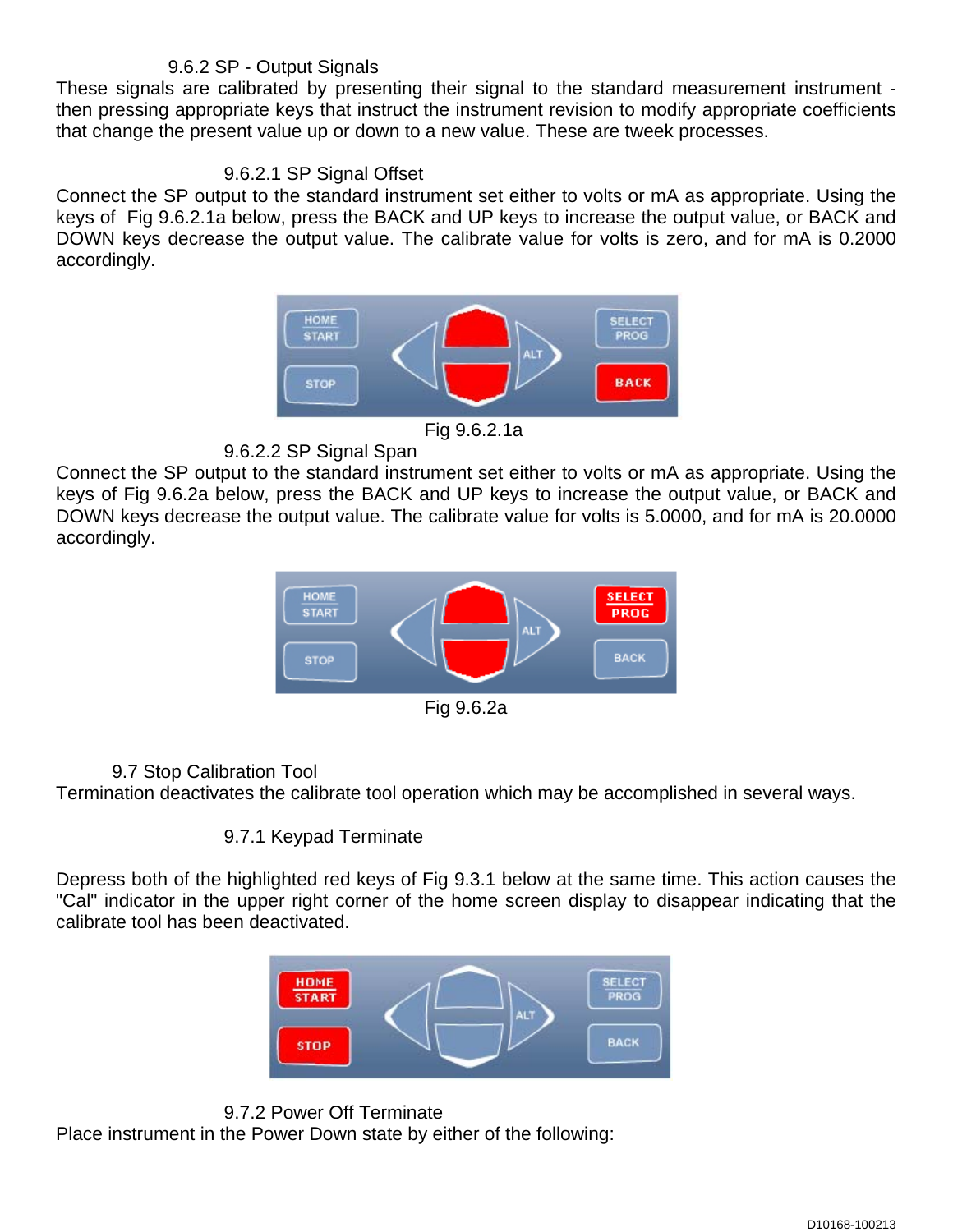9.7.2.1 Enter Global Configuration, scroll down to "System Power" and depress the [ENTER] key, or

9.7.2.2 Depress the [STOP] key consecutively three times.

 When the instrument is in the "Power Down" state - it may be restored to normal operation by depressing the [START] KEY. Note that when Power is restored - the home display is restored and the "Cal" indicator is no longer present.

# 9.7.3 Power Disconnect Terminate

Remove and then re-apply power to the instrument by removing the power plug from the rear apron. The calibrate state is not remembered - so on power re-application - the calibrate function is no longer active.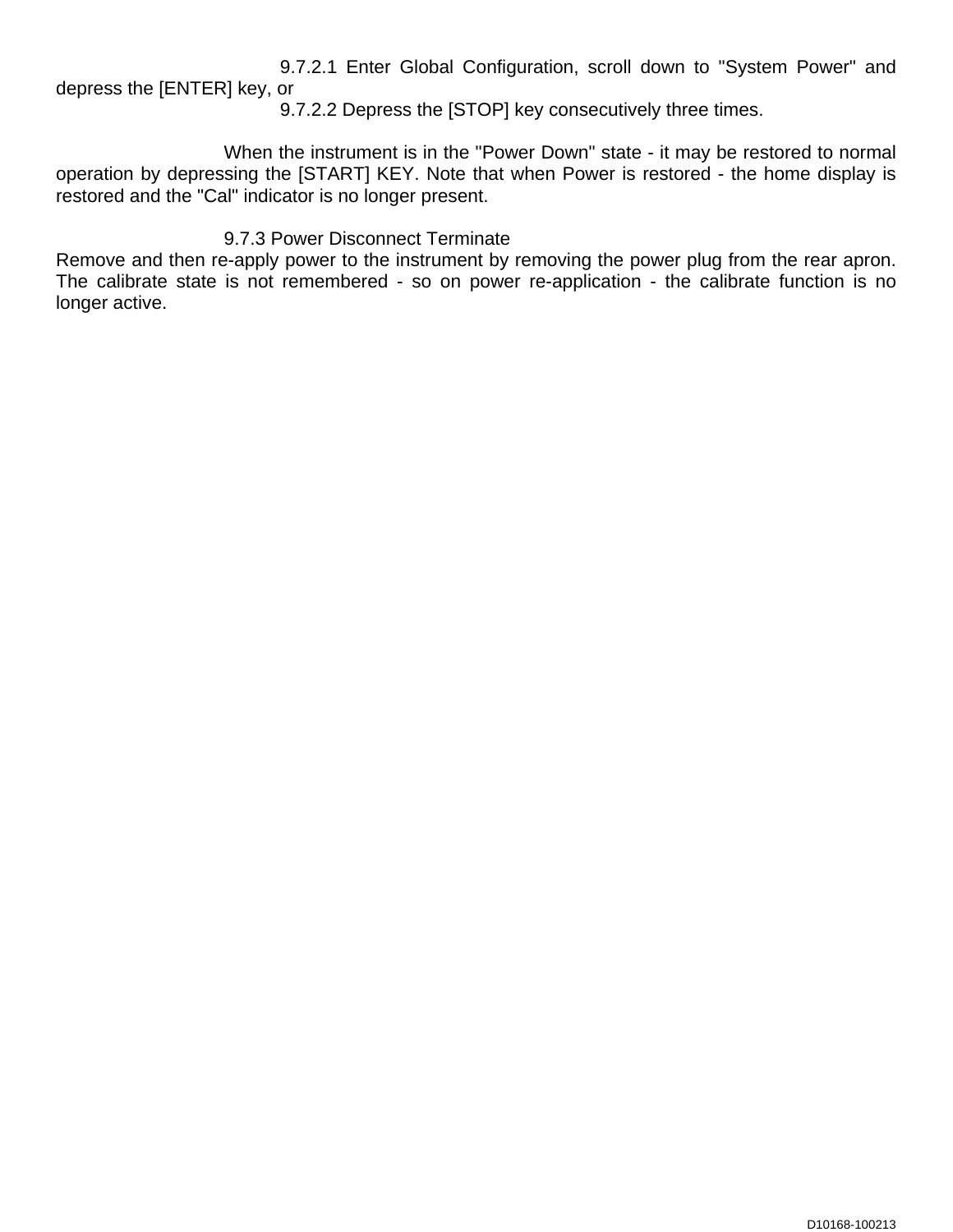# *SERIAL COMMUNICATION PROTOCOL*

#### **TABLE OF CONTENTS**

Section Title \_\_\_\_\_\_\_\_\_\_\_\_\_\_\_\_\_\_\_\_\_\_\_\_\_\_\_\_ \_\_\_\_\_\_\_\_\_\_\_\_\_\_\_\_\_\_\_\_\_\_\_\_\_\_\_\_\_\_\_\_\_\_\_\_\_\_\_\_\_\_\_\_\_\_\_\_\_\_\_\_\_\_\_\_\_\_\_\_ **1.0 Revision History 2.0 Purpose 3.0 System Overview** 3.1 Structure 3.2 Channels and Ports **4.0 Serial Command Organization** 4.1 Command Structures 4.1.1 Structural Elements 4.1.1.1 Block Pre-limiter 4.1.1.2 Packet Pre-limiter 4.1.1.3 Information Frame 4.1.1.4 Checksum 4.1.1.5 Packet delimiter 4.1.1.6 Block Delimiter 4.1.2 Transfer Type 4.1.3 Communication Mastering 4.2 Command Addressing 4.2.1 Address 4.2.2 Networks 4.2.3 Command Arguments **5.0 Command Operation**  5.1 General Commands 5.1.1 Command Synchronization 5.1.2 Menu Command 5.1.3 Programmed Channel Port Values 5.1.4 Identify Command 5.1.5 Message Pacing Controls 5.1.5.1 Serial Character Pacing 5.1.6 Message Error Control 5.1.6.1 Positive Acknowledge Command 5.1.6.2 Negative Acknowledge Command

Florite International, Inc. warrants that every reasonable effort has been made to assure the accuracy of the information contained herein, however, assumes no responsible for its use. The information is subject to change at any time without notice, and no part of it may be reproduced without prior written agreement and the consent of Florite International, Inc. All rights reserved © 2005-2008.

| <b>Channel Input Port Commands</b> |
|------------------------------------|
| Page 1 of 17                       |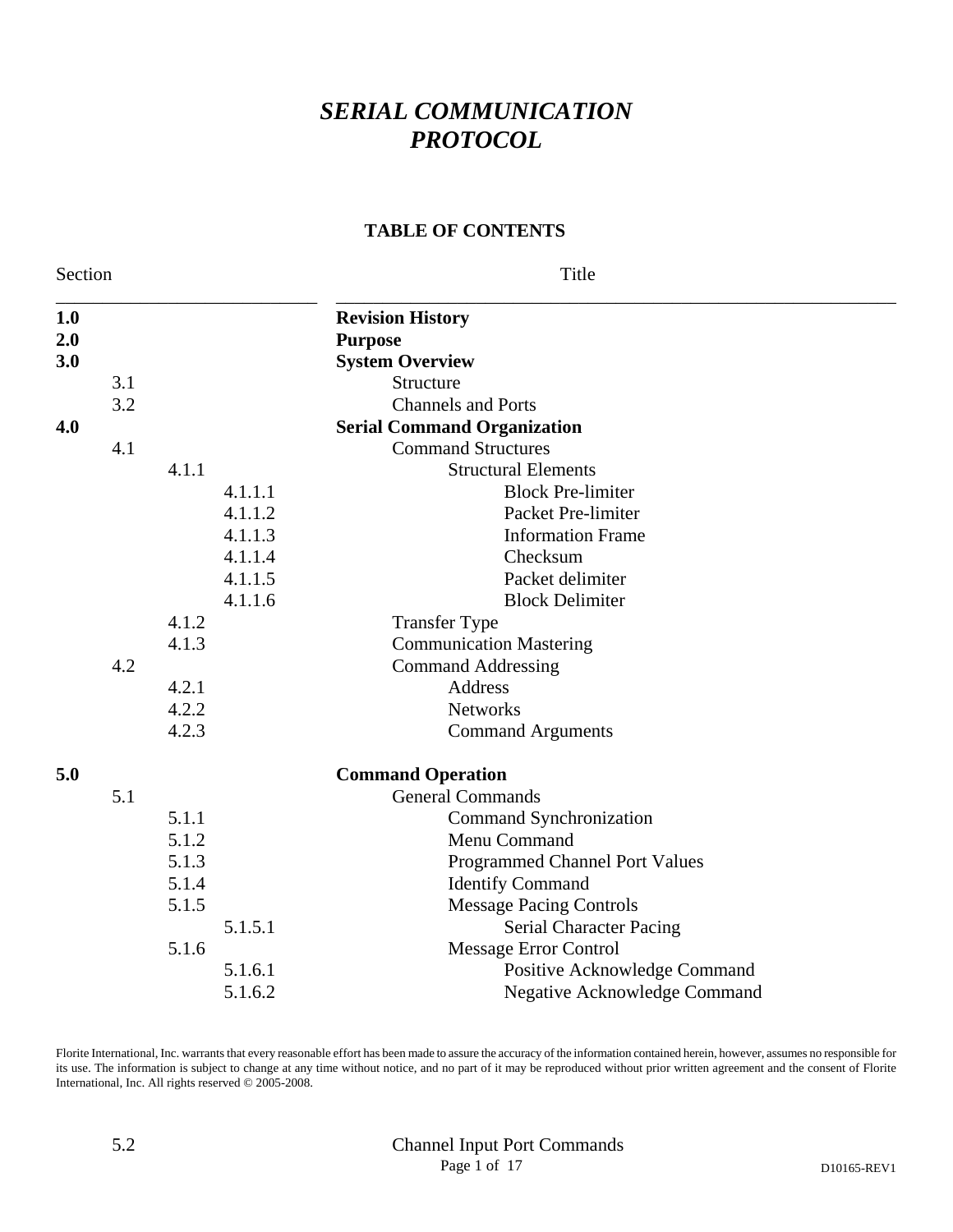|     |     |     | 5.2.1 |         | <b>Measured Values Command</b>      |
|-----|-----|-----|-------|---------|-------------------------------------|
|     |     |     | 5.2.2 |         | <b>Input Port Programmed Values</b> |
|     |     |     | 5.2.3 |         | Program Input Port Values           |
|     |     |     | 5.2.4 |         | <b>Clear Accumulated Values</b>     |
|     |     | 5.3 |       |         | <b>Channel Output Port Commands</b> |
|     |     |     | 5.3.1 |         | <b>Output Port Values</b>           |
|     |     |     | 5.3.2 |         | <b>Program Output Port Values</b>   |
|     |     |     | 5.3.3 |         | <b>Batch and Blend Commands</b>     |
|     |     |     |       | 5.3.3.1 | <b>Batch Command</b>                |
|     |     |     |       | 5.3.3.2 | <b>Blend Command</b>                |
|     |     | 5.4 |       |         | <b>Global Settings Commands</b>     |
|     |     |     | 5.4.1 |         | <b>Global Setting Values</b>        |
|     |     |     | 5.4.2 |         | <b>Set Global Settings Values</b>   |
|     |     | 5.5 |       |         | <b>Communication Message Basics</b> |
|     |     |     | 5.5.1 |         | <b>Message Structures</b>           |
|     |     |     | 5.5.2 |         | <b>Message Format</b>               |
|     |     | 5.6 |       |         | <reserved></reserved>               |
| 6.0 |     |     |       |         | <b>Serial Value Programming</b>     |
|     | 6.1 |     |       |         | <b>Read Programmed Value</b>        |
|     | 6.2 |     |       |         | Program New Value                   |
|     | 6.3 |     |       |         | <b>Input Port Values</b>            |
|     | 6.4 |     |       |         | <b>Output Port Values</b>           |
|     | 6.5 |     |       |         | <b>Global Value Settings</b>        |

Note:

All text in blue has been added to this document as of November  $2<sup>nd</sup>$  2012. This is literary data only; no functional changes have been made to the firmsware.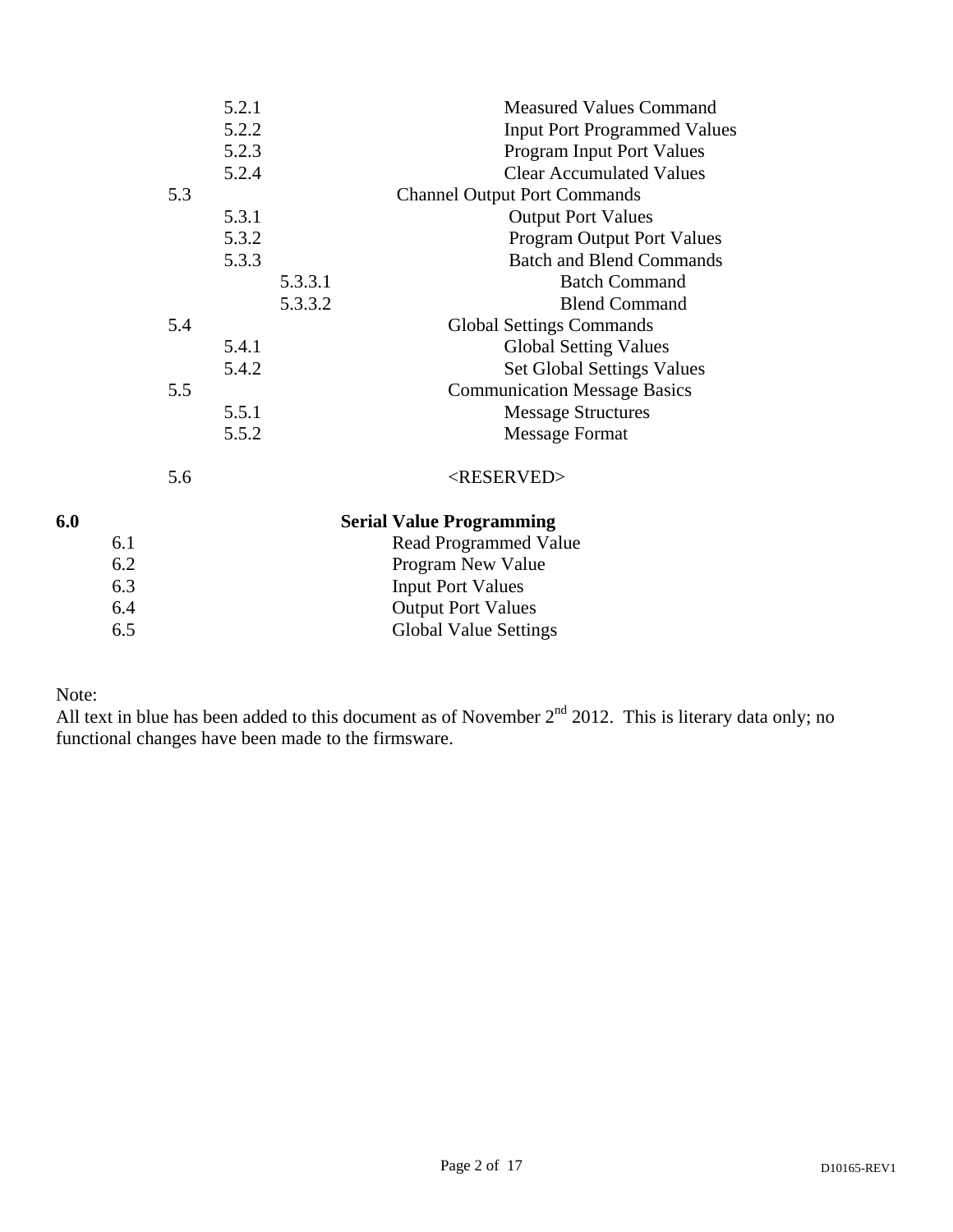# **1.0 Revision History**

| <b>Effective Date</b> | <b>Revision Enhancement</b>                                                                                                                                                                                             |
|-----------------------|-------------------------------------------------------------------------------------------------------------------------------------------------------------------------------------------------------------------------|
| 25Dec2007             | 1. Initial edit conversion of source Protocol Document                                                                                                                                                                  |
| 28Jul2008             | 1. Initial release complete                                                                                                                                                                                             |
| 26Feb2009             | 1. Edited content with respect to application based on use premise                                                                                                                                                      |
| 06Mar2009             | 1. Edit recent anomaly observations highlighted red                                                                                                                                                                     |
| 12Mar2009             | 1. Edit sections 6.3, 6.4 describing affect-result of interrogating Port Type                                                                                                                                           |
| 16Sep2009             | 1. Instruct meaning of "Half-Duplex"; edit unit address to be <b>aaaaa</b> , port<br>sub-address to be .p or .pp - incorporated in twenty-two different numbered<br>sub-sections of master sections: 4.0, 5.0, and 6.0. |
| 19Oct2012             | 1. Edits to from Section 2.0 to 6.0 to improve customer understanding such as for<br>example shown by bolded items in the text immediately above for 16Sep2009                                                          |
| 02Nov2012             | 1. Updated Sections: 2.0 Serial Port Parameters, 5.2.1 Measure String 96ms<br>Send Latency                                                                                                                              |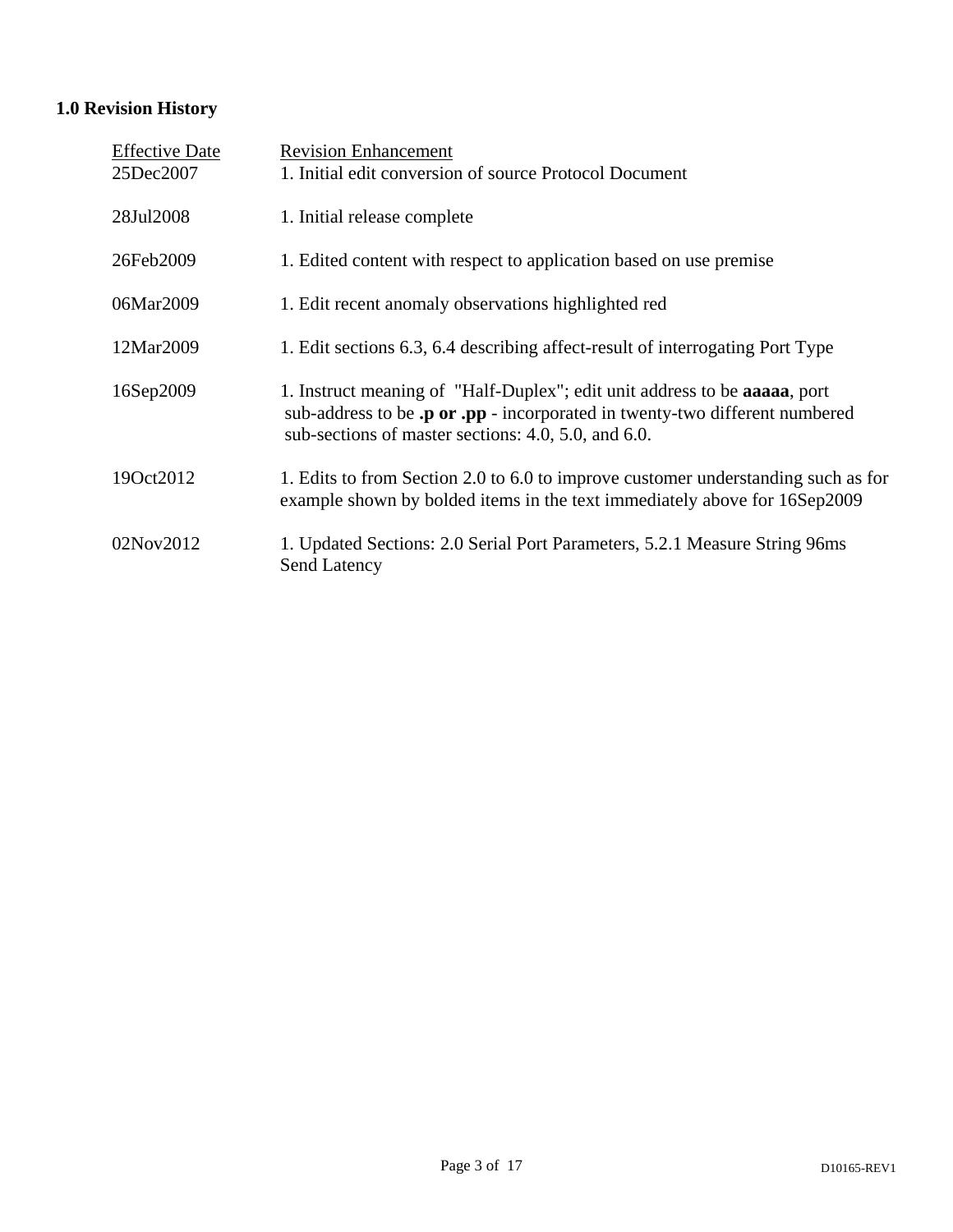# **2.0 Purpose**

The purpose of his document is to describe in detail the various aspects of providing 0254 instrument commands and responses that result in operating value programming - fundamental to employing the system for acquiring and communicating measured information - and providing for process control output.

The serial port rate is fixed at 9600 bits per second (bps) rate, no parity, and one stop bit minimum.

## **3.0 System Overview**

 3.1 Structure - this instrument is a general platform into which are installed certain standard and special operating modules. This document focuses on standard universal input-output module offerings. The platform supports input signal measures; and control output signals. The platform supports various communication facilities.

 3.2 Channels and Ports - the instrument is comprised of pairs of ports comprised of an input and output to form a channel. The basic instrument is comprised of four channels.

#### **4.0 Serial Command Organization**

# 4.1 Command Structures

This protocol was selected to service the need for serial error control while operating in local or wide area networks to transfer information between a unit and host computer.

#### 4.1.1 Elements

The command format is a free form variable entry implementation, enabling expeditious economic means of achieving required programming results. Commands are comprised of the following structural elements:

4.1.1.1 Block Pre-limiter - sentinel indicating start of multiple packets message

4.1.1.2 Packet Pre-limiter - sentinel indicating start of a packet message

4.1.1.3 Information Frame - contains comma pre-limited fields which start with the first character immediately following the message pre-limiter and includes all successive characters up to and including a comma which immediately precedes the first ASCII hexadecimal checksum character.

4.1.1.4 Checksum - is two ASCII hexadecimal characters created for a mod256 negated sum of all message characters used to check message packet validity, incorporated within the more widely used transfer protocol known as "Intel Hex".

4.1.1.5 Packet delimiter - sentinel indicating end of a packet message which must be received by the host prior to sending a subsequent command.

4.1.1.6 Block Delimiter - sentinel indicating end of multiple packets message

4.1.2 Transfer - all messages are serial half duplex send-response types; besides numerous operational attributes; the most important being that both parties insure that only one party is authorized to talk to the other party at any one time.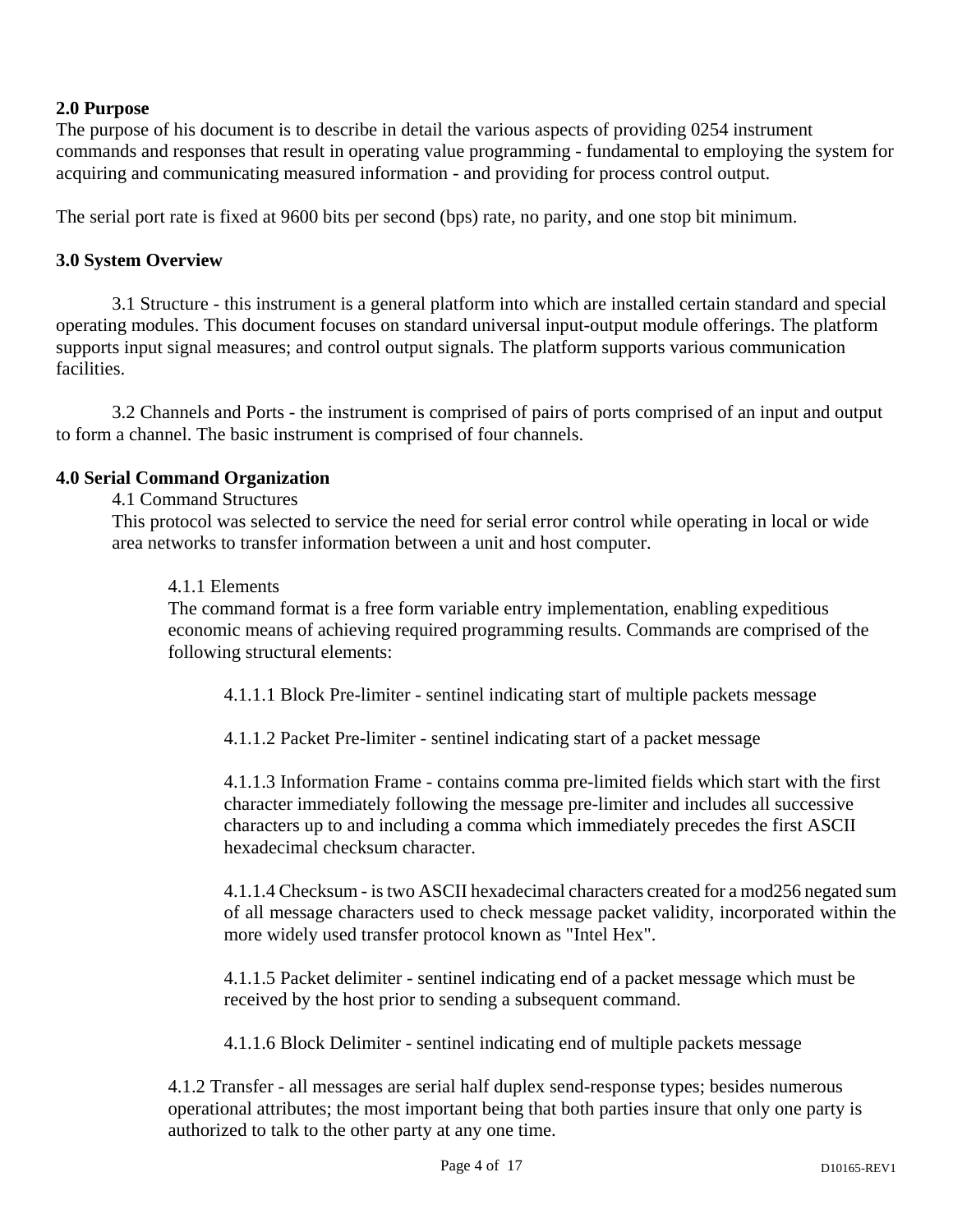4.1.3 Mastering - the protocol initiator or originator is the master. The master is responsible for managing the communication link connection.

#### 4.2 Command Addressing

4.2.1 The 0254 unit is assigned a unique aaaaa address from 0 to 65535 which must be preprogrammed in the instrument prior to deployment in a network environment. An instruments ports used to comprise channels are designated as ".p" or ".pp" port sub-address.

4.2.2 The five digit address may be omitted when operating a single un-network unit - but must be used in multiple unit networks to differentiate the units from each other.

4.2.3 Command arguments are single ASCII alpha non-case sensitive characters, FOR EXAMPLE:

|                        | <b>HOST SEND</b>     |       |                                                     |   |                                  |  |  |  |  |
|------------------------|----------------------|-------|-----------------------------------------------------|---|----------------------------------|--|--|--|--|
|                        | AZ                   | ааааа | .pp                                                 | K | $<$ cr $>$                       |  |  |  |  |
|                        |                      |       |                                                     |   |                                  |  |  |  |  |
|                        |                      |       |                                                     |   | + -- message delimiter           |  |  |  |  |
|                        |                      |       |                                                     |   | +-- command argument             |  |  |  |  |
|                        | +-- port sub-address |       |                                                     |   |                                  |  |  |  |  |
| $+-$ unit address      |                      |       |                                                     |   |                                  |  |  |  |  |
| +-- message prelimiter |                      |       |                                                     |   |                                  |  |  |  |  |
|                        | AZ                   | .pp   | $\langle$ argument $\rangle \langle$ cr $\rangle$   |   | Non-networked sub-addressed port |  |  |  |  |
|                        | $AZ$ aaaaa.p         |       | $\langle$ argument $\rangle$ $\langle$ cr $\rangle$ |   | Networked sub-addressed port     |  |  |  |  |
|                        |                      |       | $RESPONSE - \langle argument \rangle$ dependent     |   |                                  |  |  |  |  |

#### **5.0 Command Operation**

5.1 General Commands

These commands are general basic utility types not described in any particular order.

5.1.1 Command Synchronize

This command string terminates commands that may be presently in process and resets the command state machine operation to the initial ready state. It can be sent to instruments in a network to provide command state machine synchronization.

HOST SEND  $<$ esc>AZ $<$ cr>

#### RESPONSE – none

5.1.2 Menu Command

This command is provided for terminal oriented use and causes display of a menu listing the basic available command arguments, make, model, code version and object code start vector.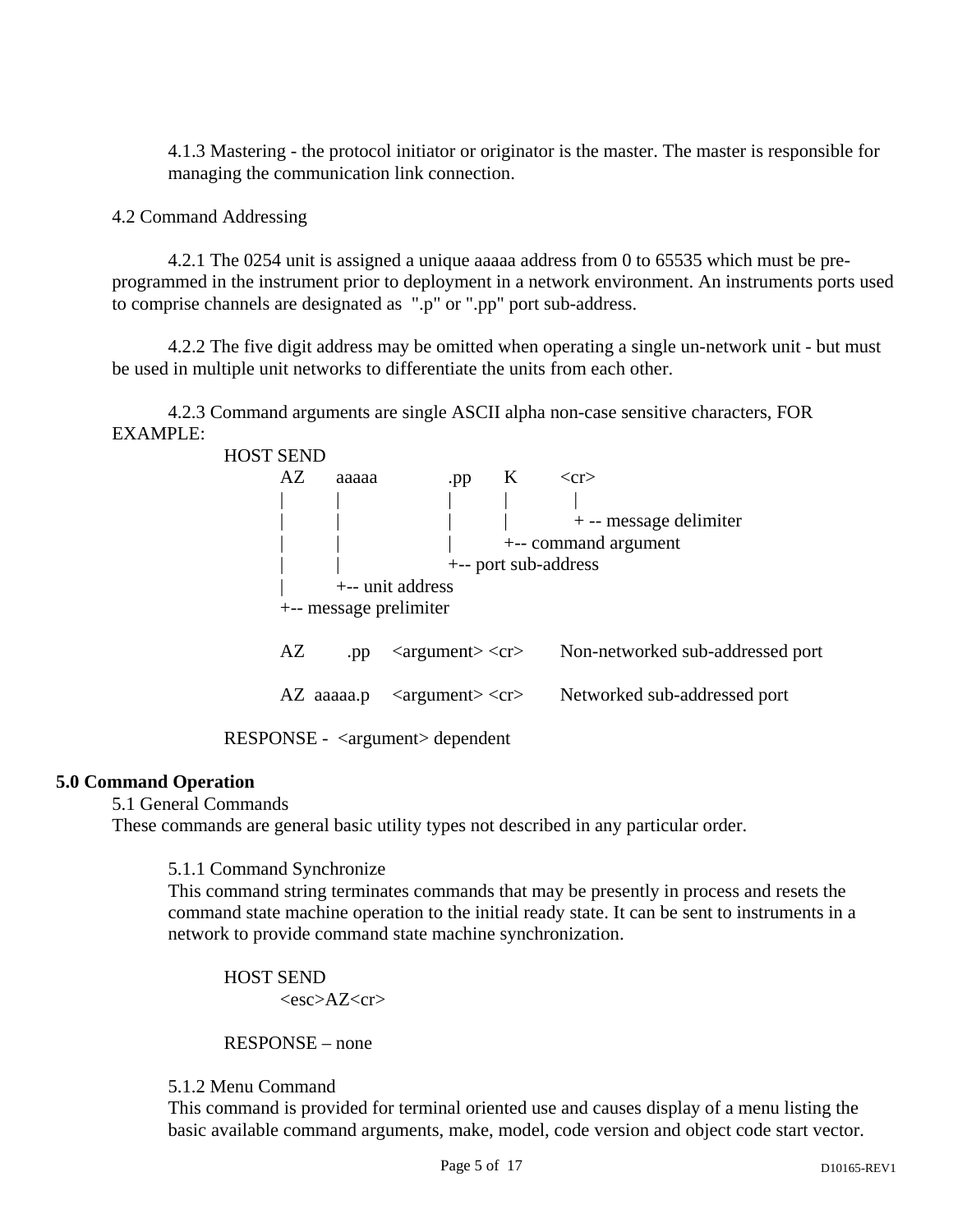The menu does not include special factory diagnostic and production test commands.

| <b>HOST SEND</b>                  |             |
|-----------------------------------|-------------|
| A Z M < c r                       | Non-network |
| AZ aaaaa M $\langle$ cr $\rangle$ | Network     |

#### RESPONSE

<cr><lf><lf><lf><lf><lf><lf><lf><lf><lf><lf><lf><lf><lf><lf><lf><lf> Brooks Instruments COMMANDS - Model 0254 V01.03.21 FE00  $<$ cr $>$  $<$ lf $>$  $<$ lf $>$ [M] Command Select Menu<cr><lf> [V] Display Port Values<cr><lf>  $[K]$  Send Measured  $\langle cr \rangle \langle l \rangle$  [ I ] Product Identify<cr><lf> [P] Program New Values<cr><lf> [Z] Clear Measured Values<cr><lf> [F] Batch Control Service<cr><lf> [B] Blend Control Service<cr><lf> [G] Log Record Service<cr><lf>

5.1.3 View Programmed Channel Port Values

This command enables the operator to review all present programmed channel port values.

#### HOST SEND

AZ aaaaa.p V <cr> Network

AZ .pp  $V \ll cr$  Non-network xx=port number (1-8)

#### RESPONSE

Response is dependent upon whether the port is off, input, output or Global Settings (port 9) which will be further described as provided in subsequent sections.

#### 5.1.4 Identify Command

This command causes the addressed unit to respond with a string providing identity information about the instrument. This command is useful to determine a networked instrument complement. More detailed structural information is available in Section 6.0.

The responding unit checksum may be validated by the host who may request the information again should the received packet be in error.

HOST SEND AZI <cr> Non-network AZ aaaaa I <cr>  $\leq$  Network

RESPONSE

AZ,00000,4,BROOKS,0254,08,01.01.13,FE00,<sum><cr><lf>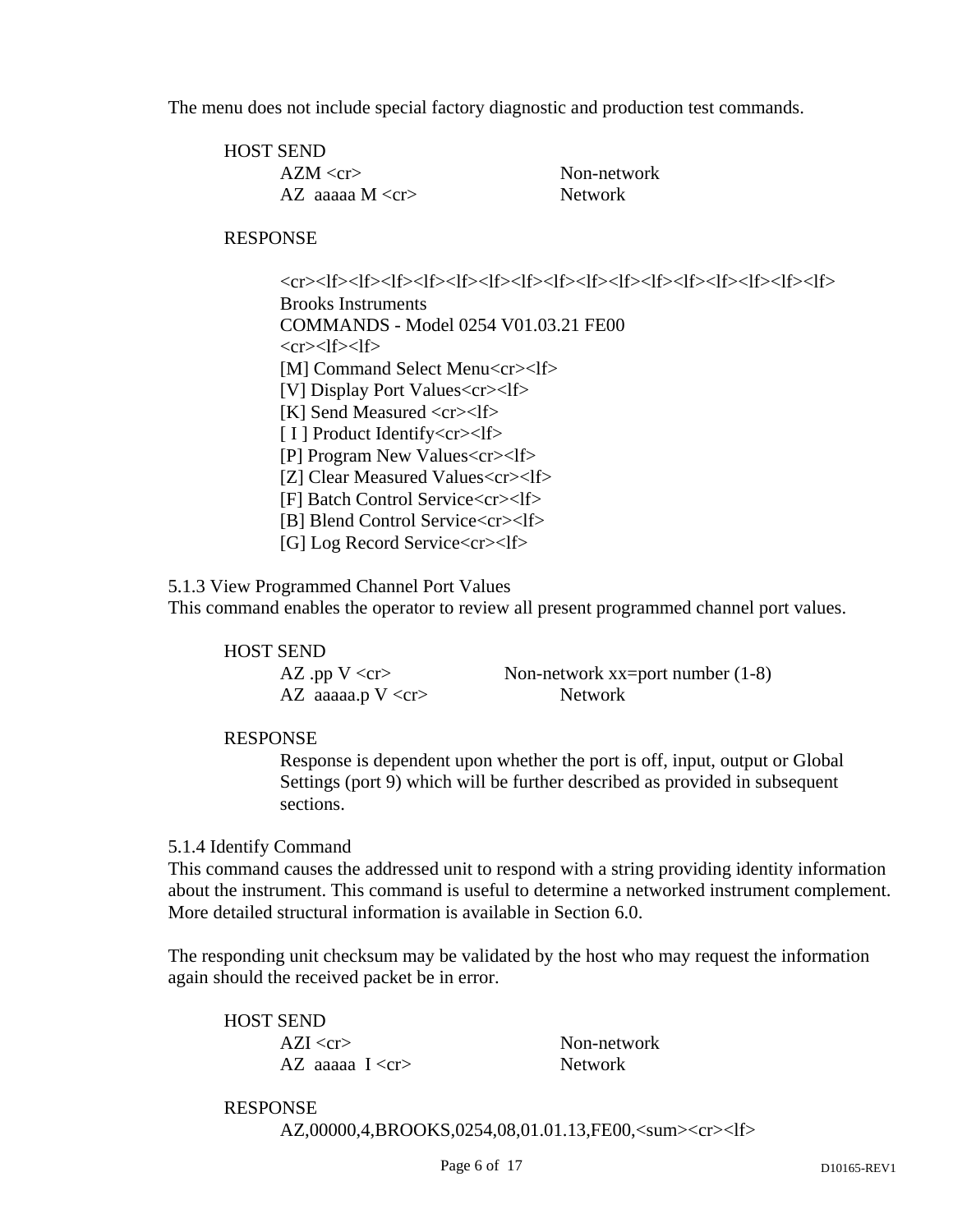FIELDS AZ Pre-limiter ,00000 Unit address ,4 Response type Brooks Instrument Make Model 0254 Model ,08 Port provision count ,V09.01.30 Code version date yy-mm-dd ,FE00 Start vector ,<sum> Negated mod256 sum <cr><lf> Delimiter

5.1.5 Message Serial Character Pacing Controls

These commands provide for terminal or host to suspend character sending, or to re-enable the sending to continue. This facility is particularly useful when unit sends large data amounts such as logged information.

5.1.5.1 Serial Character Pacing This command acts as an XOF to temporarily suspend unit from sending further characters. HOST SEND AZH<cr> Non-network AZ aaaaa <cr> Network

RESPONSE – none

This command acts as an XON to allow or re-enable unit to continue sending characters. HOST SEND

| AZS < c <b>rs</b>      |  |
|------------------------|--|
| $AZ$ aaaaa $S < c r >$ |  |

Non-network Network

RESPONSE – none

5.1.6 Serial Message Error Control

Commands provide for error control of information packets sent by the unit. This is particularly useful when transferring information over wide area networks, and causes the unit to continue to send the next packet, or to resend a previous sent packet.

The send-resend is determined by the receiving host based on having computed a checksum from the received characters - then comparing it with the checksum sent by the unit. The unit must be pre-configured to enable the error control protocol.

5.1.6.1 Positive Acknowledge Command

This command must be issued by the receiving host to enable the unit to send its packet which is next eligible. Should the unit not receive positive acknowledgement within four seconds, it will resend the previous packet up to four times before abandoning the send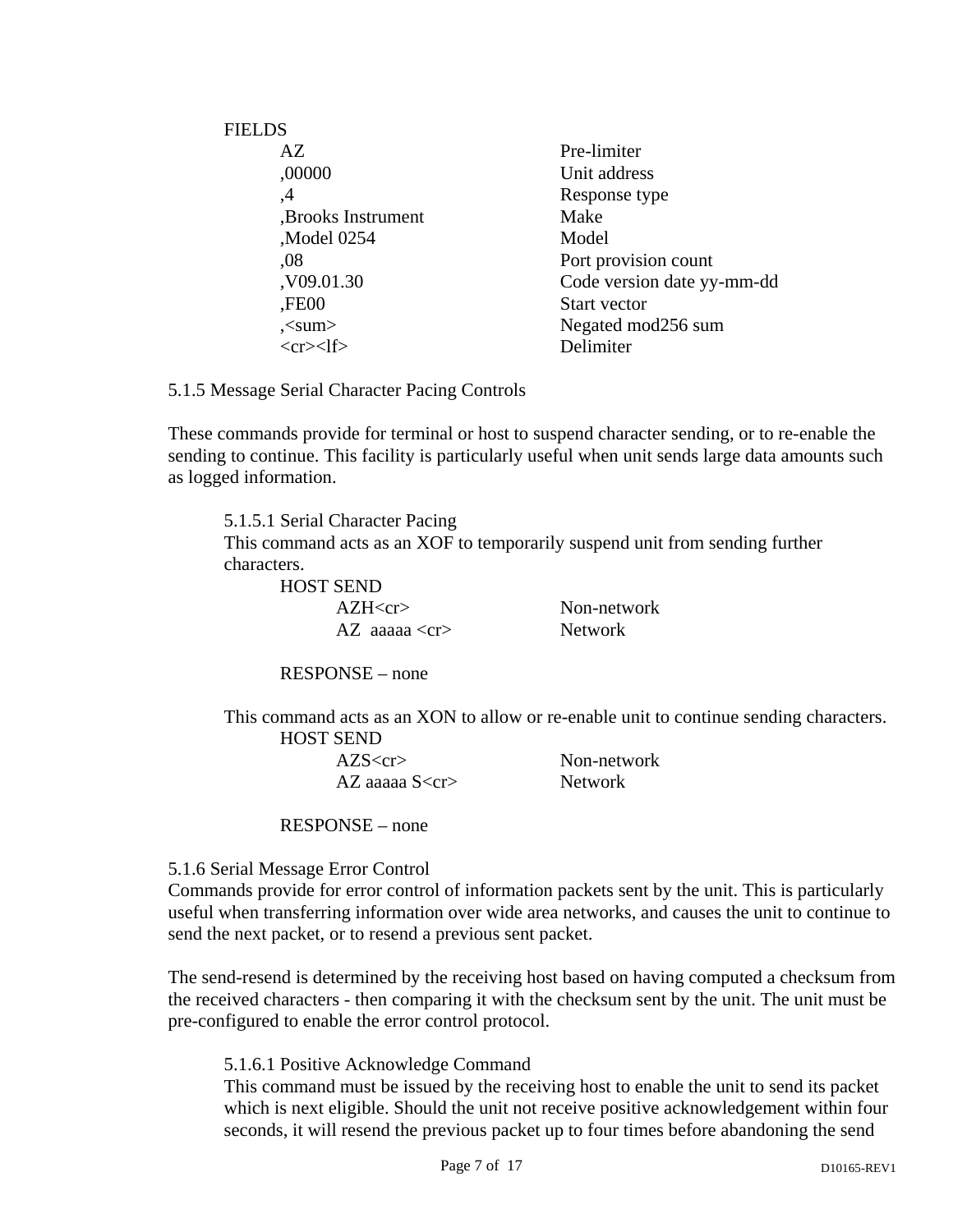session.

| <b>HOST SEND</b>    |                |
|---------------------|----------------|
| AZA < cr>           | Non-netw       |
| AZ aaaaa $A \ll cr$ | <b>Network</b> |

Non-network

## RESPONSE – none

5.1.6.2 Negative Acknowledge Command

This command may be issued from the terminal or host to cause the unit to resend its previous packet. Should the unit not receive negative acknowledgement prior to a lapse of four seconds - it will automatically resend the previous unacknowledged packet up to four times before abandoning the send session.

 HOST SEND AZN<cr> Non-network AZ aaaaa N <cr> Network

RESPONSE – none

5.2 Channel Input Port Commands

5.2.1 Measured Channel Values

This command is used to gather measured information from one or all channel input ports. Protocol responses are compatible to existing published protocol formats. Frames noted below as low case 'x' remain <reserved> regardless of frame content.

HOST SEND

Non-Networked

 $AZ$  .pp  $K \langle cr \rangle$  Send one channel input ports values

Networked

AZ aaaaa.pp  $K \langle cr \rangle$  Send one channel input port values

RESPONSE - ONE CHANNEL INPUT PORT MESSAGE

AZ,00909.00,2,xxxxxx.xx,00162871.43,-0000003.27,xxxxxx.xx,xxxxx,X,X,X,X,X,X,<sum><cr><lf>

 Transmission of the above string requires 96ms, which immediately follows receipt of the host request string terminator.

5.2.2 Send Channel Input Port Programmed Values This command enables a terminal operator or host to acquire the present state of input port programmed values.

 HOST SEND  $AZ$  .pp  $V \leq cr$  Non-network AZ aaaaa.p V <cr> Network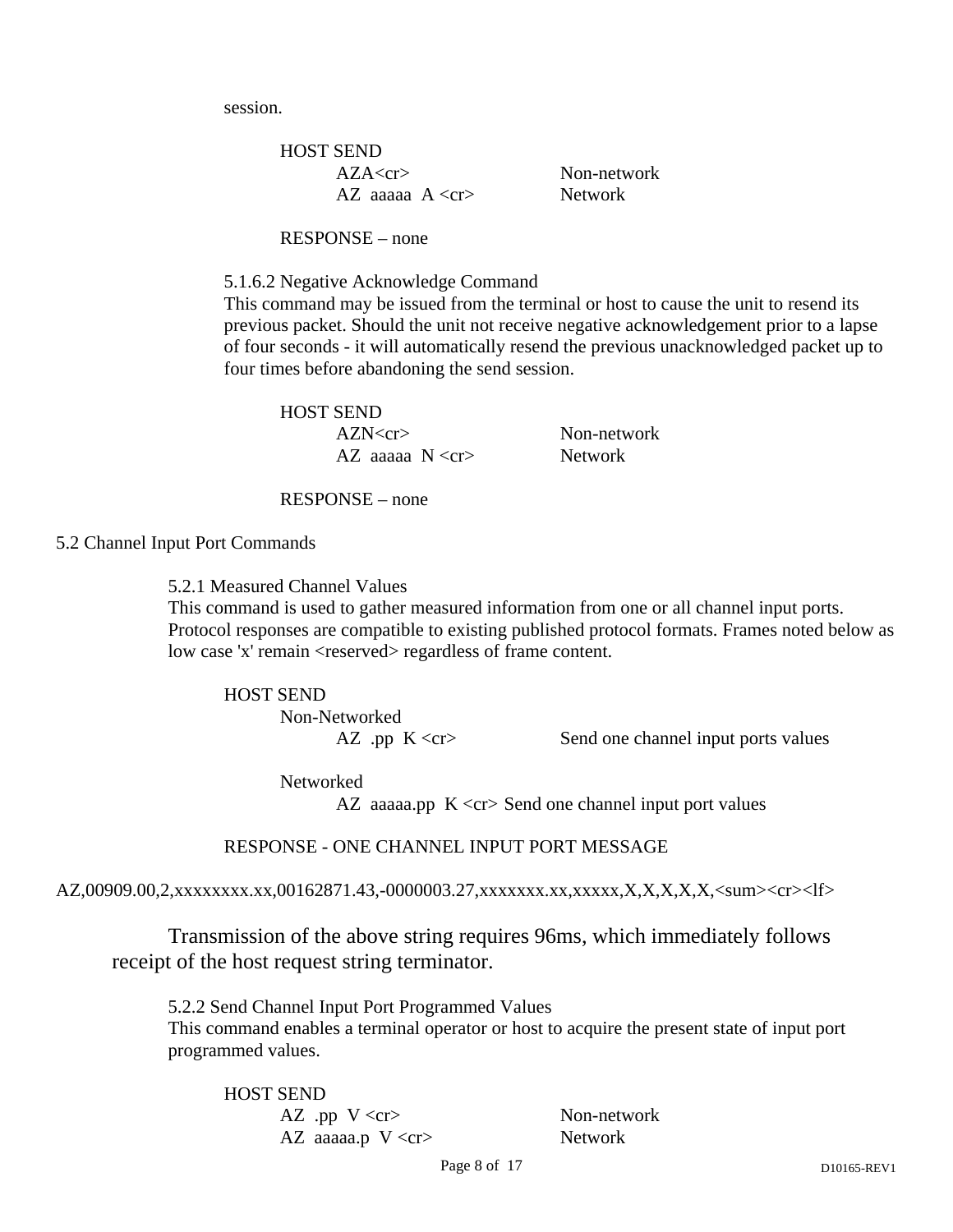#### RESPONSE

#### PROGRAM VALUES - Channel 1 - Port 01

| $<$ 04> Measure Units               | ml           |
|-------------------------------------|--------------|
| $<10$ > Time Base                   | min          |
| $<$ 03> Decimal Point               | X.XX         |
| $\langle 27 \rangle$ Gas Factor     | 1.000        |
| $<$ 28> Log Type                    | Off          |
| $\langle 00 \rangle$ PV Signal Type | $0-20mA$     |
| $<$ 09> PV Full Scale               | $20.00$ ml/m |

5.2.3 Program Channel Input Port Values

Each of the input port programmed operating values can be individually queried or changed in accordance with Section 6.0 using the <xx> value index.

5.2.4 Clear Accumulated Values

This command allows any one channel input port accumulated value to be independently reset to zero, or all unit programmed values to be set to factory default.

| <b>HOST SEND</b>                       |                                                                                                                                  |
|----------------------------------------|----------------------------------------------------------------------------------------------------------------------------------|
| AZ .pp $Z$ n $\langle cr \rangle$      | Non-network                                                                                                                      |
| AZ aaaaa.pp $Z$ n $\langle cr \rangle$ | <b>Network</b>                                                                                                                   |
| $n=0,2,3,5,6$<br>$n=1$<br>$n=4$        | $<$ reserved $>$<br>Measured Quantity for one channel input port<br>Set all channels to be set to Factory default program values |

RESPONSE – none

#### 5.3 Channel Output Port Control Commands

5.3.1 Channel Control Output Port Values

This command enables terminal operator or host to acquire the present state of a channel output port programmed values.

| <b>HOST SEND</b>      |             |
|-----------------------|-------------|
| AZ .pp $V \ll cr$     | Non-network |
| AZ aaaaa.p $V \ll cr$ | Network     |

#### RESPONSE

## PROGRAM VALUES - Channel 1 - Port 02

|                  | $\langle 00 \rangle$ SP Signal Type | 0-20mA       |             |
|------------------|-------------------------------------|--------------|-------------|
|                  | $<$ 09> SP Full Scale               | $20.00$ ml/m |             |
|                  | $<$ 02> SP Function                 | Rate         |             |
| $<$ 01 > SP Rate |                                     |              | $0.00$ ml/m |
|                  |                                     |              |             |

Page 9 of 17 D10165-REV1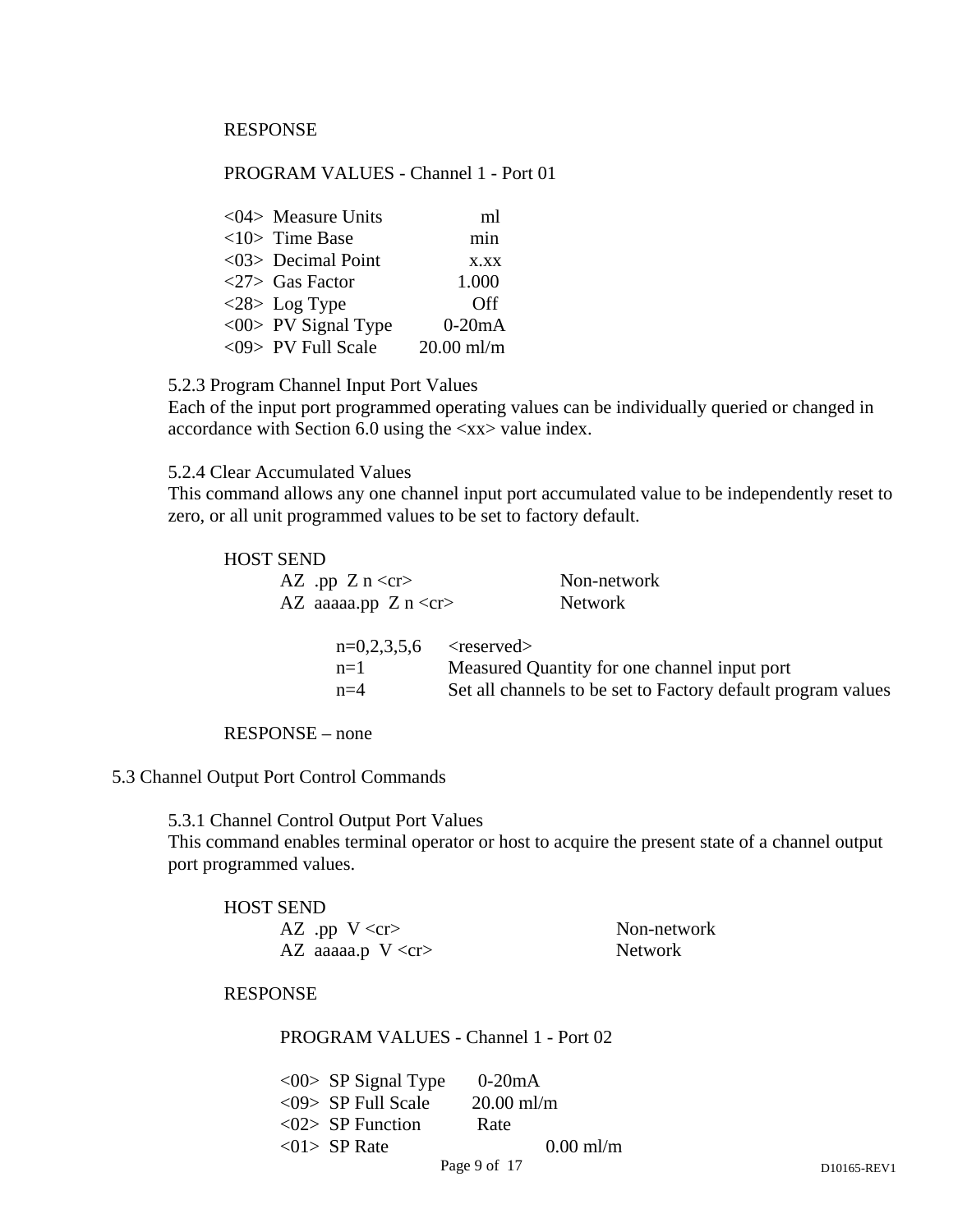| $\langle 29 \rangle$ SP VOR    | Normal    |
|--------------------------------|-----------|
| $\langle 44 \rangle$ SP Batch  | $0.00$ ml |
| $\langle 45 \rangle$ SP Blend  | $0.000\%$ |
| $\langle 46 \rangle$ SP Source | Keypad    |

5.3.2 Program Channel Output Port Values

Each channel output port programmed operating values can be individually queried or changed in accordance with Section 6.0 using the ".pp" value index.

#### 5.3.3 Batch and Blend Control Commands

These commands are provided to conduct output port control operations that require starting and stopping.

5.3.3.1 Batch Command This command is used to start a new batch quantity process, or stop a batch process that may currently be in processing.

 5.3.3.1.1 Bulk Batching Bulk batching starts all qualified batch processes for all qualified channel ports at the same time.

 Qualified channel output ports [Control Function] must be programmed to [Batch] and [Batch Quantity] set greater than zero; with [Link] to the channel input port programmed to accumulate quantity.

| <b>HOST SEND</b><br>AZ $F^*<$ cr><br>AZ F < cr>                    | start all channel batches<br>stop all channel batches |
|--------------------------------------------------------------------|-------------------------------------------------------|
| <b>RESPONSE(S)</b>                                                 |                                                       |
| AZ, aaaaa.pp $\mathcal{F}$ , FOK, DA, $\langle$ cr $>1$ f $>$      | batch started and in process                          |
| AZ, aaaaa.pp $\alpha$ , FDONE, 4E, <cr> <lf></lf></cr>             | batch(s) completed                                    |
| AZ, aaaaa.pp ,5 ,FERROR,5D, $\langle cr \rangle \langle l \rangle$ | command error                                         |

#### 5.3.3.2 Blend Command

This command is used to select a blend master channel and thereafter start the desired blending operation. At least one, or more, slaves output rates are controlled to be a proportion of the selected masters delivery rate.

 Qualified channel output port must have its [Control Function] set to [Blend]. The required master channel input port is specified in the start command by having inserted its port sub-address ".pp" in the command, and must be one of the following:

| Channel | Sub-Address |
|---------|-------------|
|         |             |
|         |             |
|         |             |
|         |             |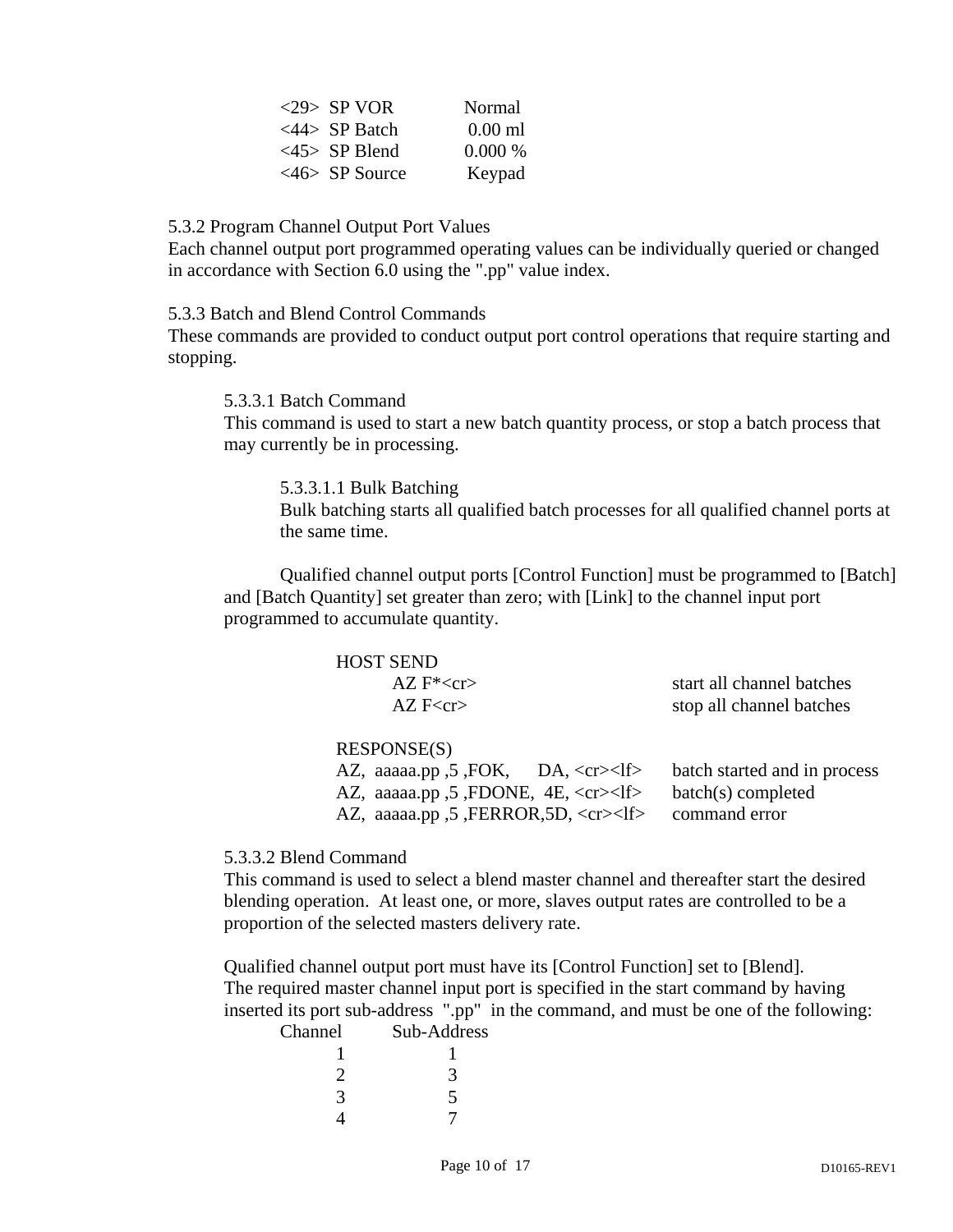HOST SEND AZ .pp B<cr>
Start blending AZF<cr>Stop blending

RESPONSE – none

5.4 Global Settings Services

5.4.1 Global Setting Values

This command enables terminal operator or host to acquire the present state of the Global programmed values. The Global Settings port number is one greater than the maximum number of available ports which is nine (9) for an 0254 instrument.

| <b>HOST SEND</b>               |             |
|--------------------------------|-------------|
| AZ $.09 \text{ V} \ll r$       | Non-Network |
| $\langle$ or $>$               |             |
| AZ $.9 \text{ V} \ll r$        |             |
|                                |             |
| AZ aaaaa. $09 \text{ V} \ll r$ | Network     |
| $\Delta Z$ agaaa.9 $V \ll cr$  |             |

#### RESPONSE

PROGRAM VALUES - Channel Global

| $\langle 39 \rangle$ Audio Beep   | On                   |            |
|-----------------------------------|----------------------|------------|
| $\langle 32 \rangle$ Zero Supress | On                   |            |
| $<$ 33> Pwr SP Clear              | Off                  |            |
| $\langle 43 \rangle$ Record Count | $000000$ (view only) | log option |
| $\langle 25 \rangle$ Sample Rate  | 535 sec              | log option |
| $<22$ > Date-Time                 | 00Jan00 00:00:00     | log option |
| $\langle 17 \rangle$ Network Addr | 00000                |            |

#### 5.4.2 Set Global Settings Values

Each of the system port programmed operating values can be individually queried or changed in accordance with Section 6.0 using the <xx> value index.

#### 5.5 Communication Message Basics

Messages between host and unit are either polled (solicited) or un-polled (un-solicited), where the host is normally the polling (soliciting) party.

#### 5.5.1 Message Structure

 A packet is a group of information from channel input ports. A group of packets sent together are a block message as shown in examples below. Protocol responses are compatible to existing published protocol formats. Frames noted below as low case 'x' remain <reserved> regardless of frame content.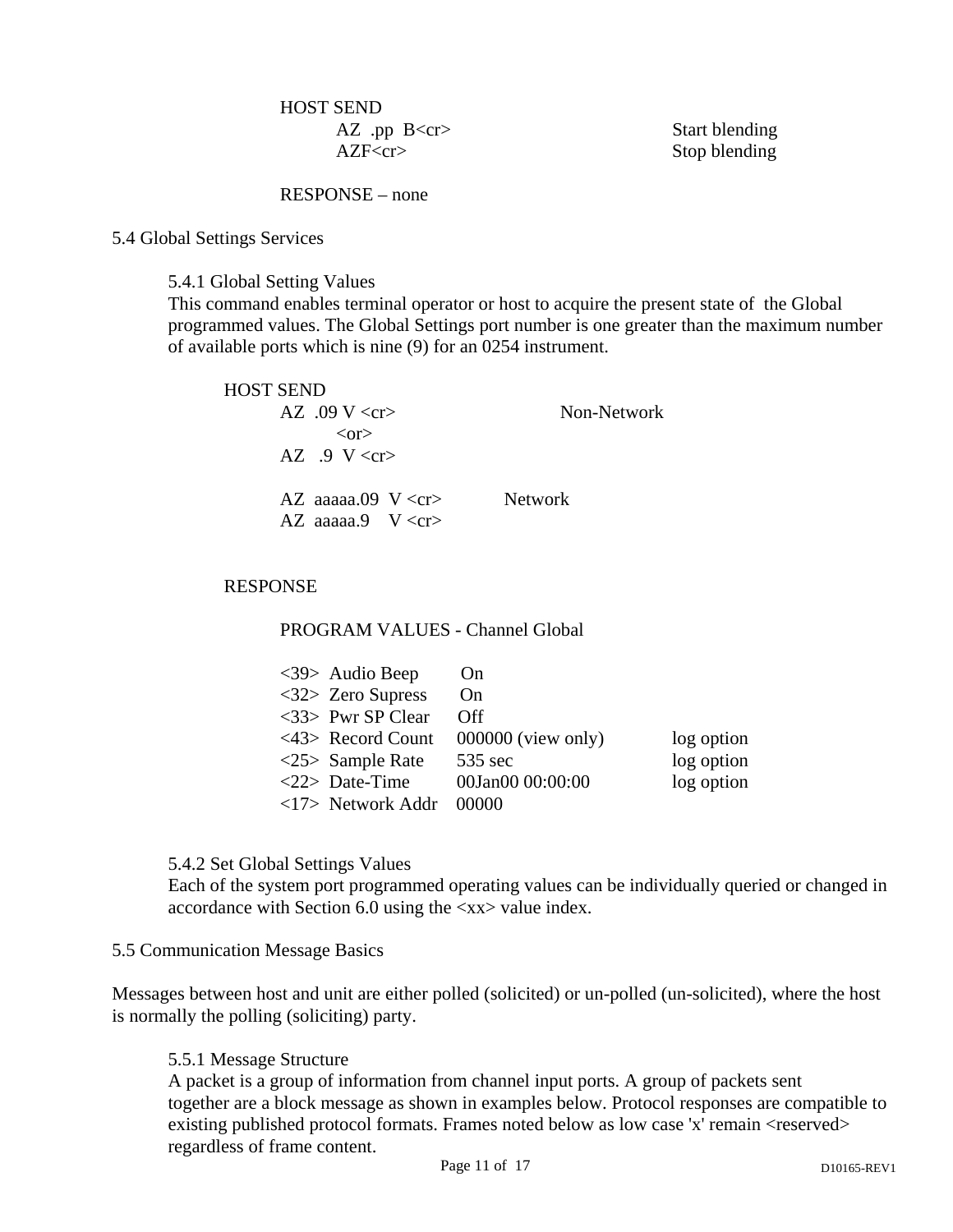#### MESSAGE

AZ,00909.00,2,xxxxxx.xx,xx,00162871.43,-0000003.27,xxxxxx.xx,xxxxx,X,X,X,X,X,X,<sum><cr><lf>

| 5.5.2 Message Format                                      |                              |
|-----------------------------------------------------------|------------------------------|
| <b>BLOCK PRELIMITER</b><br>$<$ dle> $<$ stx>              | Start of multi-port block    |
| PACKET PRELIMITER                                         |                              |
| AZ                                                        | Start of a port packet       |
| $ADDRESS$ - unit and port $(s)$ providing the information |                              |
| ,XXXXX                                                    | unit address                 |
| .XX                                                       | port sub-address             |
| TYPE - message purpose                                    |                              |
| <b>Un-polled Types</b>                                    |                              |
| ,0                                                        | <reserved></reserved>        |
| ,1                                                        | <reserved></reserved>        |
| $\frac{1}{3}$                                             | <reserved></reserved>        |
|                                                           | <reserved></reserved>        |
| ,6                                                        | <reserved></reserved>        |
| Polled Types                                              |                              |
| ,4                                                        | Information request response |
| ,5                                                        | Control batch status         |
| ,6                                                        | $<$ reserved $>$             |
| ,7                                                        | <reserved></reserved>        |
| ,8                                                        | <reserved></reserved>        |
| ,9                                                        | <reserved></reserved>        |
|                                                           |                              |

MEASURE - channel input port values - sign convention as (+), space(+), or minus (-)

| ,XXX                                    | $<$ reserved $>$                 |
|-----------------------------------------|----------------------------------|
| ,QTY                                    | Quantity                         |
| ,RATE                                   | Rate-Value                       |
| ,XXX                                    | $<$ reserved $>$                 |
| ,XXX                                    | $<$ reserved $>$                 |
| <b>CHECKSUM</b><br>$\le$ sum $>$        | Negated mod256 sum               |
| <b>PACKET DELIMITER</b>                 |                                  |
| $\langle cr \rangle \langle df \rangle$ | Packet end - must be detected by |
|                                         | host before sending next command |

## BLOCK DELIMITER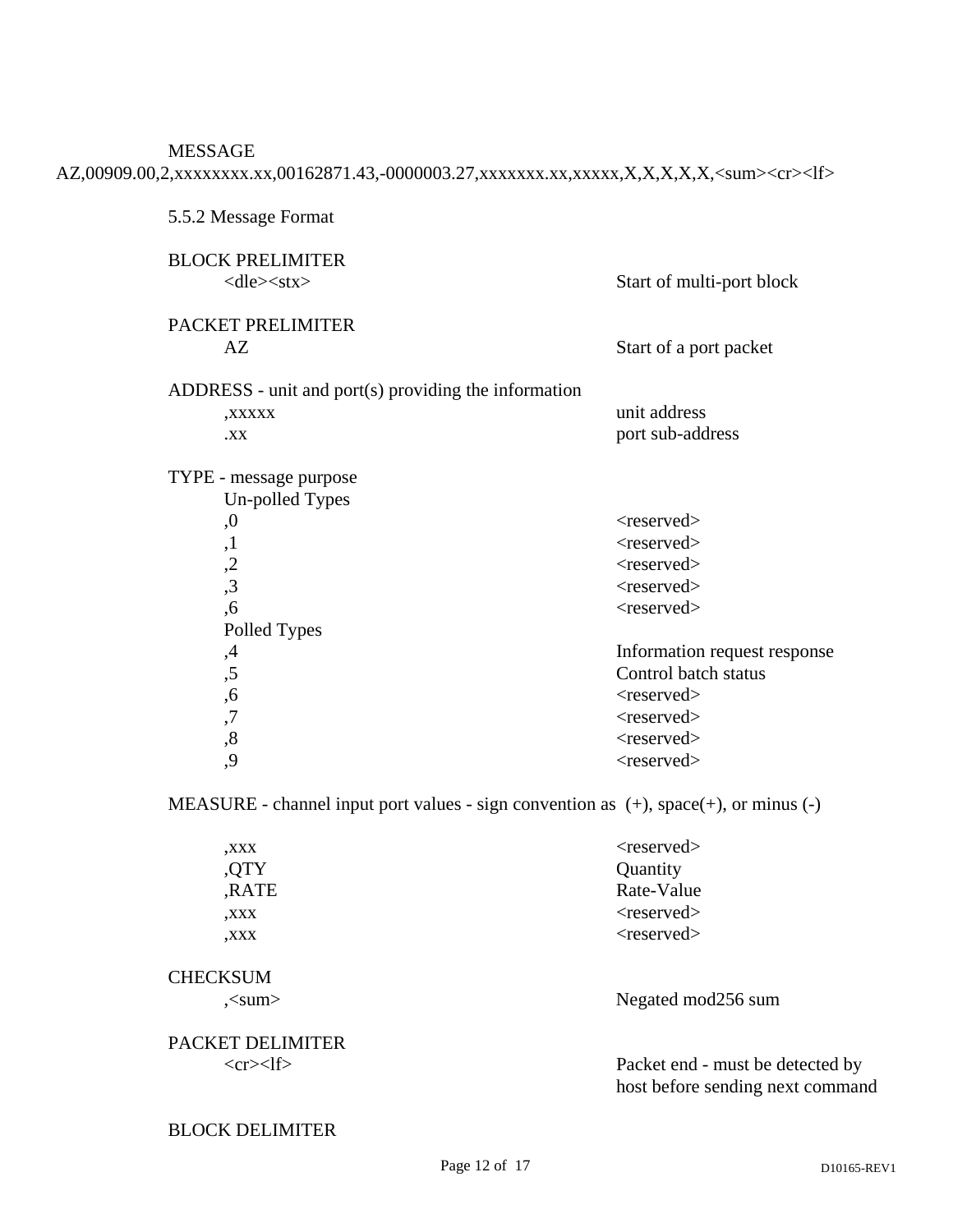<dle><etx> Block end

# **6.0 Serial Value Programming**

This section is organized into reading and programming values. The  $\langle$ index $\rangle$  value is a numeric designator unique to each programmable value - except Port Type.

6.1 Read a Programmed Value

## HOST SEND

| AZ .pp | $P$ <index> ? <cr></cr></index>                          |  |
|--------|----------------------------------------------------------|--|
|        | AZ aaaaa.pp $P$ <index> <math>?</math> <cr></cr></index> |  |

Non-network Network

## RESPONSE

 <200ms delay> AZ, xxxxx.xx, 4, Pyy, <present value>, <cksm><cr>><clf>

A received response indicates that no error was detected.

# EXAMPLE

AZ,00123.08,4,P08,04.000,DF<cr><lf>

# 6.2 Program a New Value

# HOST SEND

| $AZ$ .pp | $P \times \text{index}$ = $\text{new value}$ $\text{error}$ | Non-network |
|----------|-------------------------------------------------------------|-------------|
|          |                                                             | Network     |

# RESPONSE

 <200ms delay> AZ,aaaaa.pp,4,Pyy,<new value>,<cksm><cr>><<lf>

 A correct received response indicates that no error was detected. It is recommended that host software validate the responding message check-sum, followed by the unit message address, port number, value index, and new programmed value to be certain that the desired value change was programmed successfully.

# 6.3 Channel Input Port Values

Port Type is the input signal type and is the first serial character received when programming a new Type. An optional second character may be received after Port Type with a range from 0-2 and has no operational effect. The second character is always returned when Port Type is serially interrogated.

| Index | Value Title | Value | Range | <b>Notes</b> |
|-------|-------------|-------|-------|--------------|
|-------|-------------|-------|-------|--------------|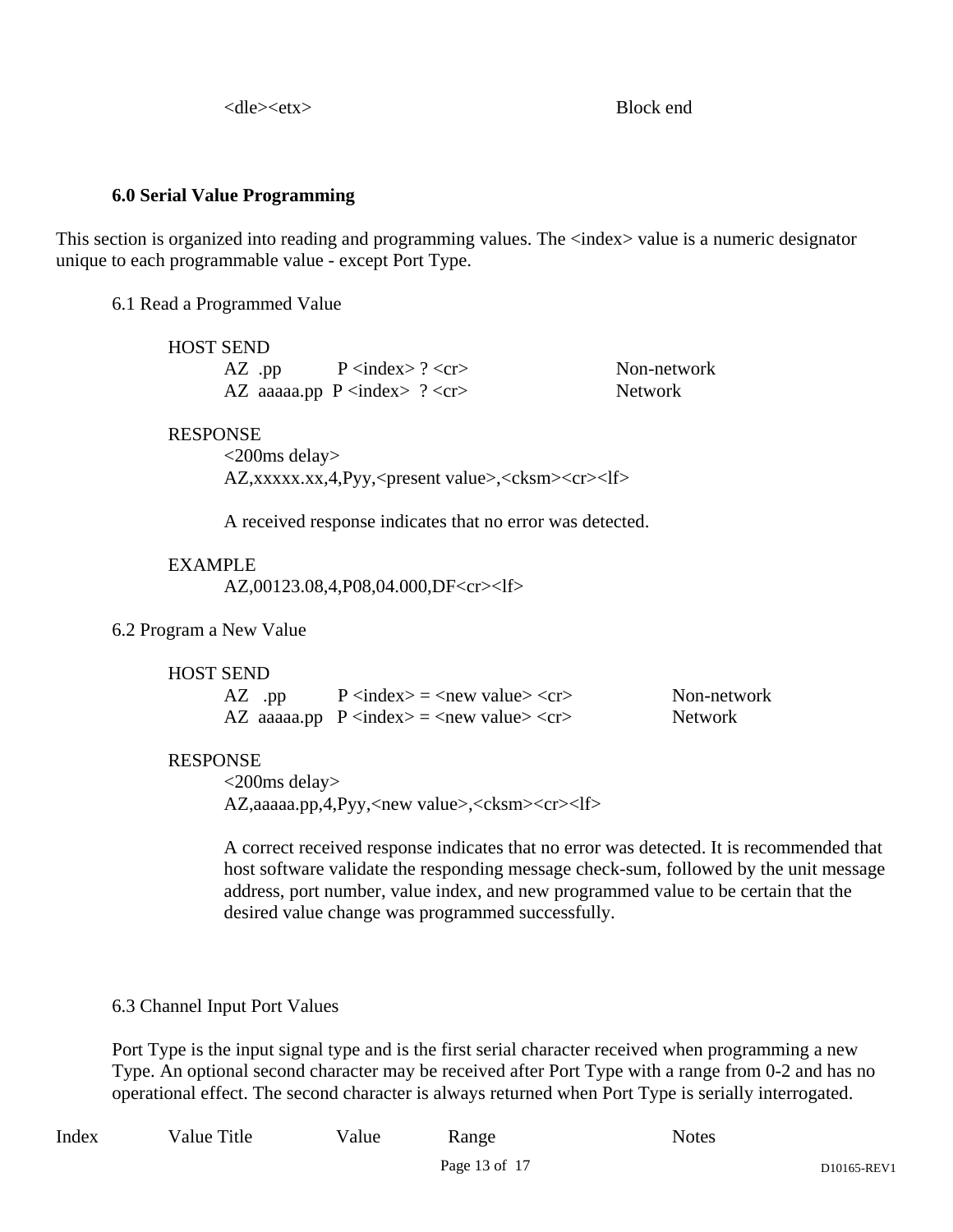| $\overline{0}$ | Port Type                                                  |                  |                                   | 1 or 2 ascii chars with second<br>char range 0-2 not affecting<br>proper operation |
|----------------|------------------------------------------------------------|------------------|-----------------------------------|------------------------------------------------------------------------------------|
|                |                                                            | $\boldsymbol{0}$ | Off                               |                                                                                    |
|                |                                                            | $1-6$            |                                   | <reserved></reserved>                                                              |
|                |                                                            | 7                | $0-20mA$                          | 1 ascii char                                                                       |
|                |                                                            | $8\,$            | $4-20mA$                          |                                                                                    |
|                |                                                            | 9                | $0-10V$                           |                                                                                    |
|                |                                                            |                  | $2-10V$                           |                                                                                    |
|                |                                                            | $\vdots$         | $0-5V$                            |                                                                                    |
|                |                                                            | $\,<$            | $1-5V$                            |                                                                                    |
|                | <b>Excitation Type</b>                                     |                  |                                   | 1 ascii char optional                                                              |
|                |                                                            | $0 - 2$          | <reserved></reserved>             |                                                                                    |
|                | Measurement magnitude range                                |                  |                                   |                                                                                    |
| 3              | Decimal Point                                              | $\boldsymbol{0}$ | XXX.                              | 1 ascii char                                                                       |
|                |                                                            | $\mathbf{1}$     | XX.X                              |                                                                                    |
|                |                                                            | $\sqrt{2}$       | $\mathbf{X}.\mathbf{X}\mathbf{X}$ |                                                                                    |
|                |                                                            | $\overline{3}$   | $_{\rm \bf XXX}$                  |                                                                                    |
|                | Character string identifying the physical measurement type |                  |                                   |                                                                                    |
| 4              | <b>Measure Units</b>                                       |                  |                                   | fixed indexed strings                                                              |
|                |                                                            | $\boldsymbol{0}$ | ml                                |                                                                                    |
|                |                                                            | $\mathbf{1}$     | mls                               |                                                                                    |
|                |                                                            | $\overline{c}$   | mln                               |                                                                                    |
|                |                                                            | 3                | $\mathbf{1}$                      |                                                                                    |
|                |                                                            | $\overline{4}$   | $\lg$                             |                                                                                    |
|                |                                                            | 5                | ln                                |                                                                                    |
|                |                                                            | 6                | $cm^{3}$                          |                                                                                    |
|                |                                                            | $\overline{7}$   | cm^3s                             |                                                                                    |
|                |                                                            | $8\,$            | $cm^23n$                          |                                                                                    |
|                |                                                            | 9                | $m^{\wedge}3$                     |                                                                                    |
|                |                                                            | $10\,$           | $m^{\wedge}3s$                    |                                                                                    |
|                |                                                            | 11               | $m^{\wedge}3n$                    |                                                                                    |
|                |                                                            | 12               | ${\bf g}$                         |                                                                                    |
|                |                                                            | 13               | lb                                |                                                                                    |
|                |                                                            | $14\,$           | kg                                |                                                                                    |
|                |                                                            | 15               | $ft^{3}$                          |                                                                                    |
|                |                                                            | $16\,$           | ft^3s                             |                                                                                    |
|                |                                                            | 17               | ft^3n                             |                                                                                    |
|                |                                                            | $18\,$           | $\sec$                            |                                                                                    |
|                |                                                            | 19               | sl                                |                                                                                    |
|                |                                                            | $20\,$           | bar                               |                                                                                    |
|                |                                                            | 21               | mbar                              |                                                                                    |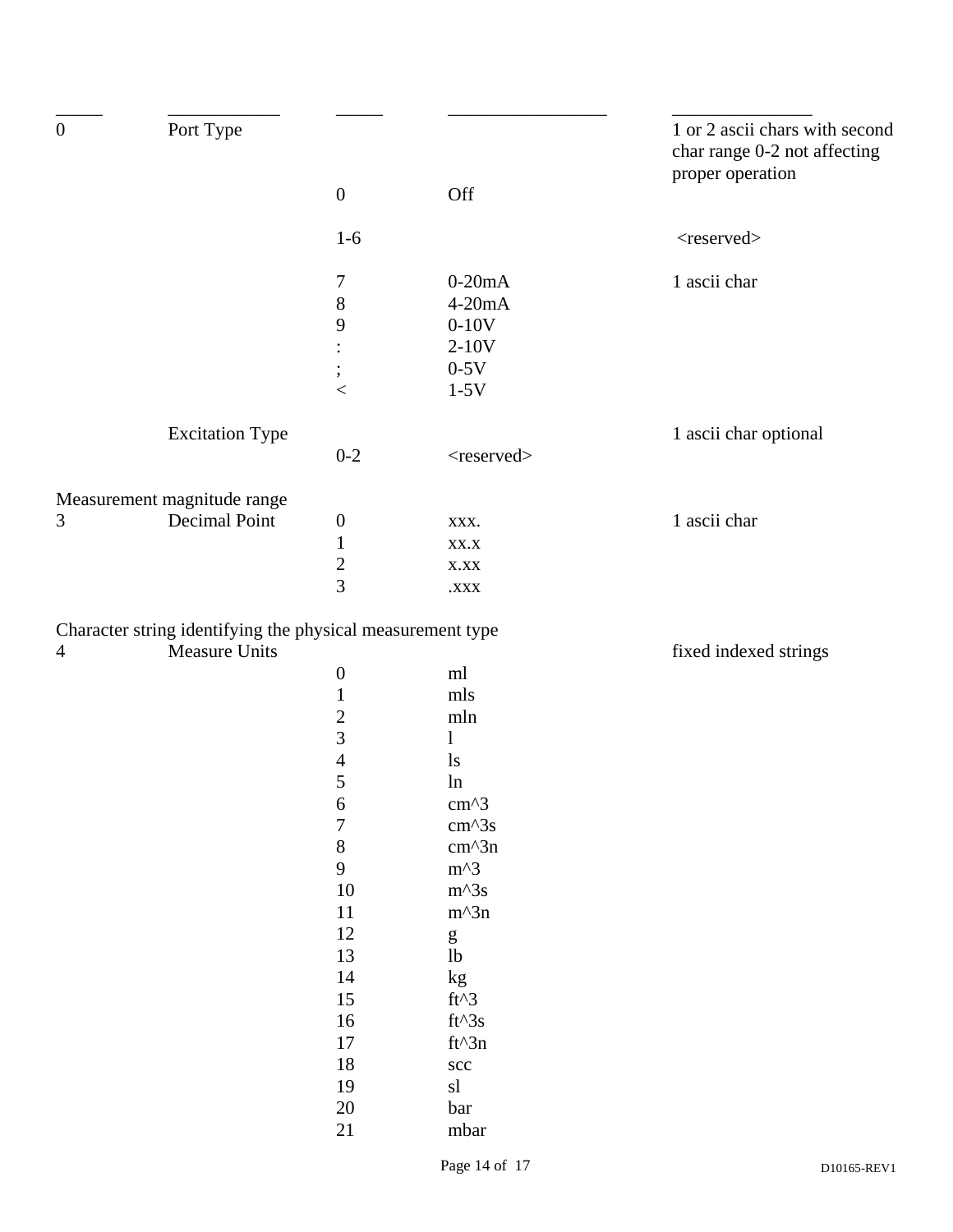| 22 | psi             |
|----|-----------------|
| 23 | kPa             |
| 24 | Torr            |
| 25 | atm             |
| 26 | Volt            |
| 27 | mA              |
| 28 | $_{0}C$         |
| 29 | оK              |
| 30 | $\overline{OR}$ |
| 31 | oF              |
| 32 | g/cc            |
| 33 | sg              |
| 34 | $\%$            |
| 35 | $lb/in^3$       |
| 36 | $lb/ft^{3}$     |
| 37 | lb/gal          |
| 38 | kg/m^3          |
| 39 | g/ml            |
| 40 | kg/l            |
| 41 | g/1             |
|    |                 |

| 9  | <b>PV Full Scale</b>                                                                                  | <b>XXXXXX</b>                             | Analog interpolator representing the engineering units of the greater measured signal<br>0 to $\pm$ 999.999 | 1-7 ascii chars var dp |  |
|----|-------------------------------------------------------------------------------------------------------|-------------------------------------------|-------------------------------------------------------------------------------------------------------------|------------------------|--|
|    | Measurement per unit time relationship                                                                |                                           |                                                                                                             |                        |  |
| 10 | <b>Rate Time Base</b>                                                                                 | $\theta$<br>1<br>$\overline{2}$<br>3<br>4 | none (Scalar)<br>sec<br>min<br>hrs<br>day                                                                   | 1 ascii char           |  |
| 27 | Scale Factor by which interpolated channel units are multiplied<br><b>Gas Factor</b>                  | XXX.XXX                                   | 0 to $\pm$ 999.999                                                                                          | 1-7 ascii chars fix dp |  |
|    | 6.4 Channel Output Port Values                                                                        |                                           |                                                                                                             |                        |  |
|    | Dort Type is the output signal type and is the first serial character received when programming a new |                                           |                                                                                                             |                        |  |

Port Type is the output signal type and is the first serial character received when programming a new Type. An optional second or third character may be received after Port Type with a range of 0-99 and has no operational effect. There characters represent port number of the linked input and are always returned when Port Type is serially interrogated.

| Index | Value Title | Value | Range         | <b>Notes</b>                         |
|-------|-------------|-------|---------------|--------------------------------------|
|       | Port Type   |       |               | 1 or 3 ascii chars with second       |
|       |             |       | Page 15 of 17 | D <sub>10165</sub> -REV <sub>1</sub> |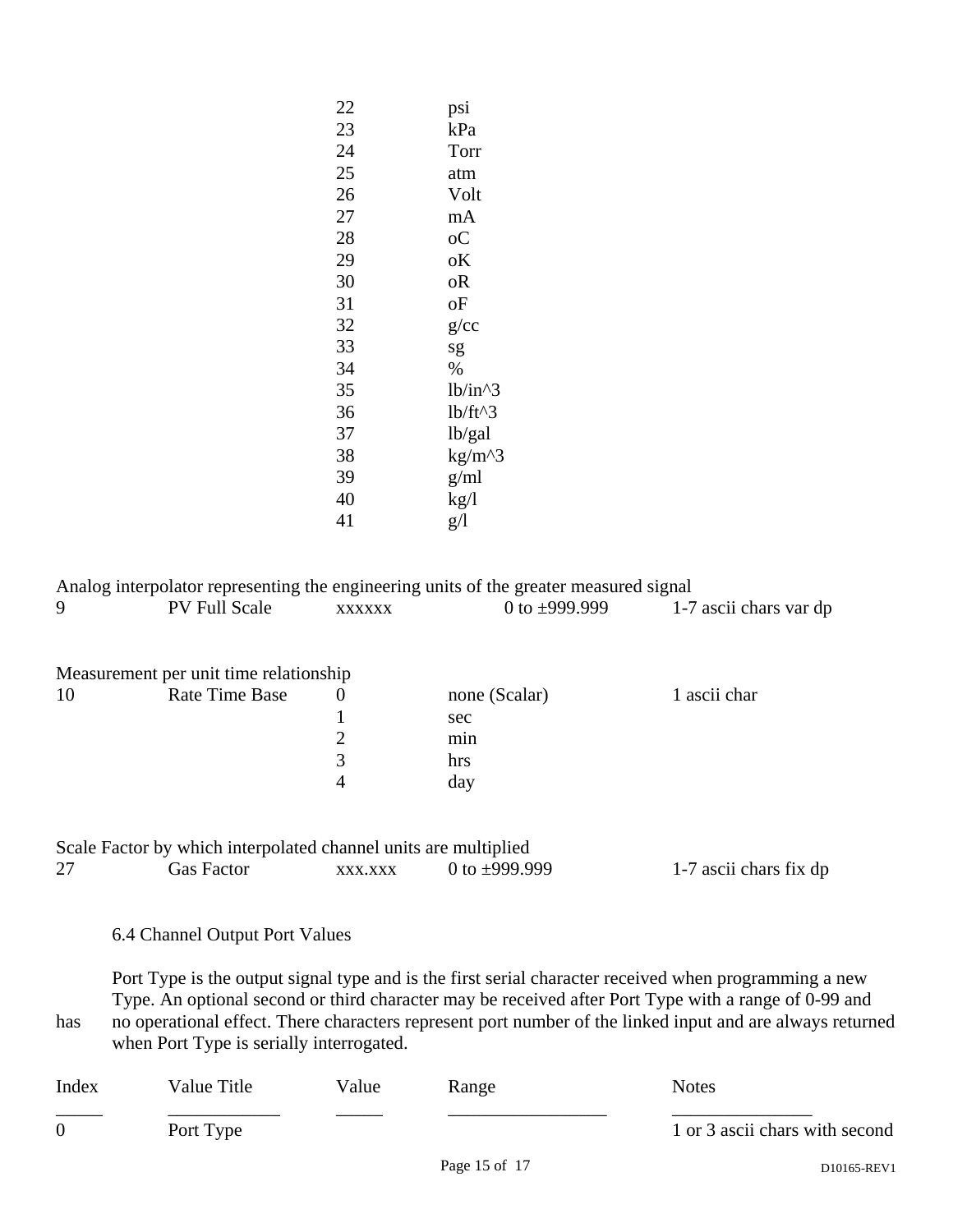## or third chars range 0-99 not affecting proper operation.

|                                                |                                      | $\boldsymbol{0}$<br>$\mathbf{1}$<br>$\overline{c}$<br>$\mathfrak{Z}$<br>$\overline{4}$<br>$\sqrt{5}$<br>6 | Off<br>$0-20mA$<br>$4-20mA$<br>$0-10V$<br>$2-10V$<br>$0-5V$<br>$1-5V$                                         | 1 ascii char min                                         |
|------------------------------------------------|--------------------------------------|-----------------------------------------------------------------------------------------------------------|---------------------------------------------------------------------------------------------------------------|----------------------------------------------------------|
|                                                | Link Input Port                      | $0-99$                                                                                                    |                                                                                                               | 1 or 2 ascii char optional                               |
| Rate (Manual) output set-point<br>$\mathbf{1}$ | SP Rate                              | <b>XXXXXX</b>                                                                                             | 0 to $\pm$ 999.999                                                                                            | 1-7 ascii char var dp                                    |
| Select output control service                  |                                      |                                                                                                           |                                                                                                               |                                                          |
| $\overline{2}$                                 | <b>SP</b> Function                   | $\mathbf{1}$<br>$\frac{2}{3}$                                                                             | Rate<br><b>Batch</b><br><b>Blend</b>                                                                          | 1 ascii char                                             |
| 9                                              | SP Full Scale                        | <b>XXXXXX</b>                                                                                             | Analog De-Interpolate representing the engineering units of the greatest signal allowed<br>0 to $\pm$ 999.999 | 1-7 ascii chars var dp                                   |
|                                                | Valve Override valve state selection |                                                                                                           |                                                                                                               |                                                          |
| 29                                             | <b>SP VOR</b>                        | $\boldsymbol{0}$<br>Normal<br>Closed<br>$\mathbf{1}$<br>$\overline{2}$<br>Open                            | $0 - 2$                                                                                                       | 1 ascii char<br>tri-state<br>$vo < -4v$<br>$vo$ > + $8v$ |
| <b>Batch Delivery Set-Point</b>                |                                      |                                                                                                           |                                                                                                               |                                                          |
| 44                                             | SP Batch                             | <b>XXXXXX</b>                                                                                             | 0 to $\pm$ 999.999                                                                                            | 1-7 ascii chars var dp                                   |
| <b>Blend Mixing Set-Point</b>                  |                                      |                                                                                                           |                                                                                                               |                                                          |
| 45                                             | SP Blend                             | <b>XXXXXX</b>                                                                                             | 0 to $\pm$ 999.999                                                                                            | 1-7 ascii chars var dp<br>(% units automatic)            |
| <b>Set-Point Programming Source</b>            |                                      |                                                                                                           |                                                                                                               |                                                          |
| 46                                             | <b>SP</b> Source                     | $0-1$<br>$\boldsymbol{0}$<br>1                                                                            | Keypad<br>Serial                                                                                              | 1 ascii char<br>keypad prohibit                          |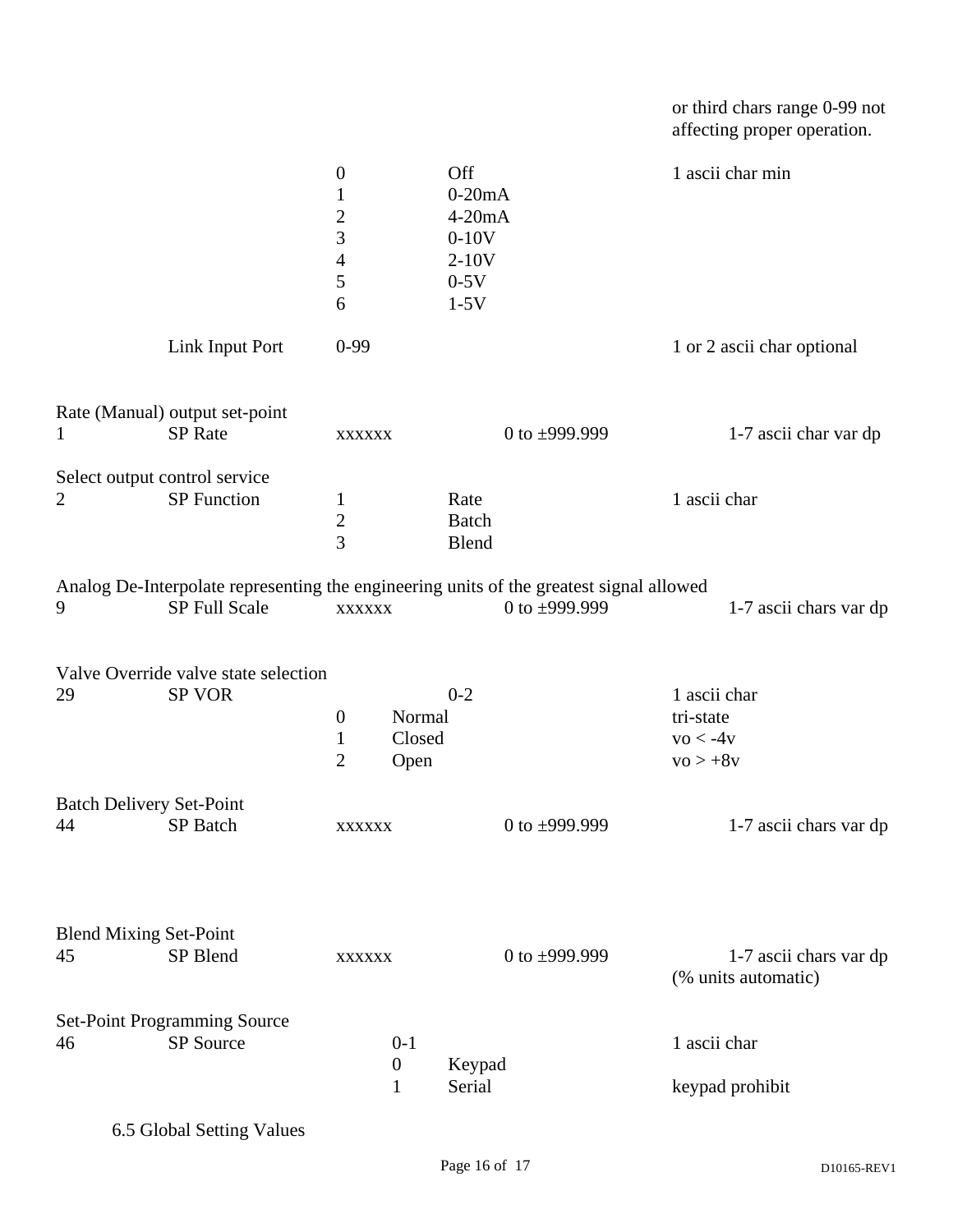| Index | Value Title                                                | Value          | Range                                                                      | <b>Notes</b> |
|-------|------------------------------------------------------------|----------------|----------------------------------------------------------------------------|--------------|
|       | Zero Suppression - ON suppresses leading value zero values |                |                                                                            |              |
| 32    | <b>Zero Suppress</b>                                       |                | $0-1$                                                                      | 1 ascii char |
|       |                                                            | $\theta$       | Off                                                                        |              |
|       |                                                            |                | On                                                                         |              |
|       |                                                            |                | Power Set-Points Clear - ON causes all channel set-points to become zero   |              |
| 33    | Pwr SP Clear                                               |                | $0 - 1$                                                                    | 1 ascii char |
|       |                                                            | $\overline{0}$ | <b>Off</b>                                                                 |              |
|       |                                                            |                | On                                                                         |              |
|       |                                                            |                | Audio Annunciate Control - ON enables annunciate key activation and alarms |              |
| 39    | Audio Beep                                                 |                | $0 - 1$                                                                    | 1 ascii char |
|       |                                                            | 0              | Off                                                                        |              |

These settings affect all aspects of the system - not port or channel associated.

1 On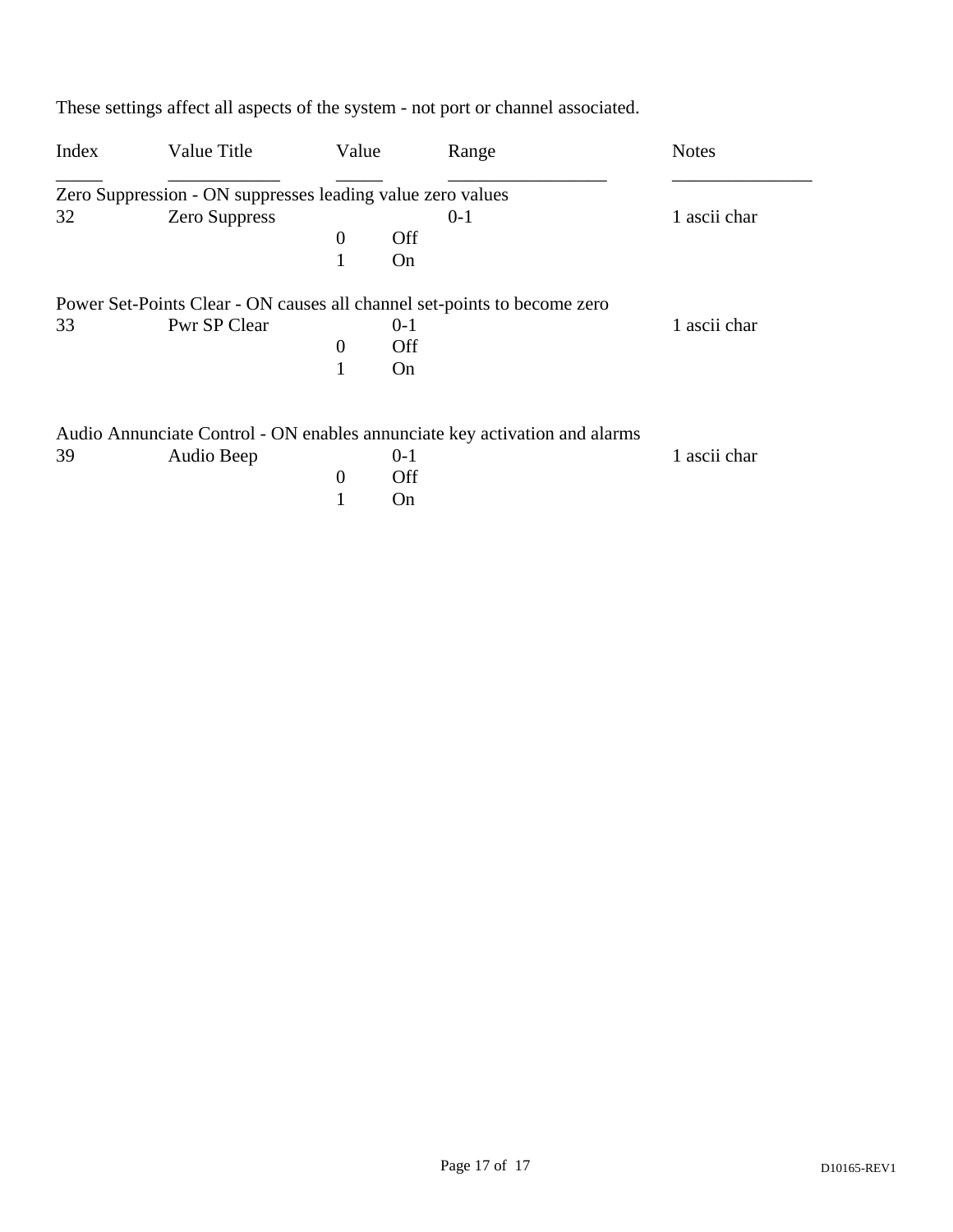# **Technical Specifications**

| <b>Control Functions</b>                                                         | Rate (manual), Batch, and Blend                                                                                                                                                                       |                                                     | <b>Process Rate</b>                                                        | 0.00±9,999,999.99 unit/time-base                                                                                          |  |
|----------------------------------------------------------------------------------|-------------------------------------------------------------------------------------------------------------------------------------------------------------------------------------------------------|-----------------------------------------------------|----------------------------------------------------------------------------|---------------------------------------------------------------------------------------------------------------------------|--|
| <b>Measure Type</b>                                                              | Rate-Total, Scalar                                                                                                                                                                                    |                                                     | <b>Totalize Range</b>                                                      | 0-99,999,999.99 units                                                                                                     |  |
| <b>Process Input</b>                                                             | Volt, mA                                                                                                                                                                                              |                                                     | <b>Process Output</b>                                                      | Volt, mA                                                                                                                  |  |
| <b>Programmable Values</b><br><b>Channel Ranges</b>                              | Off, 0-20mA, 4-20mA, 0-10V, 2-10V, 0-5V, 1-5V                                                                                                                                                         |                                                     |                                                                            |                                                                                                                           |  |
| <b>Measure Units</b>                                                             | Torr, atm, Volt, mA, oC, oK, oR, oF, g/cc, sg, %, lb/in^3, lb/ft^3, lb/gal, kg/m^3, g/ml, kg/l, g/l                                                                                                   |                                                     |                                                                            | ml, mls, mln, l, ls, ln, cm^3, cm^3s, cm^3n, m^3, m^3s, m^3n, g, lb, kg, ft^3, ft^3s, ft^3n, scc, sl, bar, bar, psi, kPa, |  |
| <b>Network Address</b>                                                           | $0 - 65,535$                                                                                                                                                                                          |                                                     |                                                                            |                                                                                                                           |  |
| Date-Time Clock                                                                  | Day/month/year, Hours/minuets/seconds (with data logging option)                                                                                                                                      |                                                     |                                                                            |                                                                                                                           |  |
| Periodic-Log Frequency                                                           | 0-999 sec-min-hrs-day-month                                                                                                                                                                           |                                                     |                                                                            |                                                                                                                           |  |
| <b>Global Settings</b><br><b>Indicators</b><br>Display<br>Keypad<br>Audio        | Graphic, backlit, LCD 8x40<br>8-key metal dome tactile<br>2.0 KHz, 85 db @ 10 cm                                                                                                                      |                                                     |                                                                            | Instrument Information, System Power (on/off), Control Services, Communication, Data/Time, and Data Logging               |  |
| <b>Channel Interface</b><br>Input<br>Output                                      | Channel Isolation<br>Interface<br>Analog Voltage<br>Analog Current<br>Interface<br>Analog Current                                                                                                     | >85 dbv (nom)<br><b>DA15S</b><br>DA <sub>15</sub> S | 0-20.000 mA ±0.075% Zi 100 ohm<br>0-20.000 mA ±0.075% Zo~infinate sourcing | 0-10.000 V ±0.075% Zi~10.0K sense compensated                                                                             |  |
| <b>Serial Port</b>                                                               | Analog Voltage<br><b>VOR Control</b><br><b>TMF Power Control</b><br>EIA-TIA232D full duplex D9S Load 4.7K max standard                                                                                | Dual 24V at 2.0A                                    | $-4.0$ to $+8.0V$ @ $-/-4.0mA$ max                                         | 0-10.000 V ±0.024% Zo~1.0 ohm sense compensated                                                                           |  |
| Value Memory                                                                     | Non-volatile ram 8Kx8<br>Non-volatile eerom parallel 100 yr retention 512x8<br>Non-volatile eerom serial 100 yr retention 256Kx8<br>Static ram parallel 1Kx8<br>Static ram serial 32x8 battery-backed |                                                     |                                                                            |                                                                                                                           |  |
| <b>Self Diagnostics</b>                                                          | Memory checksum, installation, local and remote serial communication                                                                                                                                  |                                                     |                                                                            |                                                                                                                           |  |
| Power Required<br>Jack Unipolar<br>Plug Bipolar<br>Consumption<br><b>Battery</b> | 12-24 VDC 65-33 mA 0.8w<br>2.1 mm 2A center pos UL/CSA<br>DE9P 5A rated UL/CSA<br>2.0 watts<br>3.0V lithium 12mm 35 mA-hr ~9 yr required with data log option                                         |                                                     |                                                                            |                                                                                                                           |  |
| <b>Operating Environment</b><br>Operation<br>Ship-Storage<br>Warm Up             | 0-55°C 0-95% RH non-condensing<br>$-20^{\circ}$ to $+85^{\circ}$ C 0-95% RH non-condensing<br>1 min typ to rated accuracy                                                                             |                                                     |                                                                            |                                                                                                                           |  |
| Enclosure<br>Mounting<br><b>Panel Cutout Size</b><br>Material                    | Panel, Desk Top, Rack and Cassette<br>7.67 x 4.275 (4X R0.125)<br>GE Cycolcac Resin FR23, PBB, PBDE, DBDE                                                                                             |                                                     |                                                                            |                                                                                                                           |  |
| Weight                                                                           | 615 gm                                                                                                                                                                                                |                                                     |                                                                            |                                                                                                                           |  |
| Compliances                                                                      | CE Mark EN61326-1, FCC Part15 Class A, FCC Part 68, RoHS                                                                                                                                              |                                                     |                                                                            |                                                                                                                           |  |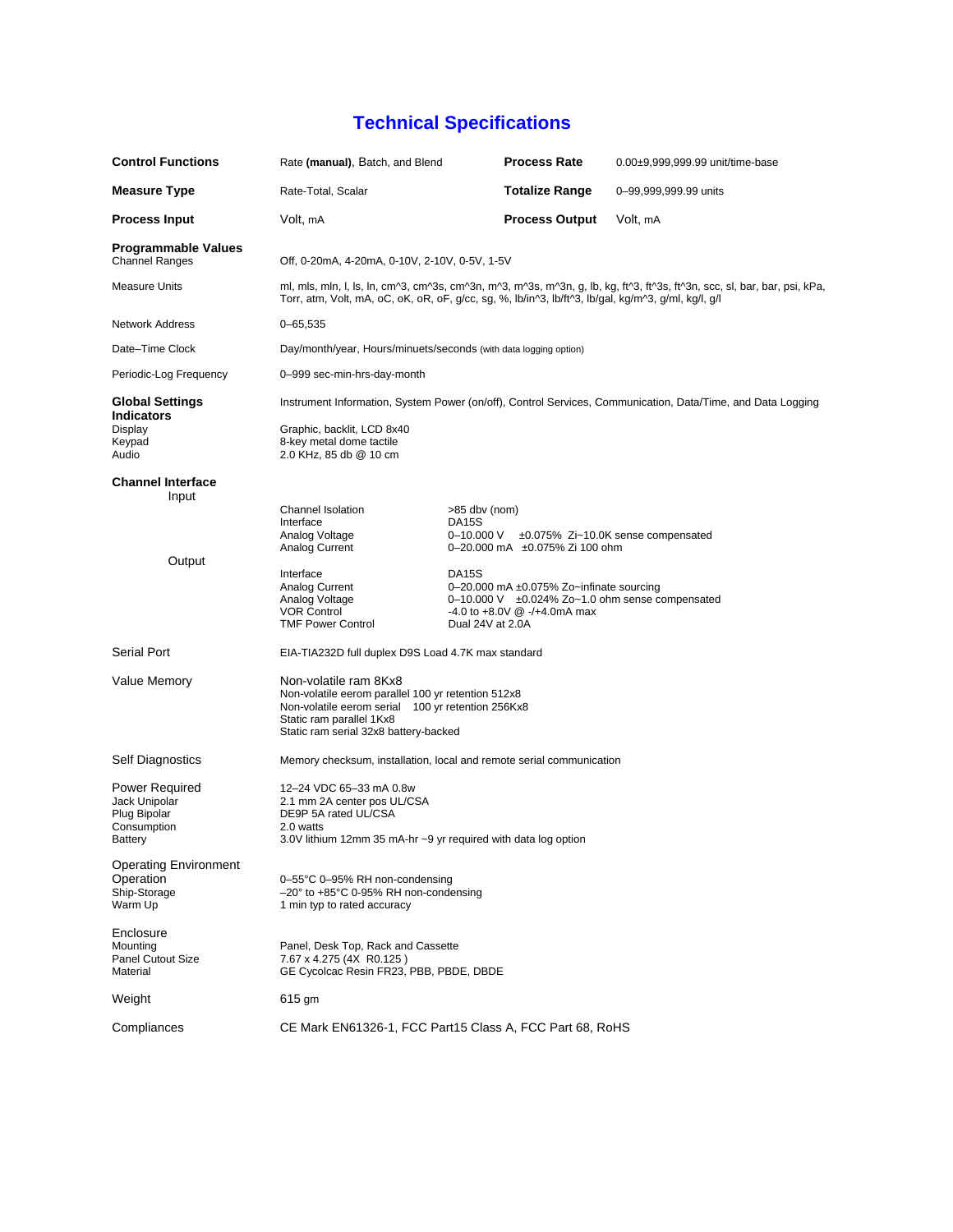# **NOTICE**

# **WRITTEN AUTHORIZATION BY THE PRESIDENT OF FLORITE INTERNATIONAL, INC. IS REQUIRED PRIOR TO USING ANY FLORITE PRODUCTS OR SERVICES AS CRITICAL COMPONENTS IN LIFE SUPPORT DEVICES OR SYSTEMS.**

 12.1.1 A critical component is any component of a life support device or system whose failure to perform can reasonably be expected to cause the failure of the life support device or system, or affect its safety or effectiveness.

 12.1.2 Life support devices or systems are devices or systems which are as follows: Intended for surgical implant into the body; or Intended to support or sustain life; and in any case, whose failure to perform when properly used in accordance with the instructions provided in the labeling or operators manuals, can reasonably be expected to result in significant life threatening injury.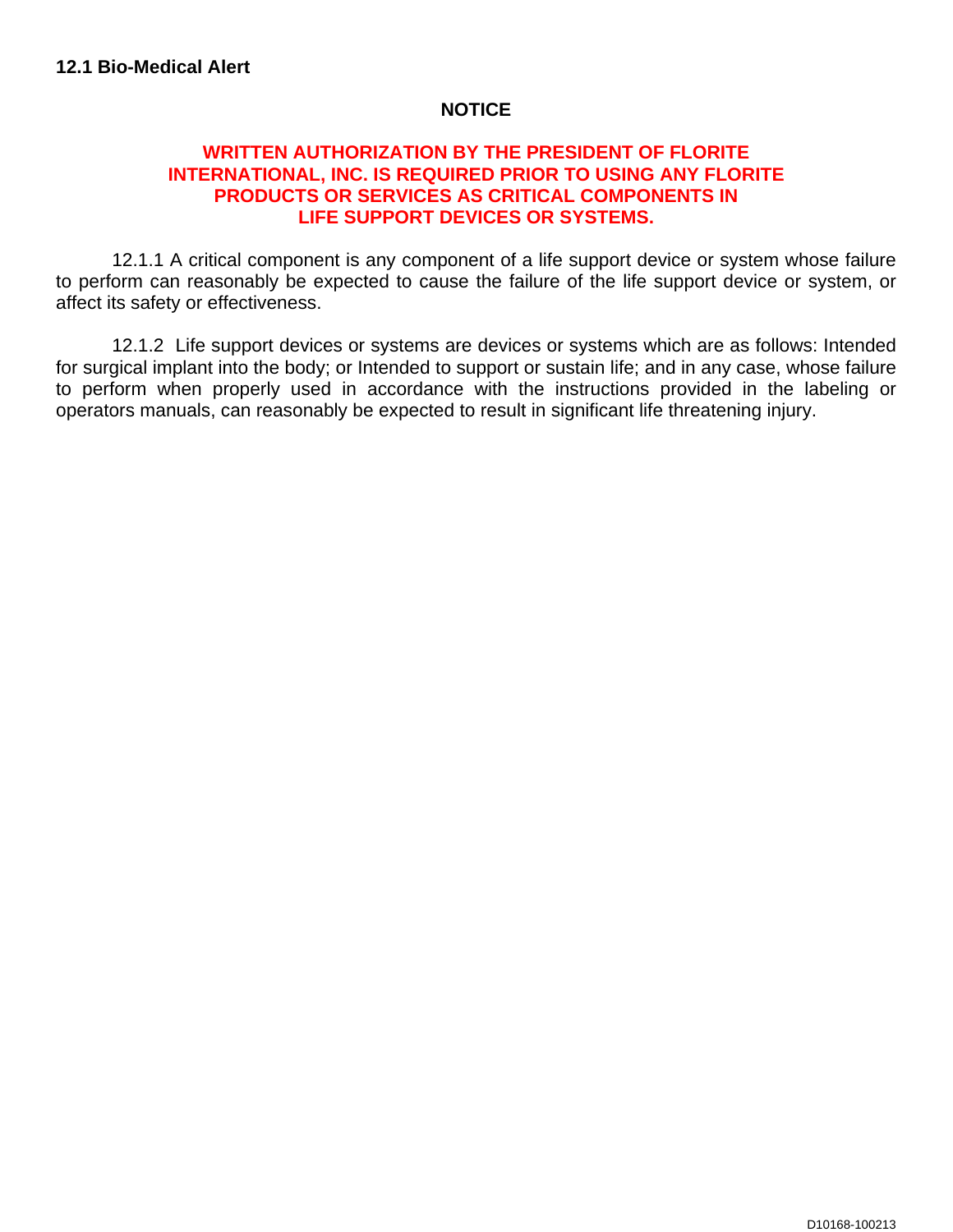# **12.2 Federal Communications Commission Compliances**

# 12.2.1 Part 15 Compliance

 12.2.1.1 This equipment has been tested and found to comply with the limits for **Class B Class A** digital device pursuant to part 15 of the FCC rules. These limits are designed to provide reasonable protection against harmful interference when the equipment is operated in **[residential] [commercial-industrial]** environment. This equipment generates, uses, and can radiate frequency energy and, if not installed and used in accordance with the instruction manual, may cause harmful interference to radio communications.

# 12.2.1.2 Notice To User

This equipment complies with FCC Part governing limitations for radio frequency emissions. Operation is subject to two conditions as follows: (1) this device may not cause harmful interference, and (2) this device must accept any interference that may cause undesired operation.

# 12.2.1.3 Equipment Modification

Changes or modifications not expressly approved by the party responsible for compliance will void the user's authority to operate the equipment.

# 12.2.2 Part 68 Notice

 12.2.2.1 A Federal Communication Commission (FCC) compliant telephone cord with modular plug is provided with your equipment to connect it to the public switched telephone line using a Universal Order Service Code (USOC) RJ-11 jack. Do not connect to party or coin lines. The sum of the REM numbers printed on the telephone line device for ALL devices connected to the telephone line, shall not exceed 5.0. This insures that each device connected to the line may respond properly when the line rings

 12.2.2.2 You must provide the FCC Part 68 compliance registration information from the equipment label when requested by the telephone company.

> Registrant: Florite International, Inc. Number: 5TUUSA-23969-DT-E

 12.2.2.3 The telephone company will notify you of network changes that may affect proper functioning of your equipment, and may temporarily discontinue service, or require the equipment to be disconnected from the line, if it is suspected of causing harm to the network. You will be informed by your telephone company of your rights to file complaints with the FCC.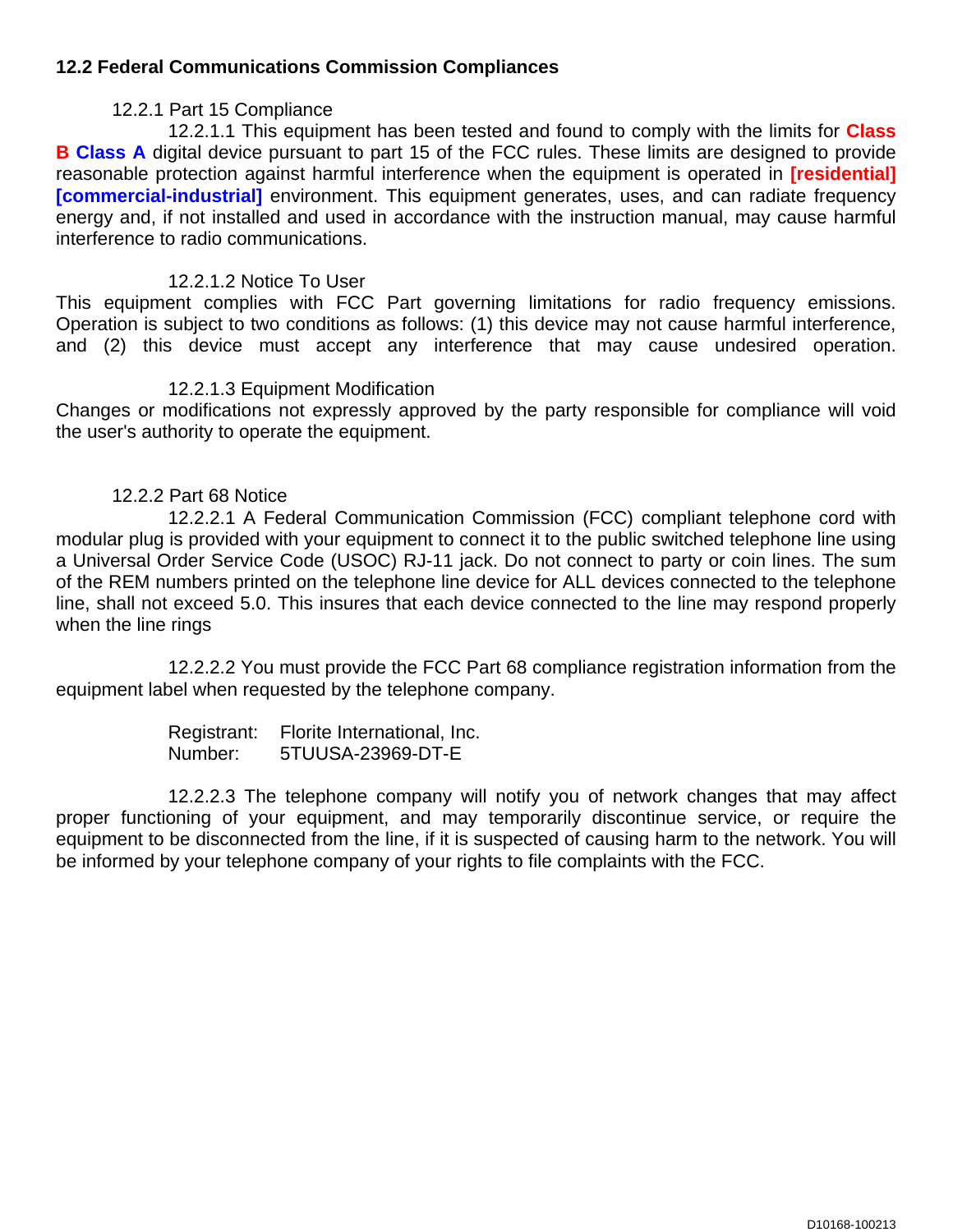# **12.3 EU Compliances**

12.3.1 EMC Directive (CE Mark)

The European Union directive on electromagnetic compatibility (2004/108/EC) requires a non-European manufacturers to designate an authority representative in the Union-Community. Our European representative is

> Compatible Electronics, Inc. 2337 Troutdale Dr. Agoura, CA 91301

12.3.2 Waste Electrical and Electronic Equipment Directive (WEEE)

The European directive WEEE aims to minimize the impact of electrical and electronic equipment waste on the environment and human health. For proper treatment, recovery, and recycling, return the equipment to your local supplier upon the purchase of equivalent new equipment, or dispose of it in designated collection points. For further information - visit www.recyclethis.com.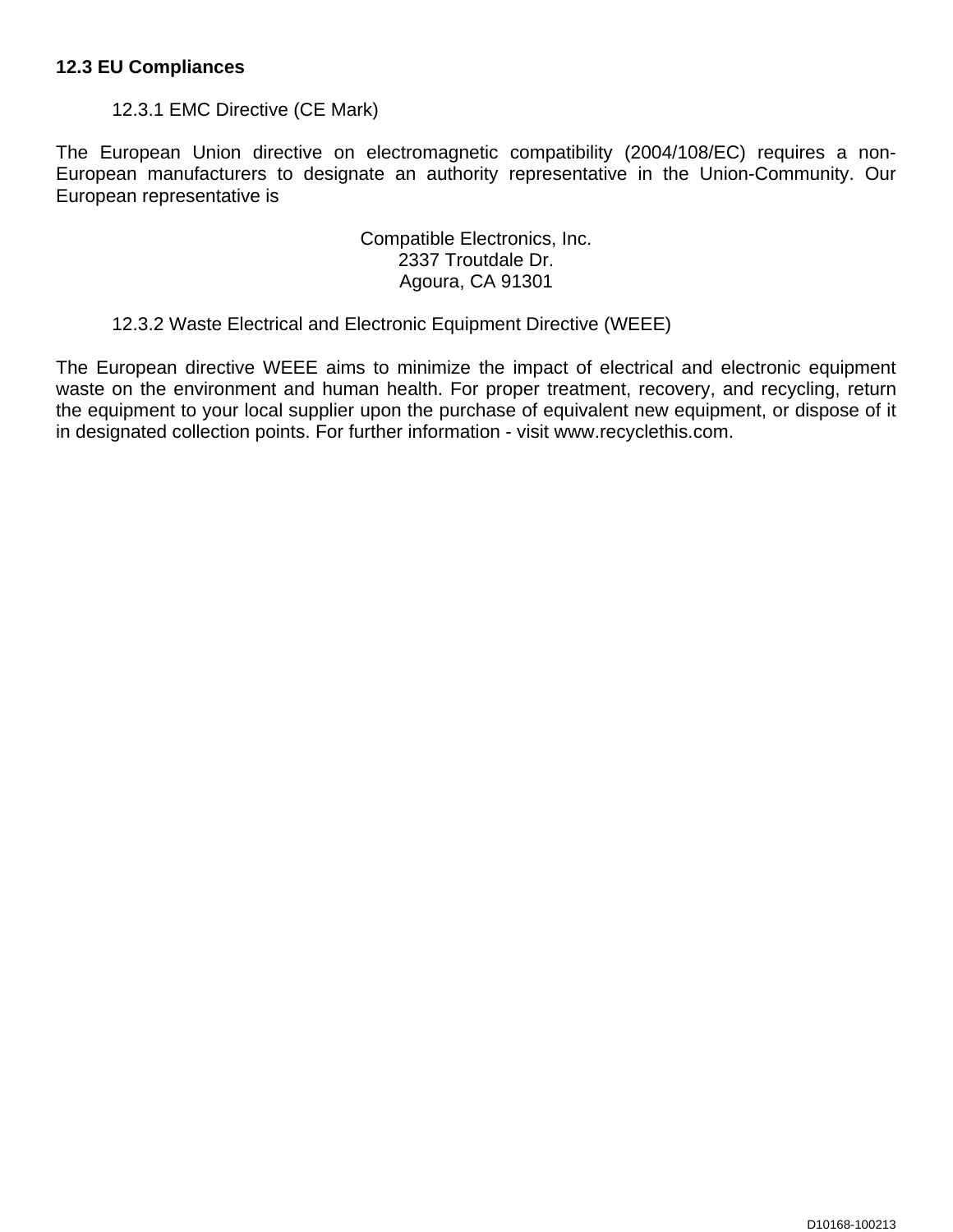# **12.4 Hazardous Waste**

 12.5.1 Florite instruments may incorporate real-time clock operation which is supported by a 3.0 volt, 35 milliamp-hour lithium battery during periods during which the instruments power is disconnected. the battery is not a user serviceable component, and is guaranteed for a period of nine (9) years from the date the original purchaser purchased the instrument.

 12.5.2 Contact Florite International, Inc. to return the instrument for battery replacement service should it be observed that the clock time is affected following instrument power loss. The battery is exclusively a factory replacement component, and in no case shall the original product purchaser attempt to remove or replace the battery, which requires the instrument to be opened, which will immediately void the terms and conditions of the instruments Limited Warranty. Prior to sending the instrument to Florite for service, contact www.florite.com, Service Department, who will issue a return-materials-authorization number. The instrument must return a copy of the original purchase invoice to receive service.

 12.5.3 In no circumstance will Florite be responsible for customer expenses associated with the need for battery replacement, such as, but not limited to, unit de-installation, re-installation, or in all cases, irrespective of the instruments Warranty status.

 12.5.4. Returned instrument for battery replacement shall be shipped by the customer return freight prepaid. Instruments beyond the original Warranty period are subject to a battery service charge in the 50% of the prevailing clock option list price.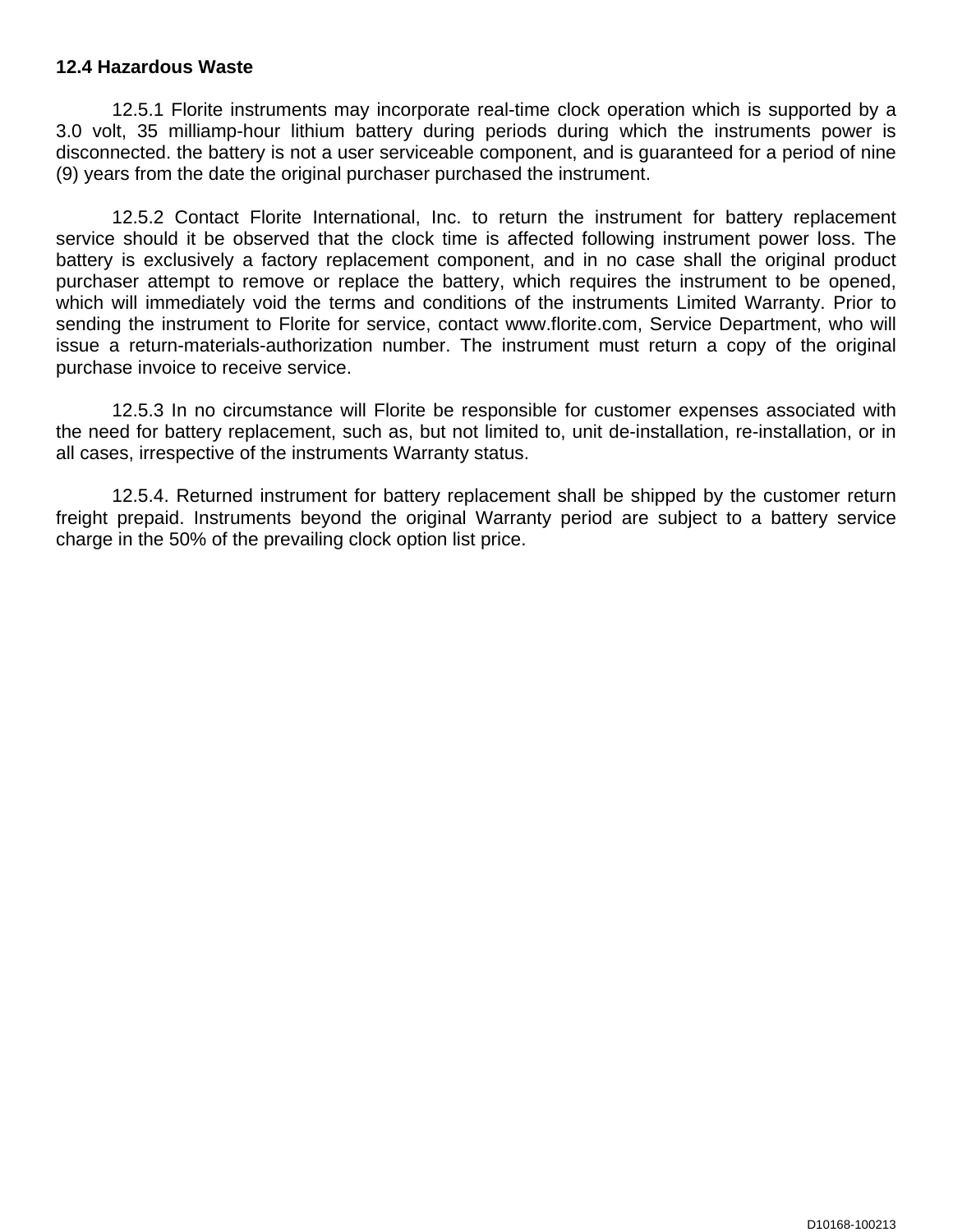#### **Proper Care and Handling of the 990X**

The 990X does not require special care or handling to operate successfully. There are however several important guidelines which must be followed to insure the unit maintains its structural and electrical integrity for optimal performance:

- Be sure to unplug all power and signal cabling to the 990x unit before cleaning.
- Use a clean, damp, soft cloth to remove dirt and dust from unit and screen.
- Use a dry cloth to remove any residual moisture from the unit surface.
- Never use any kind of abrasive pad or scouring power to remove dirt.
- Never spray water directly onto the unit. Water may drip inside and cause malfunctions.
- Do not use any kind of detergent or strong chemical solvent to clean unit.
- Never immerse unit in any fluids including water. 990X is NOT dishwasher safe.
- Unplug unit immediately if any fluids should accidently get into the 990X.
- Only use attachments/accessories provided the manufacturer.